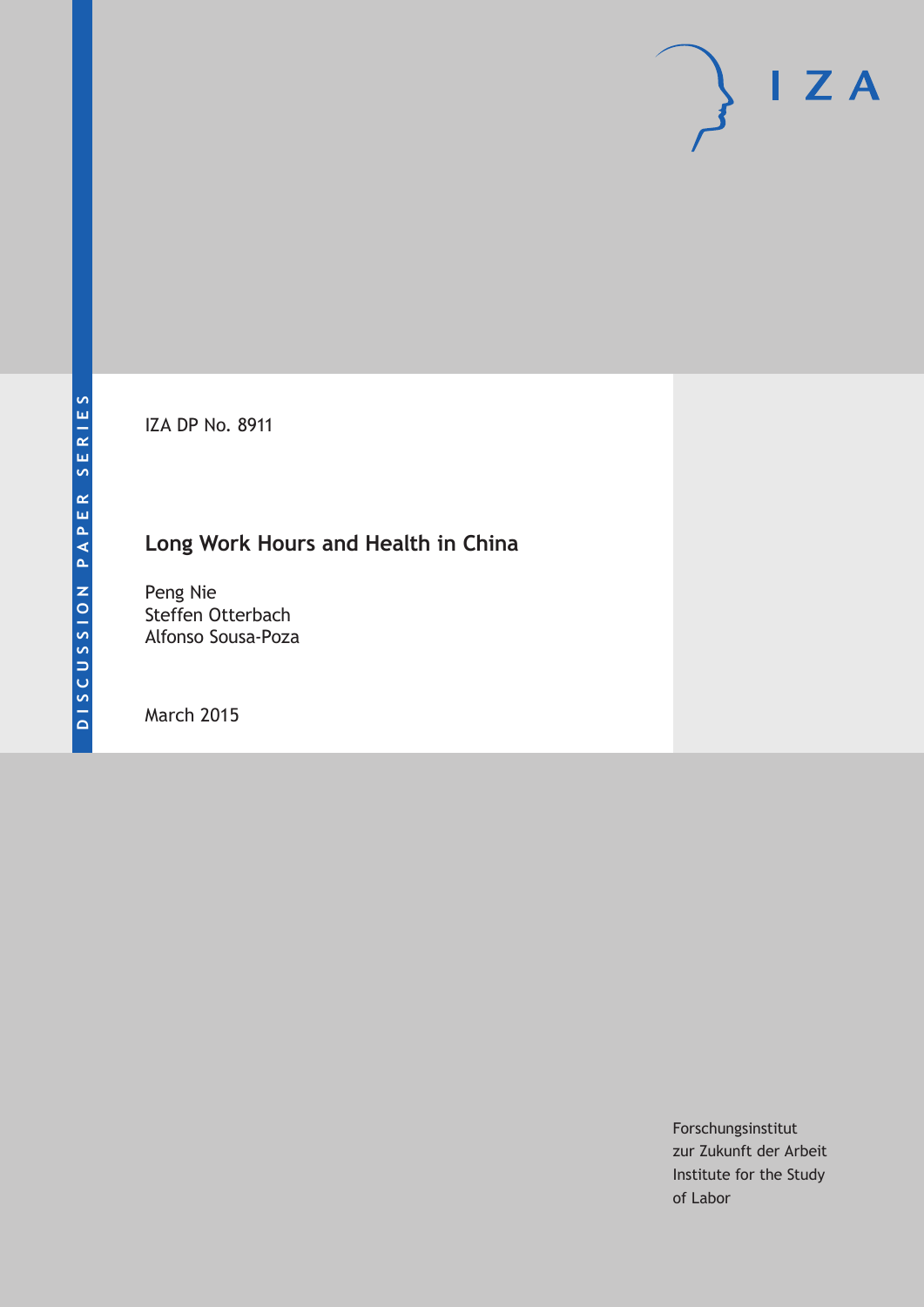# **Long Work Hours and Health in China**

## **Peng Nie**

*University of Hohenheim*

## **Steffen Otterbach**

*University of Hohenheim and IZA*

## **Alfonso Sousa-Poza**

*University of Hohenheim and IZA*

Discussion Paper No. 8911 March 2015

IZA

P.O. Box 7240 53072 Bonn Germany

Phone: +49-228-3894-0 Fax: +49-228-3894-180 E-mail: iza@iza.org

Any opinions expressed here are those of the author(s) and not those of IZA. Research published in this series may include views on policy, but the institute itself takes no institutional policy positions. The IZA research network is committed to the IZA Guiding Principles of Research Integrity.

The Institute for the Study of Labor (IZA) in Bonn is a local and virtual international research center and a place of communication between science, politics and business. IZA is an independent nonprofit organization supported by Deutsche Post Foundation. The center is associated with the University of Bonn and offers a stimulating research environment through its international network, workshops and conferences, data service, project support, research visits and doctoral program. IZA engages in (i) original and internationally competitive research in all fields of labor economics, (ii) development of policy concepts, and (iii) dissemination of research results and concepts to the interested public.

<span id="page-1-0"></span>IZA Discussion Papers often represent preliminary work and are circulated to encourage discussion. Citation of such a paper should account for its provisional character. A revised version may be available directly from the author.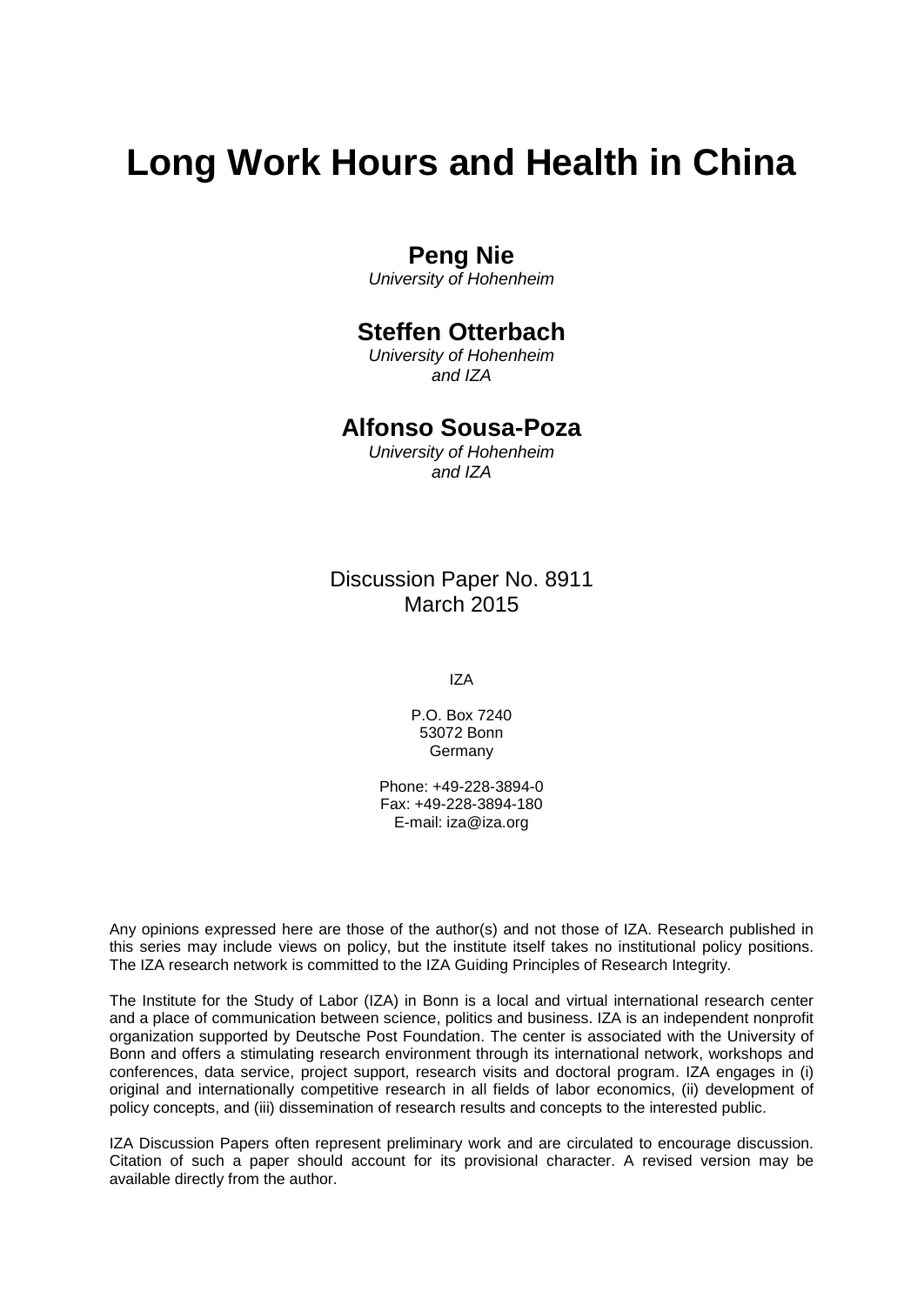IZA Discussion Paper No. 8911 March 2015

## **ABSTRACT**

## **Long Work Hours and Health in China[\\*](#page-1-0)**

Using several waves of the China Health and Nutrition Survey (CHNS), this study analyzes the effect of long work hours on health and lifestyles in a sample of 18- to 65-year-old Chinese workers. Although working long hours does significantly increase the probabilities of high blood pressure and poorer reported health, the effects are small. Also small are the negative effects of long work hours on sleep time, fat intake, and the probabilities of sports participation or watching TV. We find no positive association between work time and different measures of obesity and no evidence of any association with calorie intake, food preparation and cooking time, or the sedentary activities of reading, writing, or drawing. In general, after controlling for a rich set of covariates and unobserved individual heterogeneity, we find little evidence that long work hours affect either the health or lifestyles of Chinese workers.

JEL Classification: 110, 112, J22, J81

Keywords: long work hours, health, lifestyle, China

Corresponding author:

Peng Nie University of Hohenheim Institute for Health Care & Public Management Fruwirthstr. 48 70599 Stuttgart Germany E-mail: [peng\\_nie@uni-hohenheim.de](mailto:peng_nie@uni-hohenheim.de)

\* Forthcoming in: *China Economic Review.*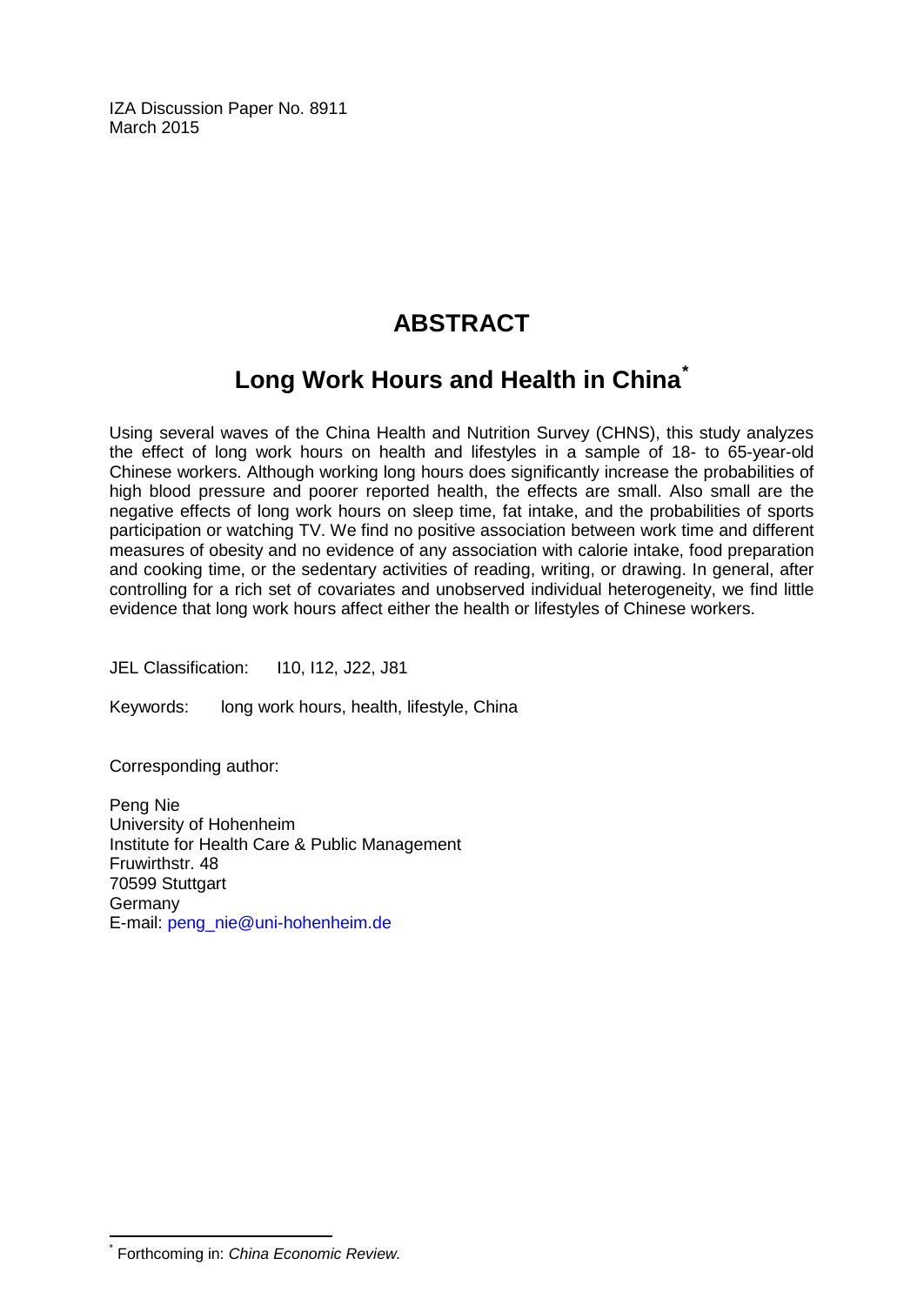IZA Discussion Paper No. 8911 March 2015

## **NON-TECHNICAL SUMMARY**

China has one of the longest weekly work hours in the world, and it is claimed that about 600,000 Chinese people die every year because of "Guolaosi" – death by overwork (Monet, 2014). The literature in several academic disciplines provides evidence that long work hours can be detrimental to health – particularly showing adverse health effects of long work hours on subjective health. However, this large body of literature is dominated by research in Western countries, and results are mixed with regards to objective health outcomes. For China especially, the empirical evidence of such a relationship between long work hours and health is limited to only three cross-sectional studies using subjective (self-reported) health measures. Moreover, the results of these studies are mixed.

Thus, the aim of our study is to examine the impact of long work hours on health among Chinese employees aged 18-65. Using longitudinal data from the China Health and Nutrition survey (CHNS), this study is the most comprehensive analysis for China, where possible adverse health effects of overwork become an important health issue. We analyze a broad array of health measures, including not only measures of subjective health but also several measures of objective health (e.g., high blood pressure and obesity), and additionally explore several possible pathways through which long work hours could affect health. In particular, we assess the relation between long work hours and specific lifestyles, such as time spent sleeping, preparing meals, and engaging in physical activities.

Our results indicate that working long (50+) hours per week has a small negative effect on self-reported health and slightly increases the probability of high blood pressure. Long work hours have diverse impacts on different aspects of individual lifestyles, yet magnitudes are small, and we find no significant relationship between long work hours and obesity. Overall, our results provide limited evidence that long work hours in China are seriously affecting health or lifestyles. The general conclusion of our analysis is that long work hours do not seem to have any strong effects on several commonly used subjective or objective measures of health. Nor do our results provide any evidence that long work hours significantly influence diets, physical activity, or sleep time. This contrasts strongly with existing evidence in western countries; and indicates that the "long work hours culture" in China may mitigate adverse health effects of long hours.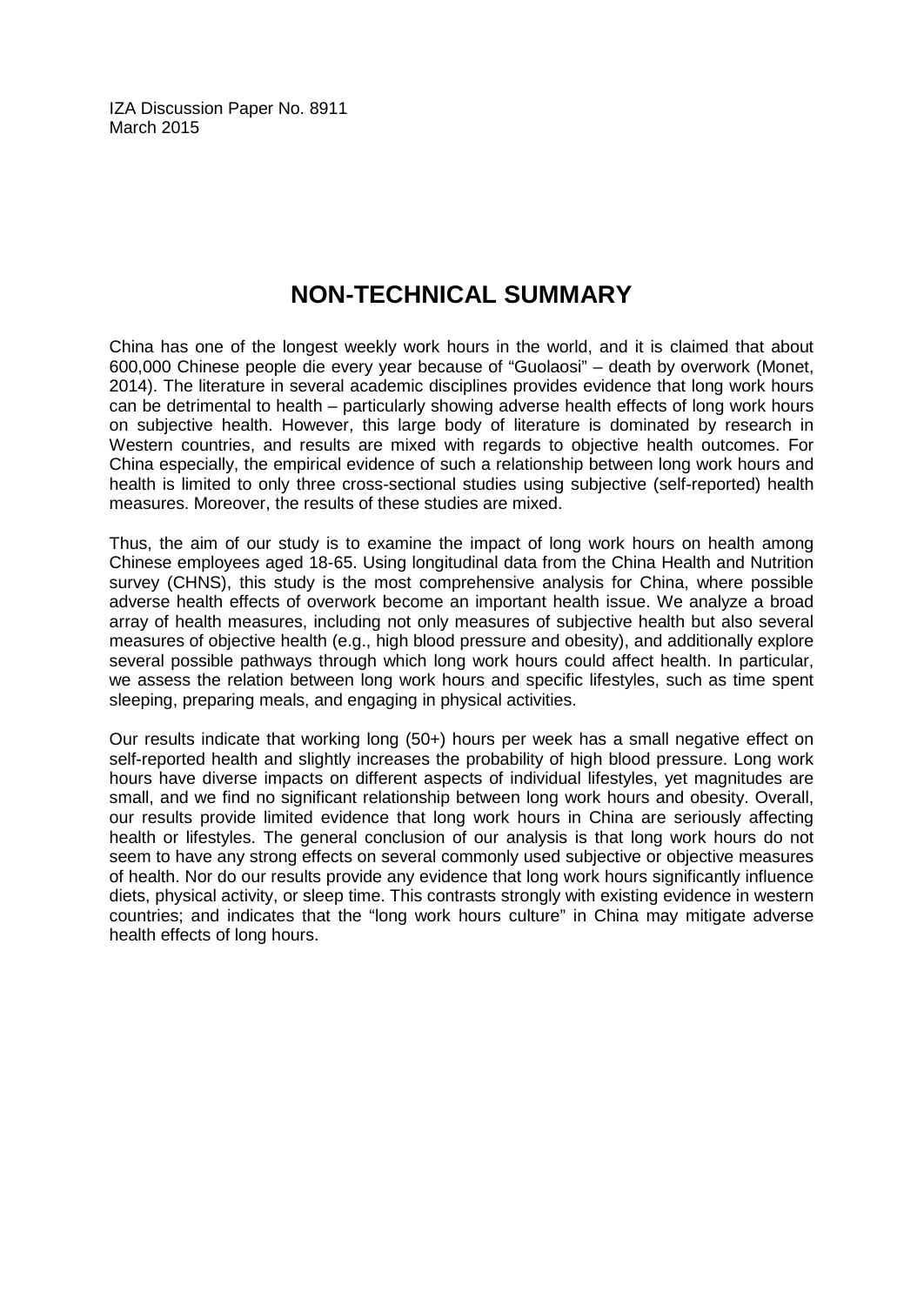## **Long Work Hours and Health in China**

#### **1. Introduction**

China's long weekly work hours, among the longest in the world, have given rise to substantial concerns about the negative effects such a work week may have on workers' health (Mishra & Smyth, 2013). In a recent survey of Chinese workers, for example, respondents pointed to long work hours as one of three major reasons for health problems (Tang, 2013). Some therefore argue that the unprecedented economic growth in China may have taken place on the back of employees working long hours (Smyth, Qian, Nielsen, & Kaempfer, 2013). As stated by Kingston (cited in Oster, 2014), due to the Confucian belief in total dedication, Chinese employers are prone to overburden their employees. At the same time, the Chinese phenomenon of "*Guolaosi*" (death by overwork) has received widespread attention in the Chinese media.<sup>1</sup> For instance, a report in the prominent nationwide *China Youth Daily* claims that approximately 600,000 Chinese people die annually from working too hard (Monet, 2014).

There is in fact solid evidence that long work hours can be detrimental to health. For instance, according to Bannai and Tamakoshi (2014), although those who work long hours need more time to recover, a long work week restricts the amount of private time available for recovery, which can lead to exhaustion. Less private time may also give rise to irregular lifestyles and unhealthy behaviors, including lack of sleep, unhealthy diets, smoking, and alcohol consumption. Nevertheless, despite a large body of literature in several academic disciplines on the effects of long work hours on health outcomes, it remains difficult to draw clear conclusions. As several reviewers emphasize (Bannai & Tamakoshi, 2014), results are mixed and evidence on the impact of long work hours on health remains inconclusive, not only because both "long work hours" and health outcomes are variously defined but because of the heterogeneity of individual characteristics and different uses of covariates. For China especially, the empirical evidence is extremely limited: the only three studies we are aware of (Frijters,

-

In Japan, this phenomenon is known as "Karoshi".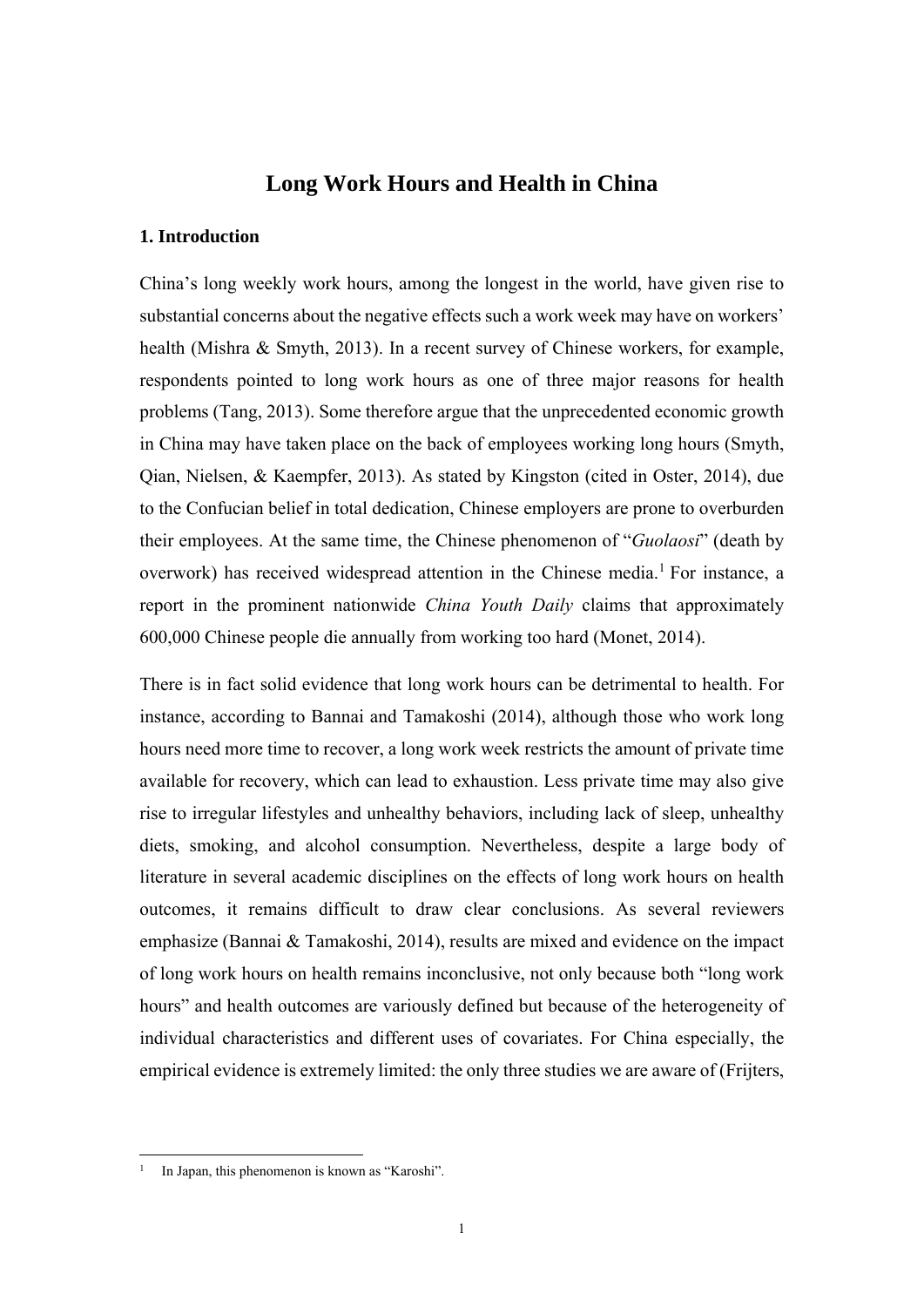Johnston, & Meng, 2009; Verité, 2004; Zhao, 2008) all use cross-sectional data and analyze only subjective (self-reported) health measures.

The purpose of this study, therefore, is to examine the impact of long work hours on health among Chinese adults aged 18–65 using data from the China Health and Nutrition Survey (CHNS) from 1991 to 2009. Our work thus makes several contributions to the literature: First, it is the most comprehensive analysis for China, where, as mentioned above, the possible negative effect of overwork is an important public health issue. Second, it fills an important research void on a research topic studied predominantly in the West, thereby providing a valuable tool for international comparison. Third, it uses a broad array of health measures, including not only measures of subjective health but also several measures of objective health (e.g., high blood pressure and obesity). Fourth, it explores several possible pathways through which long work hours could affect health. In particular, it assesses the relation between long work hours and specific lifestyles, such as time spent sleeping, preparing meals, and engaging in physical activities. Finally, and contrary to the majority of studies on this topic, it also includes a panel analysis, which allows to control for unobservable individual heterogeneity.

The general conclusion of our analysis is that long work hours do not seem to have any strong effects on several commonly used subjective or objective measures of health. Nor do our results provide any evidence that long work hours significantly influence diets, physical activity, or sleep time.

The remainder of the paper is structured as follows: Section 2 reviews the related literature. Section 3 describes our data and methodologies. Section 4 reports the results, and Section 5 concludes the paper.

#### **2. Prior Literature**

#### *Long work hours and subjective health*

One early meta-analysis (Sparks, Cooper, Fried, & Shirom, 1997) of 19 studies on work hours and health provides seemingly clear evidence that long work hours have an adverse effect on self-reported health. Nevertheless, the mean correlation between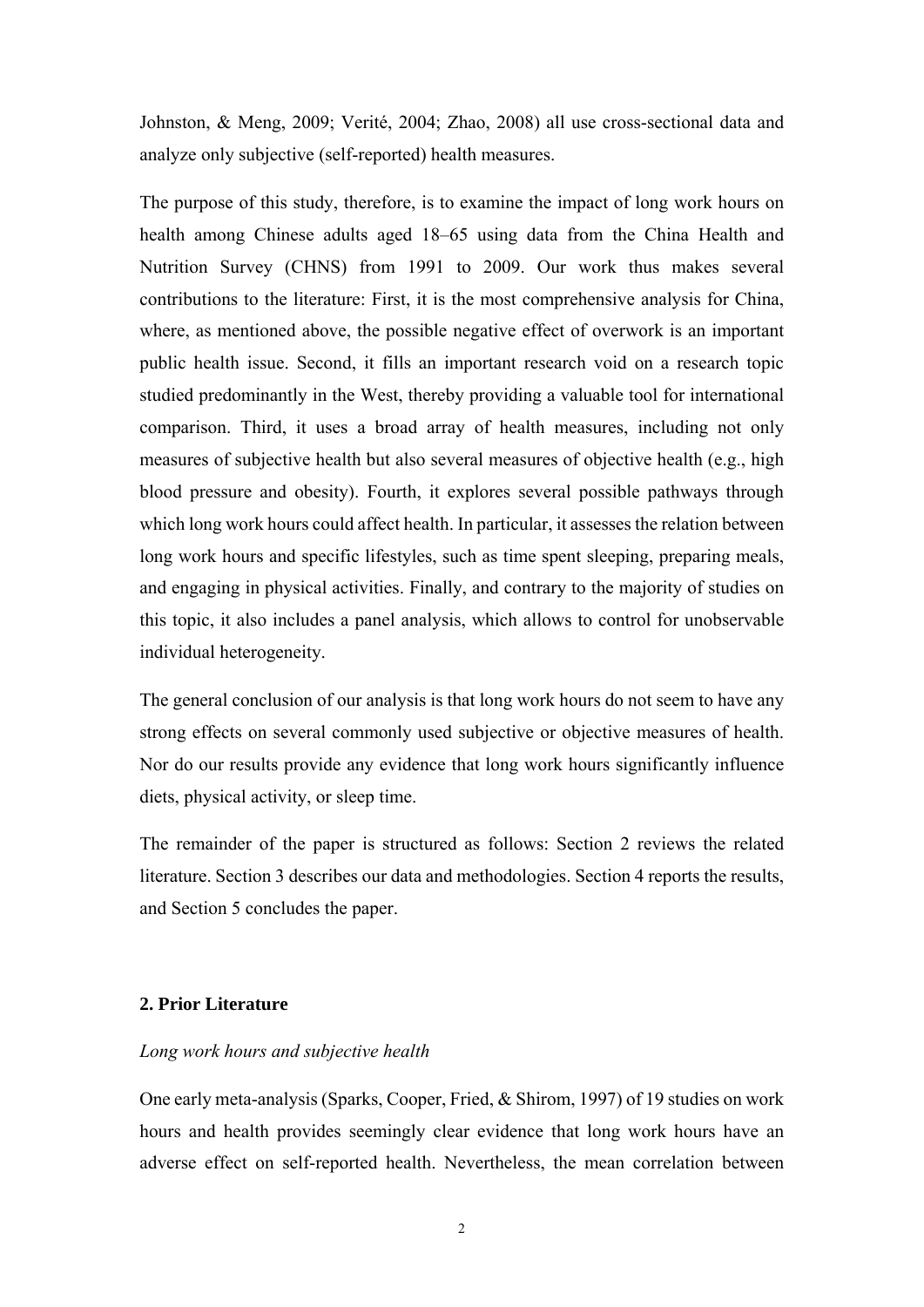overall health (including physiological and psychological health) and work hours is only 0.130 for physiological health 0.064 and 0.147 for psychological health, suggesting that the association between work hours and self-reported health is far from strong. Another systematic review based on 27 selected psychological and medical studies (van der Hulst, 2003) points out that 13 of these studies on the relation between long (40+ weekly) work hours and health use only subjective health measures, including general health, psychological health, physical health, and fatigue. This review finds a strong positive association between long work hours and physical health (somatic, psychosomatic symptoms, and physical strain) but no association with certain aspects of psychological health, including depression, tension/anger, and suicide. A more recent overview based on 19 studies (Bannai & Tamakoshi, 2014) shows that long work hours  $(40+)$  weekly or  $8+$  per day) have a negative association with sleep conditions and also diabetes mellitus (DM) when the latter is proxied by self-reported hypoglycemic medication use. Long work hours are also associated with a higher risk of depression and anxiety symptoms.

Of particular interest to our study is the research on work hours and health in Japan and South Korea, both of which have long work weeks like China (Mishra & Smyth, 2013). For Japan, one examination of how work hours influence the biologic functions of 71 Japanese salesmen aged 22–60 (Iwasaki, Sasaki, Oka, & Hisanaga, 1998), for instance, finds little evidence of significant differences between short and long work hours in the probability of self-reported fatigue (a feeling of local physical abnormality). However, another study based on a cross-sectional dataset of 377 Japanese workers (Nishikitani, Nakao, Karita, Nomura, & Yano, 2005) suggests that overtime has a significant positive correlation with self-rated mental health – as measured by the Hamilton Depression Scale (HDS) and Profile of Mood State (POMS) anger-hostility scores – among both men and women. Nonetheless, once age is adjusted for, overtime work is not significantly associated with self-rated mental health measures. A survey of 843 Japanese male day workers under 60 years, in contrast, indicates that working more than 260 hours per month does have a detrimental effect on subjective depression status (Nagashima et al., 2007).

For Korea, based on a field survey of 238 male engineers aged 22–46 in South Korea, Park et al. (2001) identify a significant association between weekly work hours and subjective stress response and fatigue complaints before work. Using the same dataset,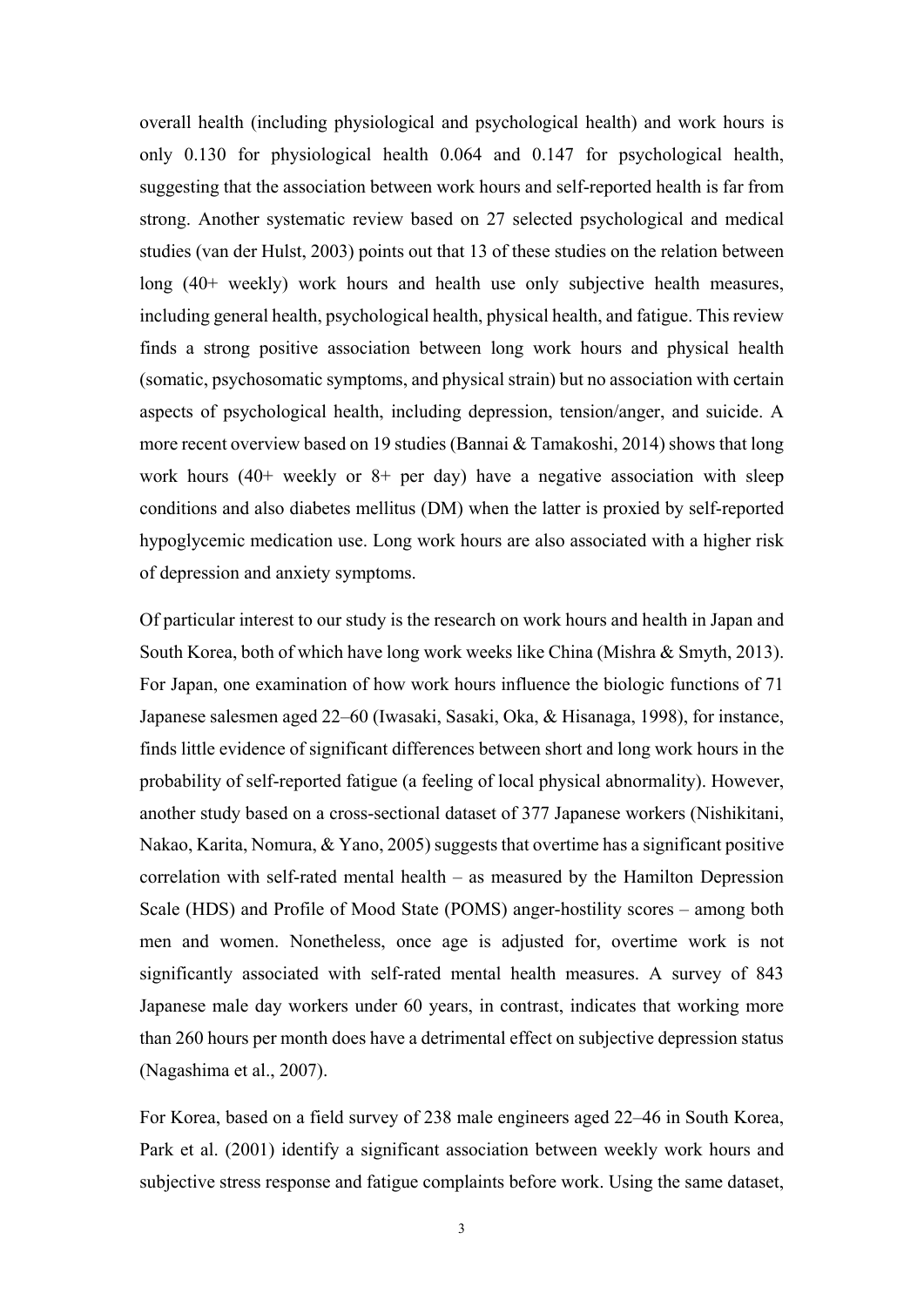Park, Kim, Chung, and Hisanaga (2001) find that respondents working more than 60 hours per week are more likely than those working fewer hours to suffer from subjective fatigue complaints. Using the 2006 First Korean Working Conditions Survey, Park, Yi, and Kim (2010) also find that working over 60 hours per week is associated with a pronounced increase in stress, especially for males, in comparison to working less than 40 hours per week.

We know of only three studies that analyze the effect of work hours on subjective health in China.<sup>2</sup> The first, based on a survey of 768 workers at 40 export factories in southern China (Verité, 2004), does associate long work hours with self-reported fatigue, exhaustion, sadness, and depression.<sup>3</sup> Likewise the second, based on data from the 2008 Urban Migrant Survey covering 3,143 urban migrant workers, shows that working over 60 hours per week has an adverse effect on self-reported mental health (Frijters, Johnston, & Meng,  $2009$ ).<sup>4</sup> A third study by Zhao (2008) using 2000 CHNS data, however, assesses all the effects of work hours on self-rated health as insignificant.<sup>5</sup>

#### *Long work hours and objective health*

As regards objectively measured health, the review by Sparks, Cooper, Fried, and Shirom (1997) finds that long work hours have detrimental effects on coronary heart disease (CHD), cardiovascular problems, and stress levels. However, van der Hulst (2003) documents mixed results: long work hours seemingly have positive effects on cardiovascular disease, diabetes, disability retirement, and fasting blood sugar but negative effects on hypertension, sickness absence, immunity, and noradrenaline (p. 179). Bannai and Tamakoshi's (2014) overview, on the other hand, identifies no association between long work hours and blood pressure or type 2 DM.

 $\mathfrak{I}$ 2 In a study on the relation between overtime and psychological well-being among 130 full-time office workers aged 23–44 in a branch of a Chinese information and communication technology company, Houdmont, Zhou, and Hassard (2011) find that high-level overtime (≥15 hours/week) has lower levels of psychological well-being than low-level overtime (14 hours/week).

<sup>&</sup>lt;sup>3</sup> The 40 factories selected are mainly in the garment, shoe, and knitting industries located in Guangdong, Fujian, Jiangsu, and Zhejiang provinces. The results also indicate, however, that no association exists between long work hours and the risk of occupational accidents (Verité, 2004).<br><sup>4</sup> The dependent variables are a binary variable for whether or not the individual works at least 60 hours per week

and a continuous variable for actual weekly work hours.<br> *Zhao* (2008) focuses on the determinants of self-reported health status in China, identifying education, region,

gender, marital status, and individual body weight as important health factors in China. He also identifies a nonlinear relation between age and health. It should be noted, however, that he provides no clear explanation of how "long work hours" is defined in his study.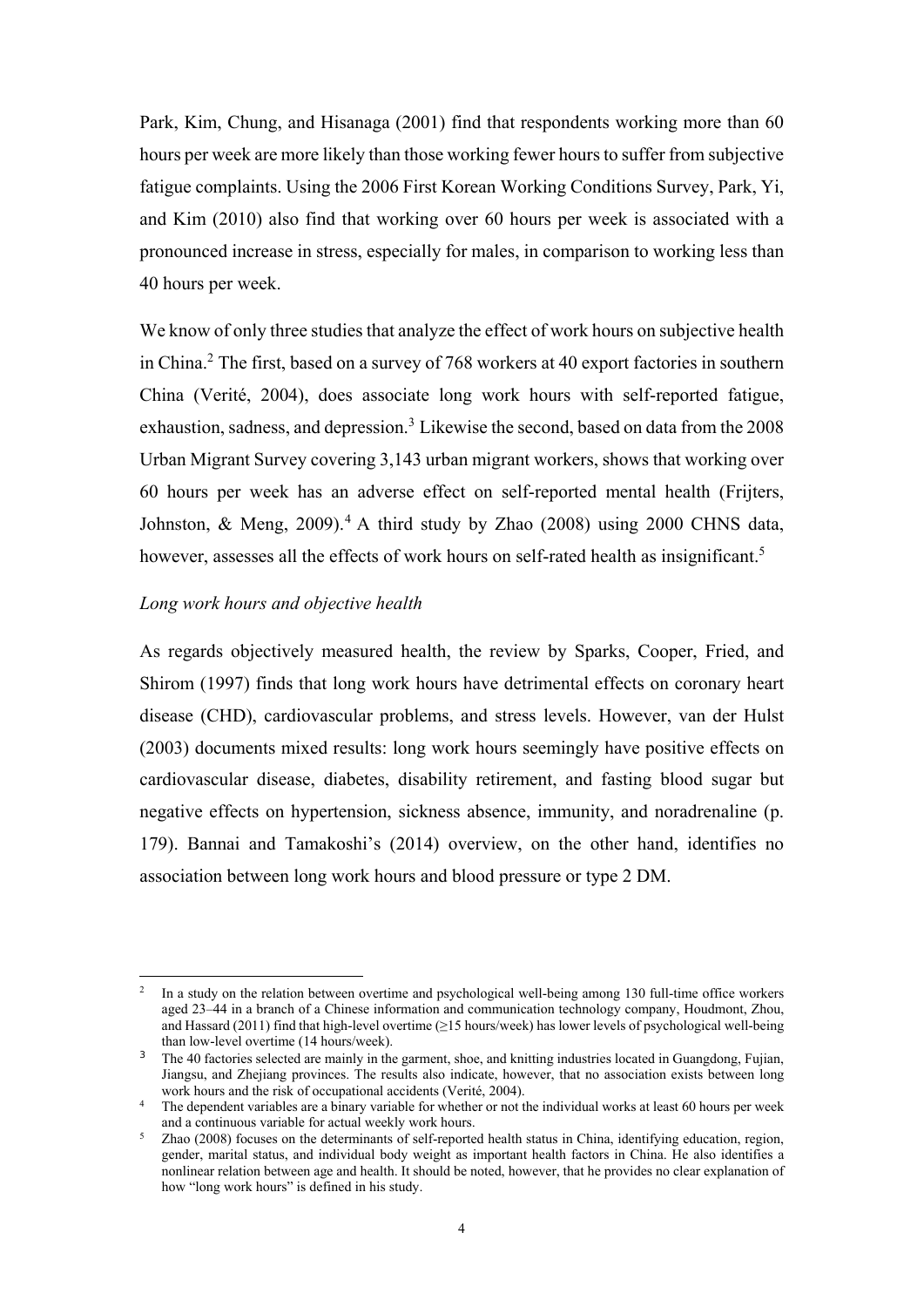In Japan of the late 1970s, when Uehata (1978) started to investigate 17 Karoshi cases (i.e., death or permanent disability resulting from cardiac and cerebral infarction caused by overwork), the danger of death due to overwork was brought to light and gained expanding attention as the number of employees faced with long work hours increased substantially during the following decades. Karoshi not only became a serious social problem, but was recognized as an official cause of occupational death for which surviving workers and the families of the victims can claim government compensation (see Iwasaki, Takahashi, & Nakata, 2006). In another case study, Uehata (1991) reviewed 203 middle-aged Karoshi victims who had been affected by cardiovascular attacks and for whom such compensation was claimed. Two thirds of these victims under study – mostly male workers – had been exposed to excessive workload including extremely long working hours of more than 60 hours per week, an accumulation of more than 50 hours of overtime in a month, and holiday work previous to the heart attack. The relationship between excessively long work hours and an increased risk of myocardial infarction is confirmed in a case-control study by Liu and Tanaka (2002). In this study, 260 Japanese men aged between 40 and 79 admitted to hospitals due to acute myocardial infarction are matched with respect to age and residence with a control group of 445 men exempt from acute myocardial infarction. The authors show that working excessive overtime, i.e. working more than 60 hours per week doubles the risk of acute myocardiac infarction compared to 40 and less weekly work hours. Moreover, insufficient sleep (less than 5 hours per day or 2 or more days per week with less than 5 hours of sleep) is also associated with a two- to threefold risk of cardiac infarction.

Likewise, Iwasaki, Sasaki, Oka, and Hisanaga (1998) find a significant association between long work hours among salesmen aged 50–60 and a higher risk of systolic blood pressure (SBP), while Hayashi, Kobayashi, Yamaoka, and Yano (1996) show that 24-hour average blood pressure is higher among male white-collar employees who work overtime. Similarly, Nakanishi et al. (2001) conclude that long work hours has a negative impact on the risk of hypertension in male white-collar workers aged 35–54. Wada et al. (2006) also confirm that workers with average monthly overtime above 50 hours have lower risks of developing hypertension.<sup>6</sup> For male engineers in South Korea, Park et al. (2001) report that long work hours increase urinary adrenaline levels and decrease low frequency heart rate variability. A recent study of 322 male patients aged

-

<sup>6</sup> Hypertension is defined as SBP≥140 mm Hg or DBP≥90 mm Hg (Wada et al., 2006).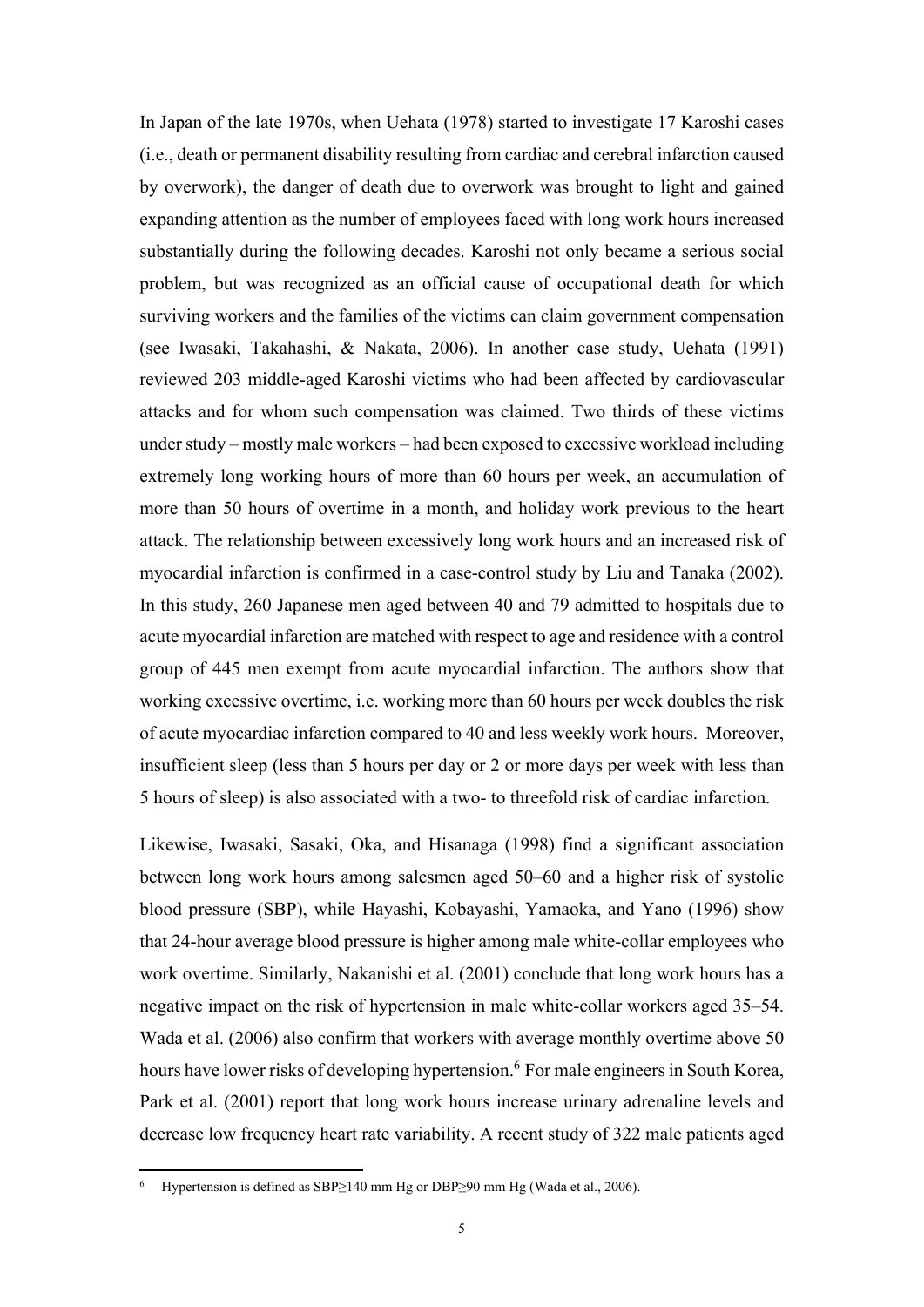23–60 in Taiwan (Cheng et al., 2014), however, shows that working 60+ hours per week (versus 40–48 hours), significantly increases the risk for CHD.

#### *Long work hours and individual lifestyles*

-

Van der Hulst (2003) summarizes the influence of long work hours on health-related behaviors as follows: in general, they have a weak but positive effect on smoking and unhealthy eating habits, no effect on psychotropic drug use and physical exercise, but a negative effect on sleep hours. The effects of long work hours on obesity measures, however, are mixed, showing a positive association with body mass index (BMI) but no association with skinfold thickness. Bannai and Tamakoshi (2014) also find no association between long work hours and such health-related behaviors as alcohol consumption, smoking, weight gain, and physical activity.<sup>7</sup> Nevertheless, a study of 3870 division/section heads and 2666 foremen in Japan (Maruyama & Morimoto, 1996) shows that working over 10 hours per day significantly influences the managers' lifestyle, including sleep patterns and diets. There is also a higher prevalence of smokers and frequent drinkers among the foremen who work long hours.

In terms of health behaviors, a study of male Americans aged 25–55 suggests that longer work hours are negatively correlated with participation in physical activity  $(Xu, 2013)$ ,<sup>8</sup> while a quasi-experiment that exploits the effect of work hours on health and health behaviors in France finds that a decline in work hours is correlated with a decrease in the probability of smoking, alcohol consumption, and also physical inactivity (Berniell, 2012). This latter study solves the work hours endogeneity problem by using a differences-in-differences strategy (DID) and an instrumental variables approach (IV) and thus captures the short-term rather than the long-term effects of work hours.<sup>9</sup>

Overall, a number of aspects of past research are worth emphasizing: First, the empirical results suggest that long work hours negatively affect health measured by

<sup>7</sup> Based on an sample of 3830 adults age 25-54 from the data of the National Population Health Survey in Canada, Shields (1999) provides interesting evidence that long work hours (41–59 hours per week) have no significant association with physical activity in comparison to standard working hours (35–40 hours per week).

<sup>&</sup>lt;sup>8</sup> Measured with a binary variable equal to 1 if the respondent reported any physical activity or exercises in the

previous 30 days (Xu, 2013). For smoking and BMI, outcome data are available for both the pre- and post-treatment periods, so for these variables, the authors apply a DID approach; for alcohol consumption and physical activity, however, information is only accessible for the post-treatment period, so they adopt an IV method. This study also suggests that there is no association between a reduction in work hours and health status as represented by self-reported health and an index of vital risk (Berniell, 2012).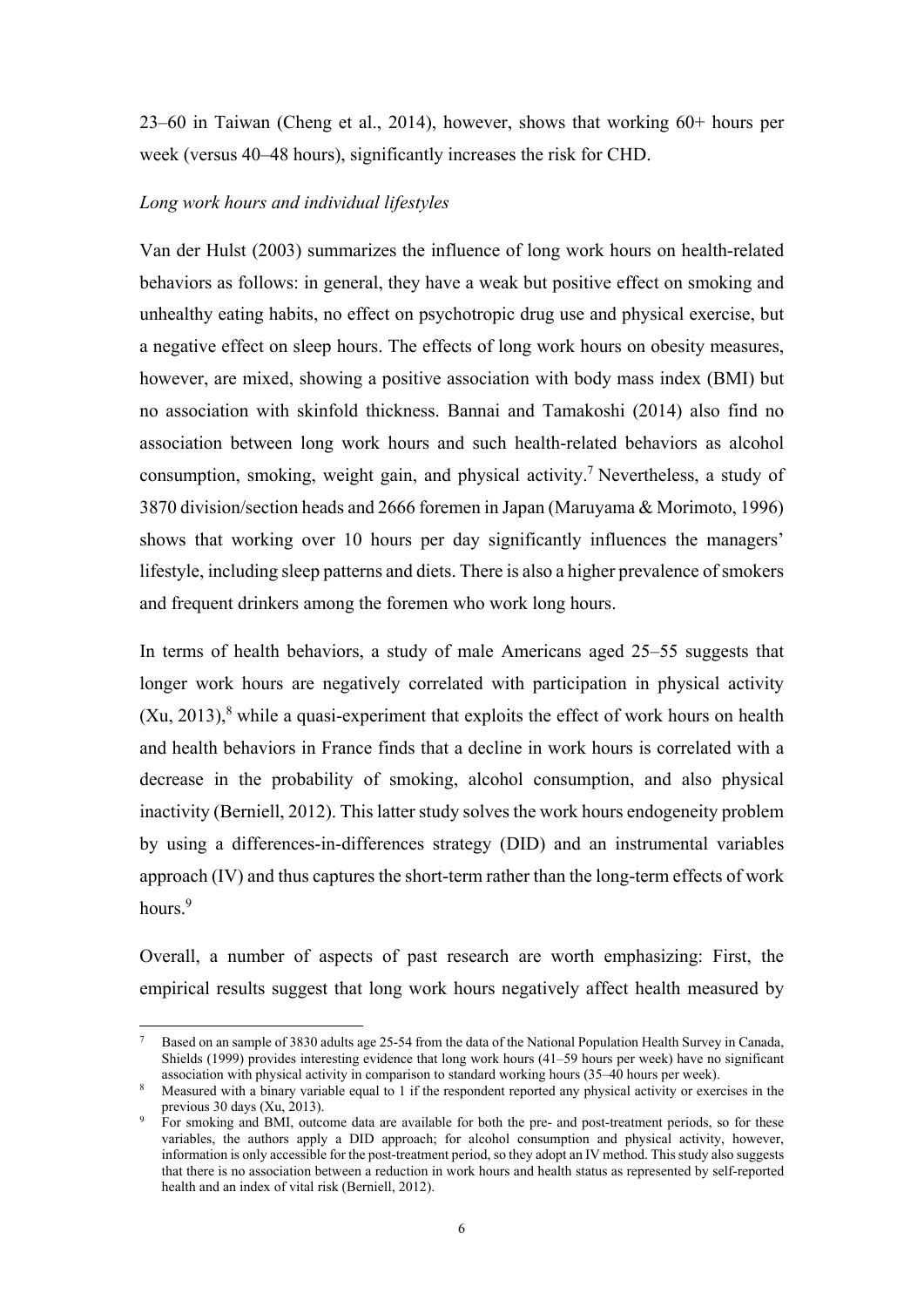some indicators like depressive state, anxiety, coronary heart disease, self-reported physical health and fatigue (see Bannai & Tamakoshi, 2014; van der Hulst, 2003). Second, the association of long work hours with lifestyle is ambiguous except for sleep, for which the findings are quite robust, with an increase in the length of the work week being clearly associated with less sleep time (van der Hulst, 2003). In addition, information on the paths through which long work hours affect health is scant, except for the general causal pathway described by Bannai and Tamakoshi (2014), who outline why long work hours result in health problems. Furthermore, a major drawback in most studies, as van der Hulst (2003) emphasizes, is their cross-sectional design. Studies on associations between long work hours and subjective health are the most common, and only a limited number of studies use both subjective and objective measures of health. Such weakness especially holds for the three studies for China (Frijters, Johnston, & Meng, 2009; Verité, 2004; Zhao, 2008). In these studies, various subjective health outcomes (self-reported fatigue, exhaustions, sadness, depression, general mental problem and self-reported health) are used and positive associations with work time can be observed – especially with regards to self-reported fatigue, exhaustion, sadness and depression (Verité, 2004) and mental health problems (Frijters, Johnston, & Meng, 2009). However, no association is found between work time and the increased risk of accidents (Verité, 2004) or self-reported health status (Zhao, 2008). Finally, existing literature on long work hours and health is strongly dominated by research in Western countries and Japan, thereby making generalizations for countries such as China difficult.

To remedy some of these shortcomings, we perform a longitudinal analysis of CHNS data to identify the effects of long work hours on both subjective and objective measures of health among Chinese workers. The CHNS also allows us to investigate possible pathways through which long work hours may influence health.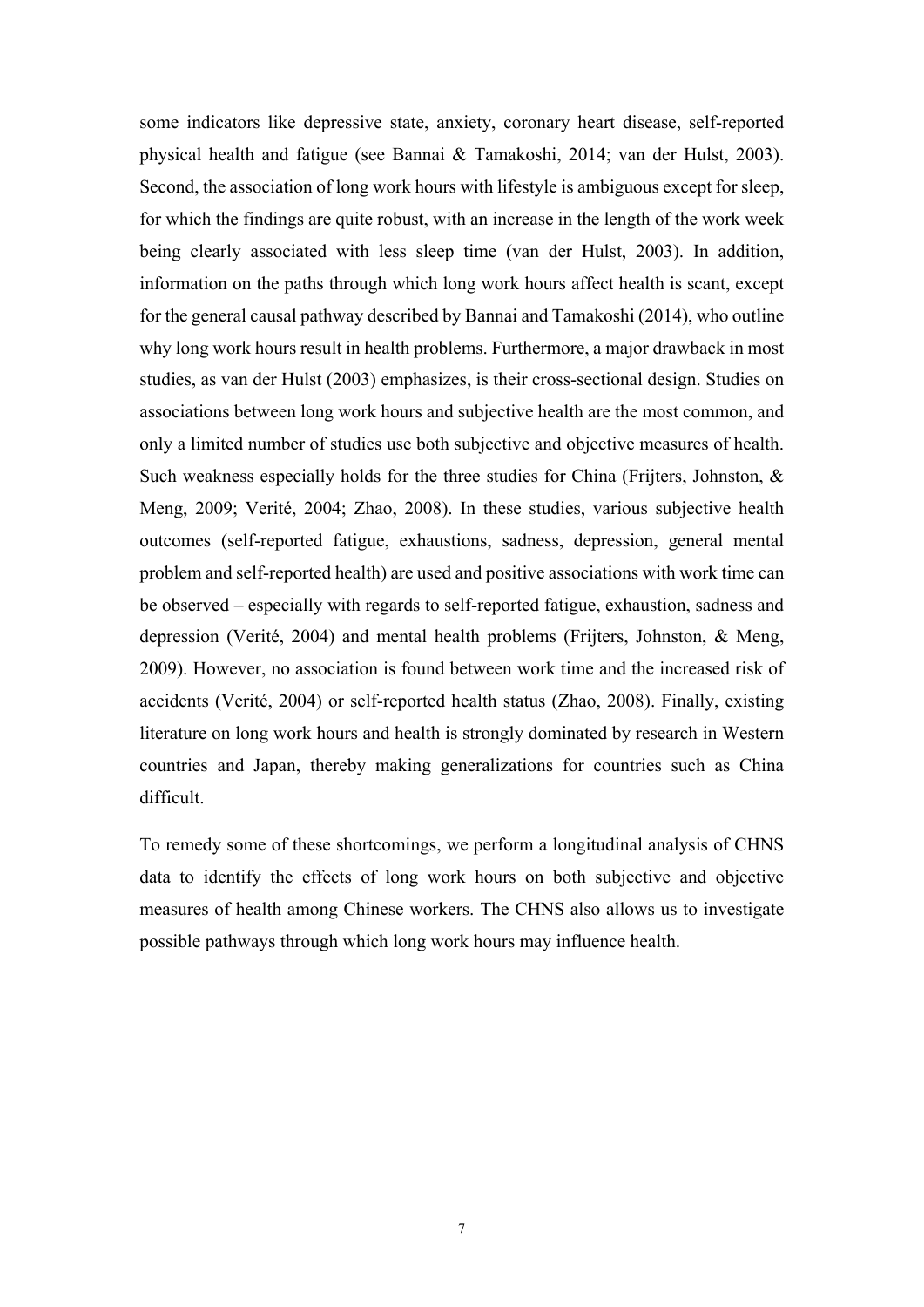#### **3. Data and Methodology**

#### *Survey and sample*

The China Health and Nutrition Survey (CHNS) currently encompasses 9 waves collected in 1989, 1991, 1993, 1997, 2000, 2004, 2006, 2009, and 2011.<sup>10</sup> The survey is administered to 5884 households, containing 27447 individuals, in 9 Chinese provinces (Liaoning, Heilongjiang, 11 Jiangsu, Shandong, Henan, Hubei, Hunan, Guangxi, and Guizhou). The multistage random cluster design of this unique largescale longitudinal dataset successfully captures the substantial spatiotemporal variation in the social, economic, and health dimensions of the Chinese population.

In this study, we use a mostly unbalanced panel for 1991 to 2009. Specifically, we analyze employed individuals aged 18 to 65 and exclude respondents who report working less than 11 hours per week in order to avoid a "healthy worker effect", i.e., we exclude workers who might choose very short work hours because of adverse health conditions like high blood pressure or cardiovascular disease (Yang, Schnall, Jauregui, Su, & Baker, 2006). After dropping missing values for the control variables, our final sample comprises 11034 Chinese workers aged 18–65 years. Because of the limited availability of data on certain outcome variables, sample sizes vary among the analyses: specifically, 11034 observations for high blood pressure and obesity based on body mass index (1991-2009), 8793 observations for obesity based on waist circumference (1993-2009), 5300 observations for self-reported health (1997-2006), 4215 observations for daily sleep time (2004-2009), 10933 observations for calorie and fat intakes (1991-2009), 4082 observations for time spend on preparation and cooking (1991-2009), 6822 observations for physical activity (1997-2009), 4055 observations for time spend on watching TV (2004-2009) and 2096 observations for time spend on reading, writing and drawing (2004-2009).

#### *Work hours*

-

Weekly work hours (WH) are measured by the question "how many hours did you work during the past week?" As in Frijters, Johnston, and Meng (2009), we integrate WH into the model in two ways: First, we include WH dummy variables by recoding work

<sup>&</sup>lt;sup>10</sup> For further information on the CHNS, see Zhang, Zhai, Du, and Popkin (2014).

<sup>&</sup>lt;sup>11</sup> Heilongjiang province was introduced as the ninth province in 1997.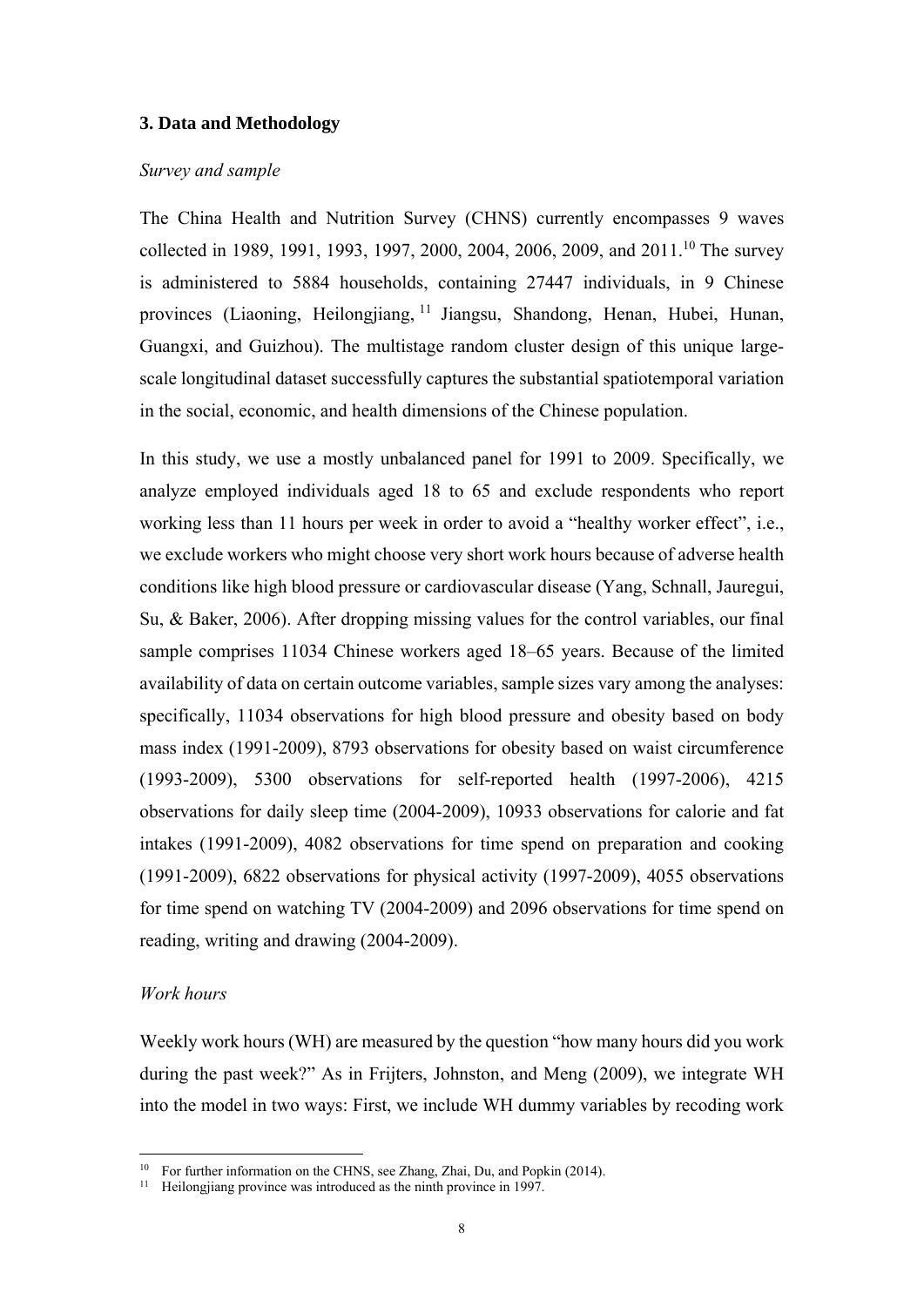hours into four categories: 11≤WH≤30, 31≤WH≤40, 41≤WH≤50 and WH≥51. Because 40 hours per week (8 hours per day) is the standard work period dictated by China's Labor Law (Casale & Zhu, 2013), we define long work hours as more than 40 hours per week, a definition also used in several studies cited in the meta-analyses discussed above (see for instance Bannai & Tamakoshi, 2014; van der Hulst, 2003). Furthermore, we select 31–40 work hours per week as our reference category. It is also worth noting that using dummy variables for weekly work hours allow us to capture possible nonlinearities in the long work hours–health relation. Second, we integrate a continuous variable into our models that captures actual hours worked each week.

#### *Subjective health*

We use self-reported health (SRH) as the main measure of subjective health. It includes not only mental and physical health but also subjective experience of acute and chronic diseases and overall feelings of well-being (Xie & Mo, 2014). In the CHNS, SRH is measured on a 4-point scale based on the following question:<sup>12</sup> "Right now, how would you describe your health compared to that of other people in your age? 1=bad; 2=fair; 3=good; 4=excellent." These data are only available for 1997 to 2006.

#### *Objective health*

-

As in several past studies, we use obesity and hypertension measures to capture objective measures of health. In the CHNS, blood pressure measurements are taken three times by a health professional using a mercury sphygmomanometer, with a time interval between successive pairs of measures of at least 1 minute (Lei, Yin, & Zhao, 2012). We calculate the mean values of systolic blood pressure (SBP) and diastolic blood pressure (DBP) based on the second and third measurements to avoid potential measurement biases.13 Following most of the existing literature (see for example Lei, Yin, & Zhao, 2012), we define high blood pressure as a binary variable equal to 1 if the respondent's SBP  $\geq$ 140 mm Hg or DBP  $\geq$ 90 mm Hg or the respondent is taking antihypertension medication, 0 otherwise.

We assess obesity using both body mass index (BMI) and waist circumference (WC). First, general obesity using BMI is assessed on a scale ranging from 0 to 3, which is

<sup>&</sup>lt;sup>12</sup> We do not employ other measures of self-rated chronic diseases available in CHNS (i.e., diabetes, myocardial infarction, apoplexy, or asthma) because their prevalence in our sample is very small: 1.27% for diabetes, 0.22%

for myocardial infarction, 0.16% for apoplexy, and 0.66% for asthma.<br><sup>13</sup> A detailed description of blood pressure measurement is available in Lei, Yin, and Zhao (2012).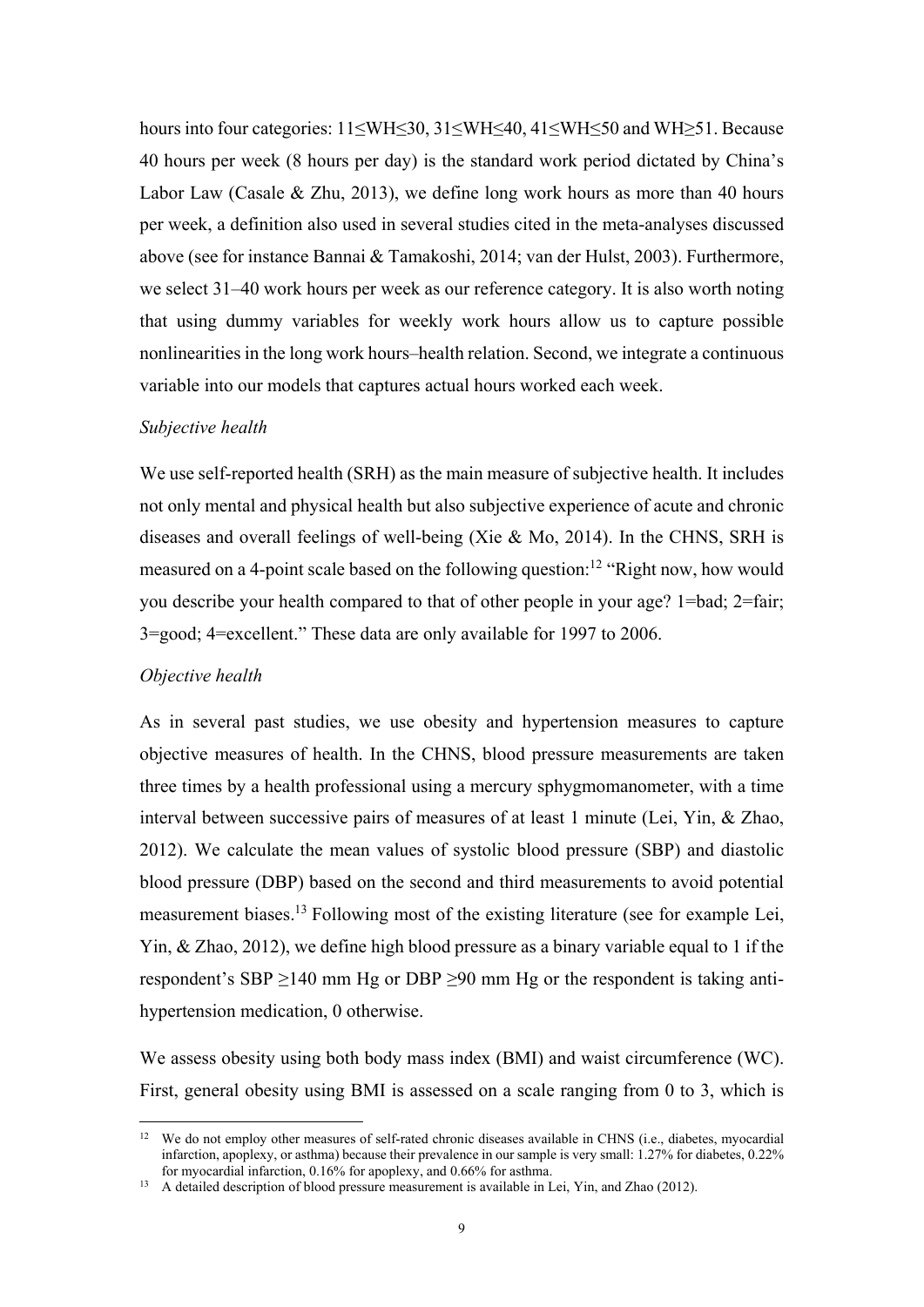based on the following criteria of the Working Group on Obesity in China (WGOC) (Zhou & Cooperative Meta-Analysis Group of the Working Group on Obesity in China, 2002): 0=underweight if BMI<18.5, 1=normal weight if 18.5≤BMI<24, 2=overweight if 24≤BMI<28, and 3= obese if BMI ≥28. Central obesity is dichotomized as 1 given a WC  $\geq$ 85 cm for men and WC  $\geq$ 80 cm for women, 0 otherwise.

### *Individual lifestyles*

Because individual lifestyles, particularly unhealthy behaviors, may be associated with long work hours (see for example Artazcoz, Cortes, Escriba-Aguir, Cascant, & Villegas, 2009), we analyze three aspects likely to be affected: daily sleep time, diet (calorie and fat intake, $^{14}$  and time spent on food preparation and cooking), and physical activity (sports and sedentary activities). Individual sleep time per day is measured by the following question: "How many hours each day do you usually sleep, including daytime and nighttime?" Calorie intake is defined as the 3-day average intake in kilocalories, while fat intake is a 3-day mean value in grams. In the CHNS, all respondents are asked directly about all food consumed inside and outside the home, and food items, types of meals, and places of food consumption on the preceding day are recoded (Batis et al., 2014). The time (in hours) spent on food preparation and cooking in the household is assessed as follows: "How much time did you spend per day, on average, cooking and preparing meals?"

For physical activities, we create a dichotomous variable having a value of 1 if the respondent participates in sports, including martial arts, gymnastics, track and field/swimming, ball sports (e.g., soccer, basketball, or tennis), other sports (e.g., ping pong or tai chi), and 0 otherwise. We define sedentary activity as the number of hours per week spent watching TV, reading (e.g., books, newspapers, or magazines), writing, or drawing. Lastly, we categorize the independent variables in our analysis into three subgroups: individual, family, and community characteristics.

### *Individual characteristics*

Individual controls include gender, marital status, education levels, activity levels, health insurance, risky behaviors (smoking, heavy drinking, and obesity), residency

<sup>-</sup><sup>14</sup> Excessive fat intake and insufficient physical activity can result in higher risks for some chronic diseases, including hypertension and diabetes (Ministries of Health and Science and Technology & the National Bureau of Statistics of the Peoples Republic of China, 2004).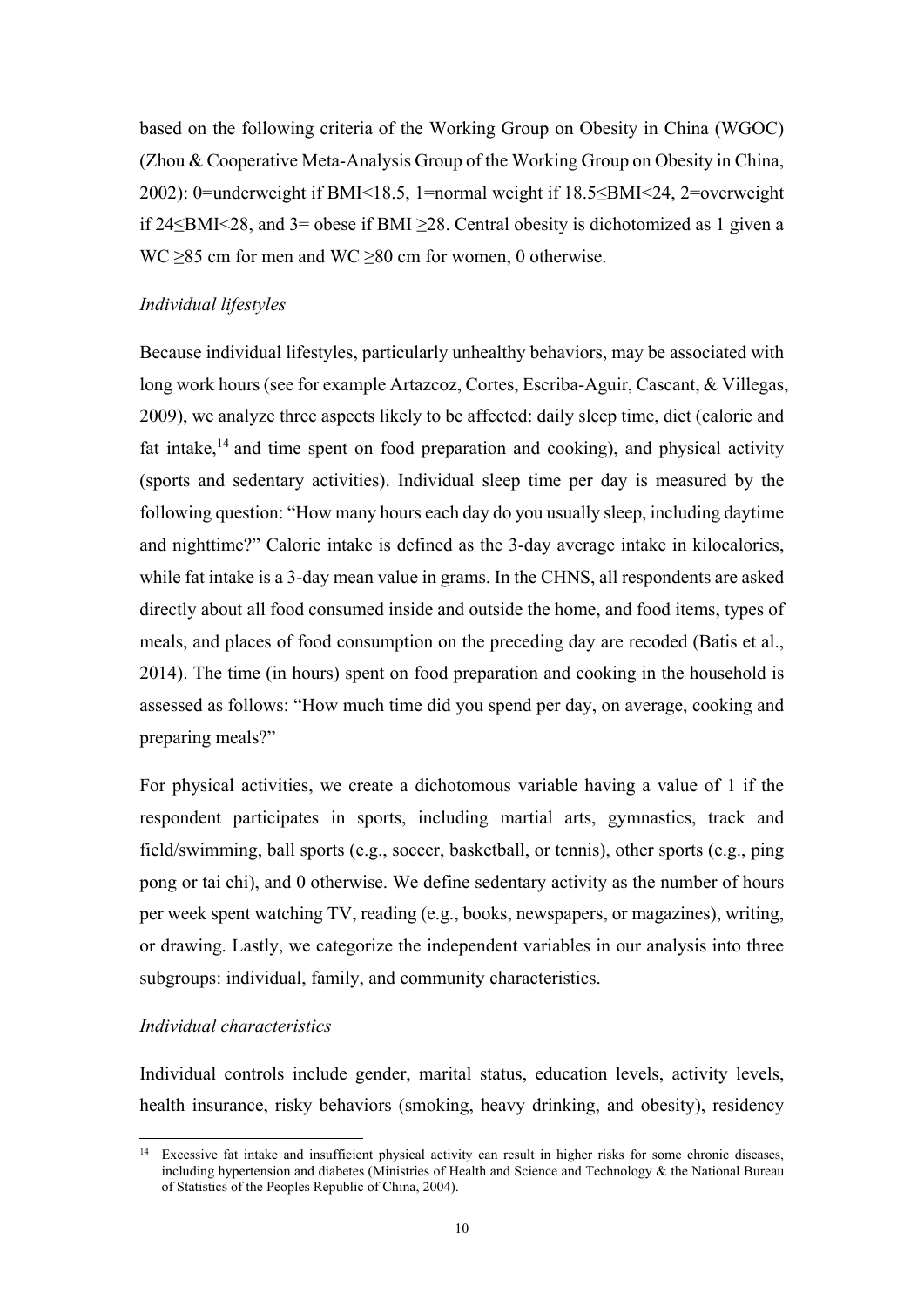area, and work conditions. The gender dummy equals 1 if the respondent is male, 0 otherwise. Marital status is a binary variable equal to 1 for the married, 0 otherwise. Education is measured on a 6-point scale: 0=illiterate, 1=primary school, 2=middle school, 3=high school, 4=technical school, and 5=university or higher. We recode it as dummies with illiterate as the reference group. Activity levels are grouped into five categories: 0=very light, 1=light, 2=moderate, 3=heavy, and 4=very heavy. Individual medical insurance is a dichotomous variable equal to 1 if medical insurance is available for the respondent, 0 otherwise. Residency area is a dummy variable equal to 1 if the respondent lives in an urban area, 0 otherwise.

Working conditions include translog average monthly wage (including subsidies) in the past year and dummy variables for formal employment and types of work unit. Specifically, formal employment is a dummy variable equal to 1 if the respondent works for another person or enterprise as a permanent employee and to 0 if the respondent is self-employed, a temporary worker, or a paid family worker (Chen & Hamori, 2013). Work units are grouped into 8 classes: 0=three-capital enterprise (ownership shared by foreigners, overseas Chinese, and joint venture), 1=government, 2=state service or institute, 3=state-owned enterprise, 4=small collective enterprise, 5=large collective enterprise, 6=family contract farming, and 7=private or individual enterprise.

Smoking is classified according to the number of cigarettes smoked per day (NCS): 0=nonsmoker,  $1=1 \leq NCS \leq 10$ ,  $2=11 \leq NCS \leq 20$ , and  $3=NCS>20$ . Heavy drinking is defined by a binary variable equal to 1 if alcohol is consumed three or more times per week, 0 otherwise. Obesity is defined as explained above.

#### *Family characteristics*

Family controls include translog household income and household size. We also introduce the availability of safe drinking water, sanitation, and electricity in the household, because they might also affect individual health status. The safe drinking water variable equals 1 if the household's drinking water source is a water plant or ground water more than 5 meters deep, 0 otherwise. The sanitation variable equals 1 if the household can access in-house or outside flushing toilet facilities, 0 otherwise. The electricity variable equals 1 if electric facilities are available for the household, 0 otherwise.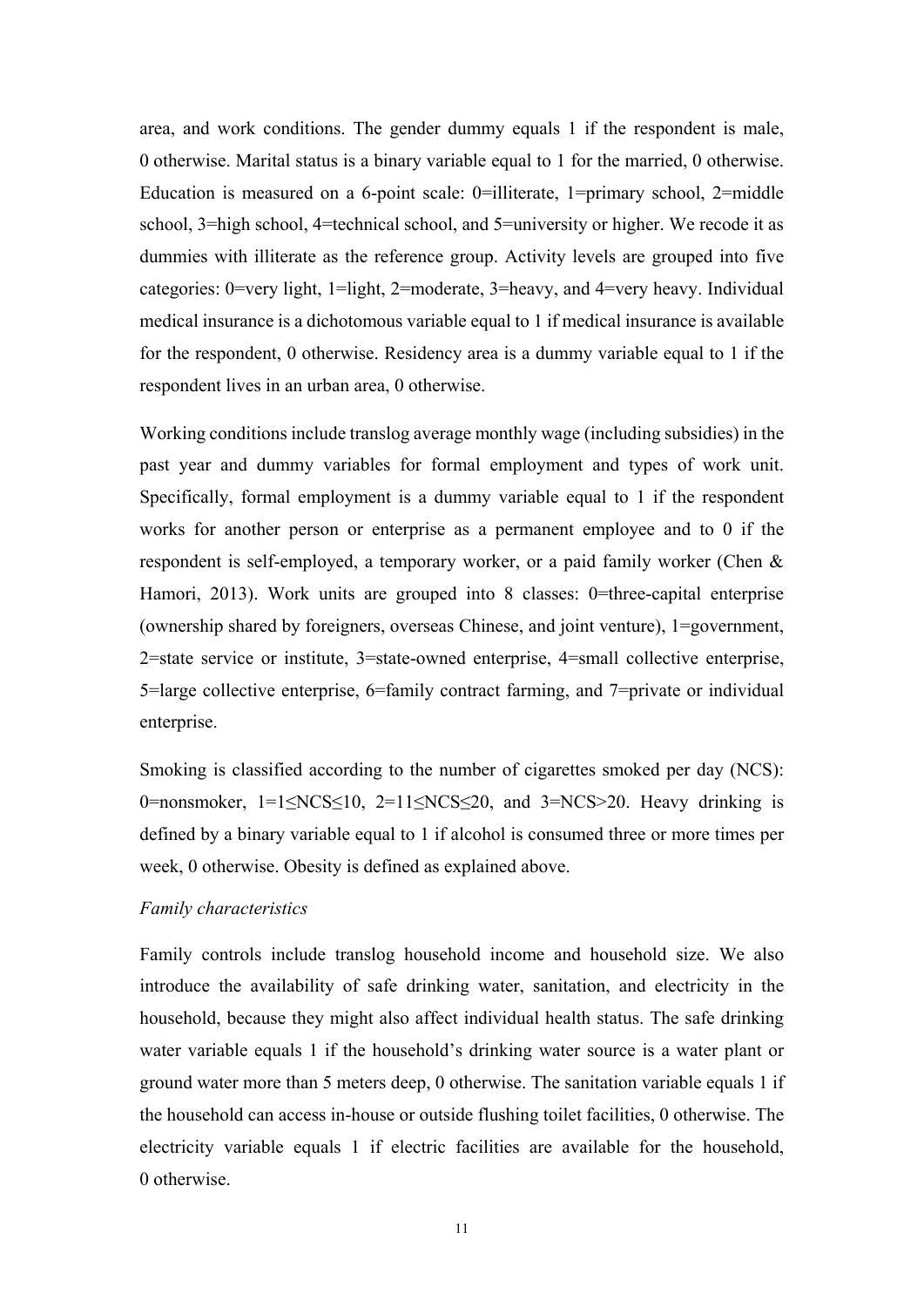#### *Community characteristics*

The presence of health facilities in the community is captured by a dummy variable that equals 1 if a health facility is located in the village/neighborhood and 0 if in another village/town/city or in the respondent's city but in a different neighborhood. The distance to the health facility is a continuous variable measured in kilometers.

#### *Estimation approaches*

To examine the cross-sectional association between long work hours and high blood pressure, we use a probit regression model of the following form:

$$
HBP_i = \alpha_0 + \alpha_1 WH_i + \alpha_2 I_i + \alpha_3 F + \alpha_4 C + \alpha_5 Y + \alpha_6 P + \varepsilon_i \tag{1}
$$

where  $HBP_i$  is a binary variable denoting high blood pressure of individual *i*, and  $WH_i$ designates dummies for weekly work hour category or actual weekly work hours of individual *i*.  $I_i$  is a vector of individual *i*'s characteristics,  $F$  is a vector of family characteristics, and  $C$  is a vector of community characteristics.  $Y$  is a vector of year dummy variables (with 1991 as the reference year), and  $P$  is a vector of provincial dummy variables (with Liaoning as the reference province).  $\varepsilon_i$  is the error term and  $\alpha_1$ is the key coefficient of interest.

To analyze the impact of long work hours on obesity using waist circumference (measured as a binary variable), we use the same specification as in equation (1). Likewise, because SRH and BMI-based obesity are both measured on a 4-point scale, we estimate the impact of long work hours on these variables using an ordered probit model, whose specification is also similar to equation (1).

Because of potential biases from individual time-invariant unobservables, we investigate the association between long work hours and high blood pressure by estimating the following fixed-effects logit model:

$$
HBP_{it} = \alpha_1 WH_{it} + \alpha_2 G_{it} + \mu_i + \varepsilon_{it} \quad i = 1, \cdots, N; t = 1, \cdots, T \tag{2}
$$

where  $HBP_{it}$  denotes individual *i*'s high blood pressure status at time t, and  $WH_{it}$  is the work hour category or continuous weekly work hours of individual *i* at time *t*. *Git* represents a set of time-variant controls including age, translog wage, translog household income, and household size. The individual time-invariant effects are denoted by  $\mu_i$ , and  $\varepsilon_{it}$  represents the idiosyncratic error term.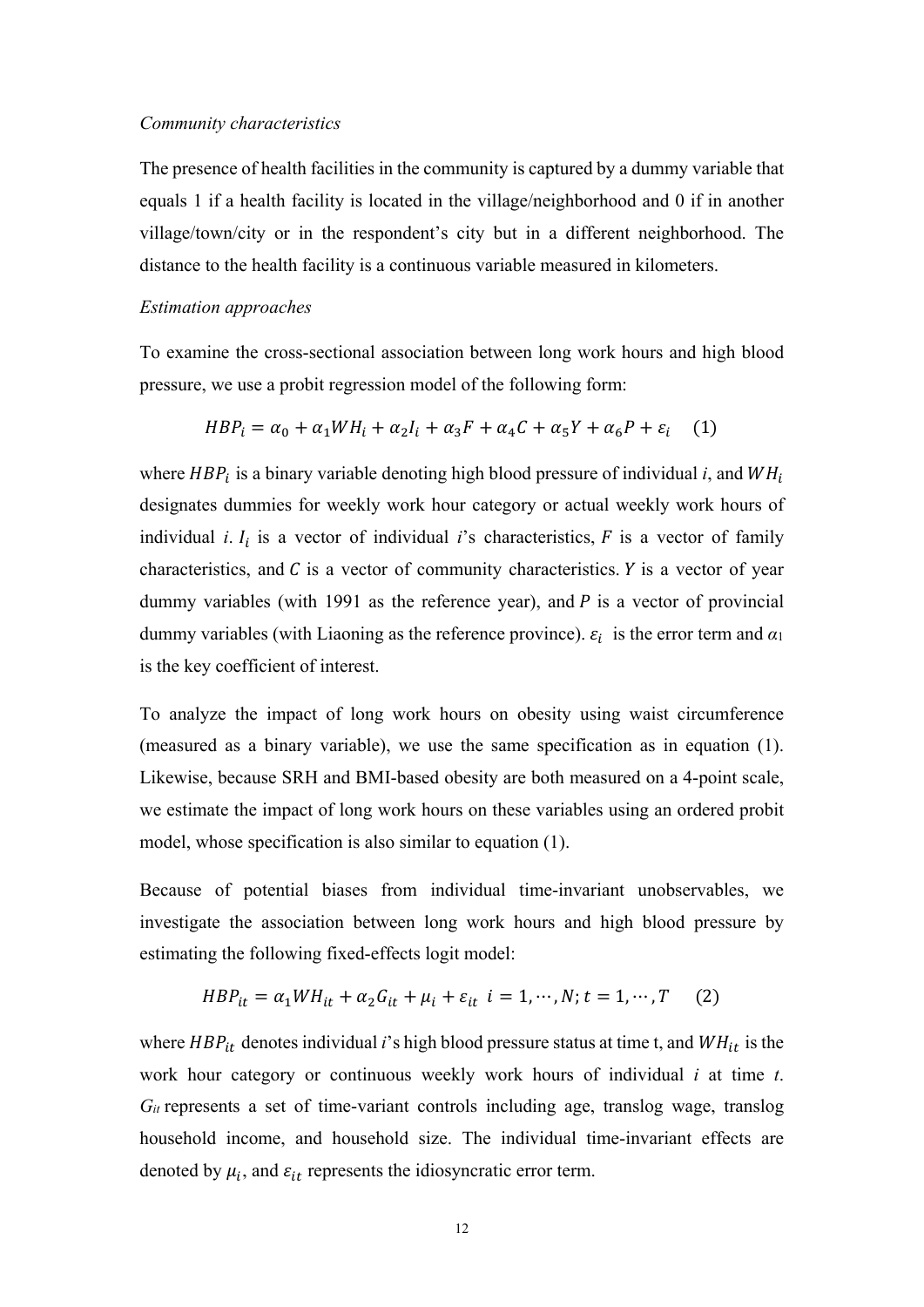Because SRH is ordinal, we employ a fixed-effects ordered logit model of the following form:

$$
SRH_{it}^* = X_{it}'\beta + \mu_i + \varepsilon_{it}, i = 1, \cdots, N; t = 1, \cdots, T
$$
\n(3)

where  $SRH_{it}^{*}$  is a latent variable of self-reported health for individual *i* at time *t*,  $X_{it}$  denotes observed characteristics, and  $\mu_i$  captures the unobserved time-invariant characteristics. The latent variable is related to the observable ordered variable as follows:

$$
SRH_{it} = k \text{ if } \tau_k < SRH_{it}^* \le \tau_{k+1}, k = 1, \cdots, 4 \tag{4}
$$

For these calculations, we employ a consistent estimator of the fixed-effects ordered logit model, proposed by Baetschmann, Staub, and Winkelmann  $(2011)$ <sup>15</sup> In principle, existing estimators (e.g. Chamberlain, 1980; Das & van Soest, 1999; Ferrer-i-Carbonell & Frijters, 2004) simplify the ordered logit model to a binary logit model as the ordered response variable is dichotomized into two categories using a certain cut-off point. The main difference of these estimators is the way the cut-off point for the dichotomization is determined. The Blow-Up and Cluster (BUC) estimator by Baetschmann, Staub, and Winkelmann (2011) estimates all possible dichotomizations jointly and uses observation-specific cut-off points. In a Monte Carlo simulation and in an application of German Socio-Economic Panel (GSOEP) data the authors show that the BUC estimator clearly outperforms the existing estimators, especially those which are based on an endogenous dichotomization where the cut-off points are determined as a function of the outcome variable. Moreover, the BUC estimator is superior if the ordered dependent variable exhibits low frequencies in certain response categories. For the sake of comparison, we also take self-reported health as a cardinal variable and estimate fixed-effects models of the following form:

$$
SRH_{it} = \alpha_1 WH_{it} + \alpha_2 Y_{it} + \mu_i + \varepsilon_{it} \quad i = 1, \cdots, N; t = 1, \cdots, T \tag{5}
$$

where  $SRH_{it}$  indicates individual *i*'s self-reported health status at time *t*, and  $WH_{it}$  is the work hour category or continuous weekly work hours of individual *i* at time *t*. *Yit* denotes a set of time-variant controls including age, translog wage, translog

 $15$ 15 Stata codes for implementing the BUC estimator are available in Baetschmann, Staub, and Winkelmann (2011). This estimator, discussed in detail in Baetschmann, Staub, and Winkelmann (2011), is also used in Bell, Otterbach, and Sousa-Poza (2012) in their analysis of working hours constraints and health.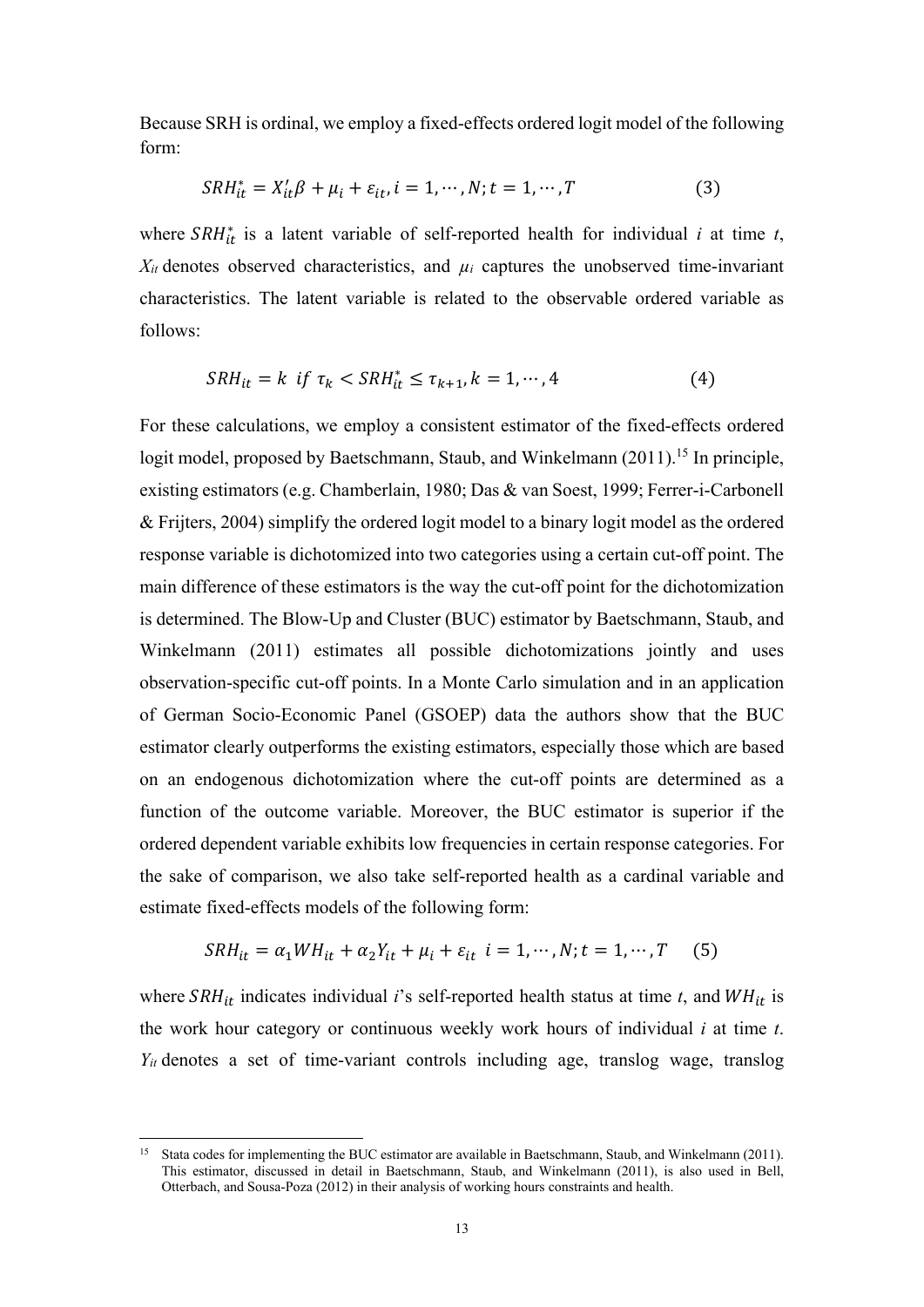household income and household size. The individual time-invariant effects are captured by  $\mu_i$ , and  $\varepsilon_{it}$  represents the disturbance error.

To detect the possible impact of long work hours on individual lifestyles, we use an ordinary least square (OLS) estimation as follows:

$$
LS_{i} = \beta_{0} + \beta_{1}WH_{i} + \beta_{2}I_{i} + \beta_{3}F + \beta_{4}C + \beta_{5}Y + \beta_{6}P + \varepsilon_{i}
$$
(6)

where  $LS<sub>i</sub>$  is our measure for individual *i*'s lifestyles, including daily sleep time, diet (e.g. calorie and fat intakes, time spend on food preparation and cooking), and sedentary activities (e.g. time spend on watching TV, reading, writing and drawing), and  $WH$ <sub>i</sub> denotes dummies for weekly work hour category or actual weekly work hours of individual *i*.  $I_i$  is a vector of individual *i*'s characteristics,  $F$  is a vector of family characteristics, and  $C$  is a vector of community characteristics.  $Y$  is a vector of year dummy variables (with 1991 as the reference year for calorie/fat intakes and time spent cooking and with 2004 as the reference year for sedentary activities), and  $P$  is a vector of provincial dummy variables (with Liaoning as the reference province).  $\varepsilon_i$  is the error term and  $\beta_1$  is the key coefficient of interest. Additionally, we investigate the impact of long work hours on sports participation (measured as a dichotomous variable) using a probit estimation and adopt the similar specification to equation (6).

#### **4. Results**

#### *Descriptive statistics*

Descriptive statistics are presented in Appendix Table A1, which shows that the average age of the workers in our sample is nearly 39, with males accounting for slightly more than half the sample. The average work week is about 47 hours, with around 62% of respondents working more than the national standard of 40 hours per week. Fifteen percent of our sample has high blood pressure, and based on the WGOC criteria, approximately 26.5% are overweight, 6.4% are obese when BMI proxies for general obesity are used, and around 24.3% are obese when WC is used (see Table A2 of the Appendix). Additionally, the distribution as well as the trend of weekly work hours from 1991 to 2009 are illustrated in Fig. A1 in the Appendix. Two points are worth noting: First, the peak of weekly work hours has shifted significantly to the left, with the modus declining from 48 to 40 hours per week. This is especially the case after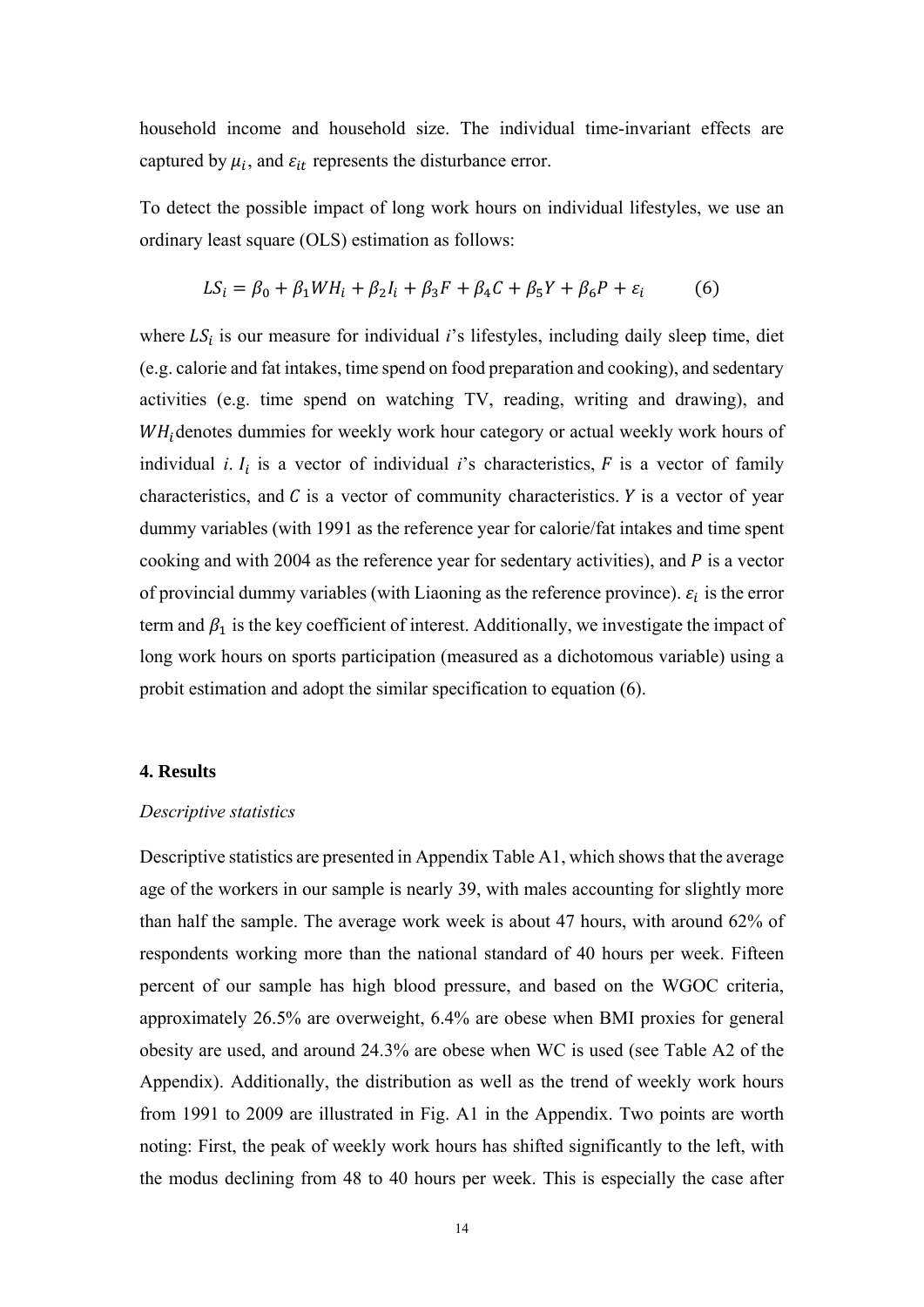1993, which might be a result of the impact of 1995 Labor Regulations (which reduced weekly work hours from 44 to 40; see Casale & Zhu, 2013). Second, the distribution of weekly work hours has become flatter and dispersion is larger, indicating that the trend observed in Western countries of more heterogeneous work-time arrangements appears to be setting in. We also show the changes of various measures of health from 1991 to 2009 in Table A2 of the Appendix.16 Overall, we observe an increasing trend in the prevalence of high blood pressure and obesity. The average daily sleep time is around 7.89 hours, and the 3-day average calorie and fat intakes are approximately 2393 kcal and 81 grams, respectively.

#### *WH and SRH*

-

As regards the association between long work hours and SRH (see Table 1), once confounders are controlled for, relative to a 31–40 hour work week, only working 41– 50 hours a week is significantly and negatively associated with SRH (columns 2–4).<sup>17</sup> Interestingly, however, the coefficient for very long work hours (over 50 per week) is insignificant. The results using actual work hours are also insignificant once control variables are included (columns 6–9). These findings are in line with those of Zhao (2008).

According to the panel analysis results in Table 2, relative to working 31–40 hours weekly, working 41–50 hours has a significant but negative impact on SRH irrespective of whether a fixed-effects or fixed-effects ordered logit model is used (see columns 1 and 2). However, when employing the continuous variable, we find no significant association between actual work hours and SRH. Although the results in Table 2 indicate that long work hours do indeed have a negative effect on SRH, as perhaps best shown in column (1), the effect is relatively small (-0.12 on a 4-point scale).

<sup>&</sup>lt;sup>16</sup> Regarding Table A2 in the Appendix, although the results are based on WGOC criteria, the prevalence of overweight, general obesity and abdominal obesity are comparable to the results from Xi et al. (2012) based on the criteria from the World Health Organization.

<sup>&</sup>lt;sup>17</sup> We also note that males have better health than females, which echoes the results observed in Zhao (2008). In addition, household income is an important predictor of good health.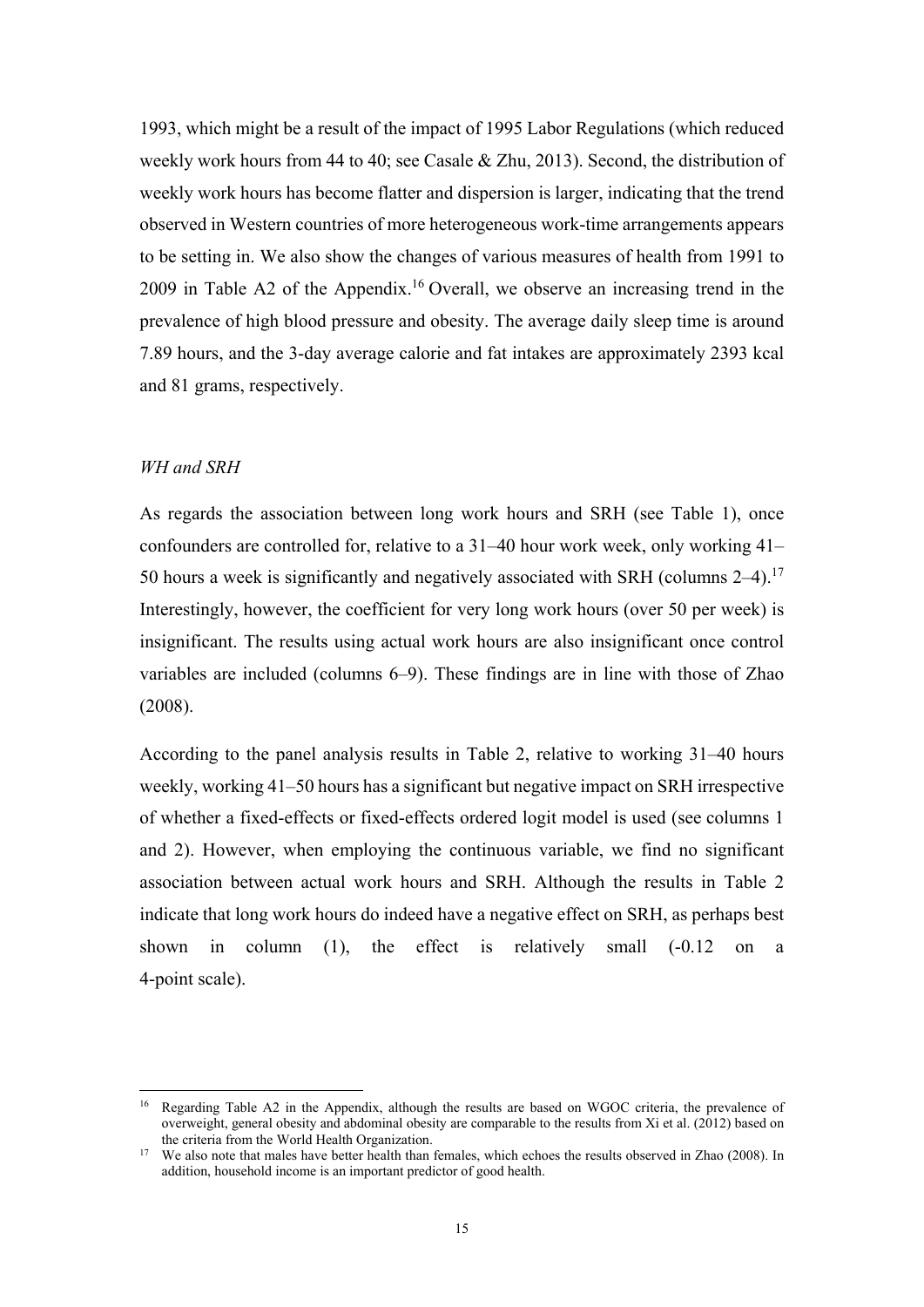#### **Table 1**

Ordered probit model estimates for self-reported health: 1997–2006.

| Variables            | (1)       | (2)         | (3)                    | (4)         | (5)        | (6)      | (7)      | (8)      | (9)     |
|----------------------|-----------|-------------|------------------------|-------------|------------|----------|----------|----------|---------|
| $11\leq WH\leq 30$   | $-0.105$  | $-0.098$    | $-0.094$               | $-0.095$    |            |          |          |          |         |
|                      | (0.064)   | (0.069)     | (0.069)                | (0.070)     |            |          |          |          |         |
| $41 \leq WH \leq 50$ | 0.015     | $-0.108$ ** | $-0.114$ <sup>**</sup> | $-0.115***$ |            |          |          |          |         |
|                      | (0.041)   | (0.044)     | (0.044)                | (0.045)     |            |          |          |          |         |
| $WH \geq 51$         | $0.094**$ | $-0.054$    | $-0.053$               | $-0.057$    |            |          |          |          |         |
|                      | (0.038)   | (0.047)     | (0.047)                | (0.047)     |            |          |          |          |         |
| WH                   |           |             |                        |             | $0.003***$ | $-0.001$ | $-0.001$ | $-0.001$ | 0.002   |
|                      |           |             |                        |             | (0.001)    | (0.001)  | (0.001)  | (0.001)  | (0.002) |
| N                    | 5300      | 5300        | 5300                   | 5300        | 5300       | 5300     | 5300     | 5300     | 2233    |
| Pseudo $R^2$         | 0.001     | 0.051       | 0.053                  | 0.056       | 0.0004     | 0.051    | 0.052    | 0.056    | 0.069   |

Source: China Health and Nutrition Survey 1997, 2000, 2004, 2006.

The dependent variable is self-reported health measured on a 4-point scale (0=poor, 1=fair, 2=good, 3=excellent); WH = weekly work hours. Specifications (1)–(4) include work hour dummies (with  $31\le W$ H $\le 40$  as the reference); (2)–(4) also include individual characteristics, family characteristics, provincial dummies (with Liaoning as the reference), and year dummies (with 1997 as the reference); (3) further adds in the characteristics of health facilities in the community and (4) adds in risk behaviors (obesity, smoking, and heavy drinking); (5)–(9) include actual weekly work hours, with (9) only including employees who work 41 hours per week or more. Specification (6) includes the same controls as  $(2)$ ,  $(7)$  includes the same controls as  $(3)$ , and  $(8)$  and  $(9)$  include the same controls as (4). Robust standard errors are in parentheses;  $\gamma p < 0.1$ ,  $\gamma p < 0.05$ ,  $\gamma p < 0.01$ .

#### **Table 2**

Fixed-effects estimates of self-reported health: 1997–2006.

|  | Source: China Health and Nutrition Survey 1997, 2000, 2004, 2006. |  |  |  |  |  |  |  |
|--|-------------------------------------------------------------------|--|--|--|--|--|--|--|
|--|-------------------------------------------------------------------|--|--|--|--|--|--|--|

|                      |               | WH dummies    |               | <b>Actual WH</b> |               |
|----------------------|---------------|---------------|---------------|------------------|---------------|
|                      | (1)           | (2)           | (3)           | (4)              | (5)           |
| Variables            | Fixed-effects | Fixed-effects | Fixed-effects | Fixed-effects    | Fixed-effects |
|                      |               | ordered logit |               | ordered logit    | ordered logit |
| $11\leq WH\leq 30$   | $-0.115$      | $-0.250$      |               |                  |               |
|                      | (0.096)       | (0.221)       |               |                  |               |
| $41 \leq WH \leq 50$ | $-0.120**$    | $-0.235*$     |               |                  |               |
|                      | (0.054)       | (0.124)       |               |                  |               |
| $WH \geq 51$         | $-0.094$      | $-0.235^*$    |               |                  |               |
|                      | (0.064)       | (0.132)       |               |                  |               |
| WH                   |               |               | $-0.002$      | $-0.006$         | $-0.011$      |
|                      |               |               | (0.002)       | (0.005)          | (0.009)       |
| <b>Observations</b>  | 3092          | 6810          | 3092          | 6810             | 1974          |
| $R^2$                | 0.019         |               | 0.015         |                  |               |

The dependent variable is self-reported health measured on a 4-point scale (1=poor, 2=fair, 3=good, 4=excellent); WH =weekly work hours. Specifications (1) and (2) include work hours dummies (with 31≤WH≤40 as the reference); (3)–(5) include weekly work hours, with (5) only including employees who work 41 hours per week or more. In (1)– (5), the controls are translog wage, age, translog household income, and household size. For (1) and (3), communitylevel clustered standard errors are in parentheses; \*p< 0.1, \*\*p< 0.05, \*\*\*p< 0.01.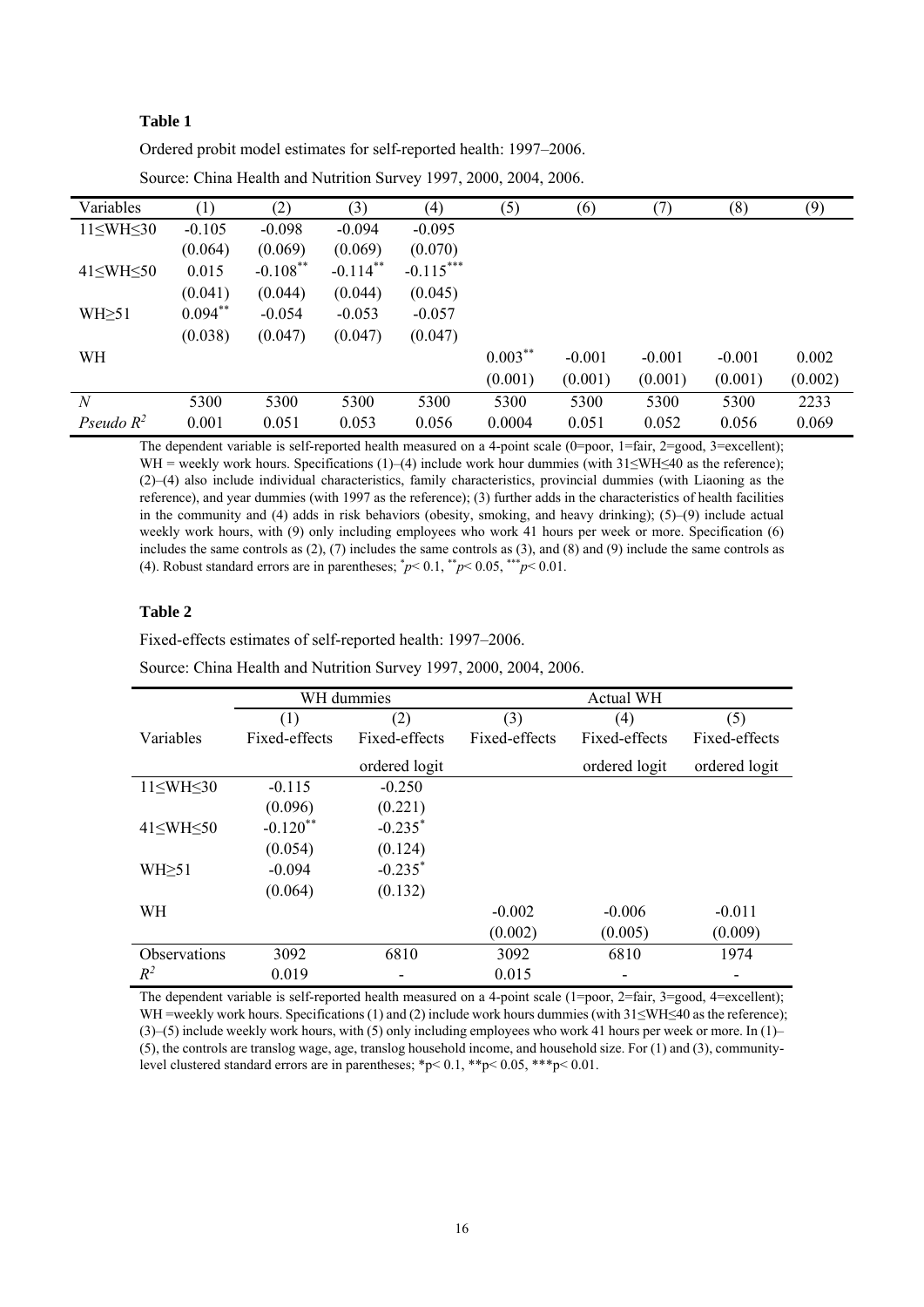#### *WH and high blood pressure*

Table 3 shows the probit estimates of the impact of long work hours on high blood pressure. Taking weekly work hours between 31 and 40 as the reference category, we find that working more than 50 hours per week significantly increase the probability of high blood pressure, although the magnitudes are relatively small.<sup>18</sup> This finding is consistent with those of Yang et al. (2006) for a sample of Californian workers. We also calculate the average marginal effects of weekly work hours (from 11 to 70) on high blood pressure, showing that the probability of high blood pressure increases as the weekly work hours increase, with marginal effects ranging from 0.134 to 0.162 (see Fig. A2 in the Appendix). It is important, however, to highlight that the confidence intervals are relatively wide, suggesting that the uncertainty might be greater. For actual weekly work hours, however (as captured by our continuous variable), we observe no signification association between long work hours and the probability of high blood pressure (see column 9).

#### **Table 3**

Probit model estimates for high blood pressure: 1991–2009.

Source: China Health and Nutrition Survey 1991, 1993, 1997, 2000, 2004, 2006, and 2009.

| Variables           |             | (2)        | (3)        | (4)        | (5)      | (6)     | (7)     | (8)      | (9)     |
|---------------------|-------------|------------|------------|------------|----------|---------|---------|----------|---------|
| $11\leq WH\leq 30$  | 0.083       | 0.068      | 0.067      | 0.056      |          |         |         |          |         |
|                     | (0.063)     | (0.071)    | (0.071)    | (0.072)    |          |         |         |          |         |
| $41\leq WH \leq 50$ | $-0.109***$ | 0.064      | 0.062      | 0.072      |          |         |         |          |         |
|                     | (0.035)     | (0.047)    | (0.047)    | (0.048)    |          |         |         |          |         |
| $WH \geq 51$        | $0.110***$  | $0.142***$ | $0.143***$ | $0.152***$ |          |         |         |          |         |
|                     | (0.039)     | (0.050)    | (0.050)    | (0.051)    |          |         |         |          |         |
| WH                  |             |            |            |            | $0.002*$ | 0.002   | 0.002   | $0.002*$ | 0.0004  |
|                     |             |            |            |            | (0.001)  | (0.001) | (0.001) | (0.001)  | (0.002) |
| N                   | 11034       | 11034      | 11034      | 11034      | 11034    | 11034   | 11034   | 11034    | 6844    |
| Pseudo $R^2$        | 0.004       | 0.126      | 0.126      | 0.164      | 0.0004   | 0.125   | 0.126   | 0.164    | 0.175   |

The dependent variable is a binary dummy for high blood pressure; WH =weekly work hours. Specifications (1)–(4) include the work hour dummies (with 31≤WH≤40 as the reference); (2)–(4) also include individual characteristics, family characteristics, provincial dummies (with Liaoning as the reference), and year dummies (with 1991 as the reference); (3) further includes the characteristics of health facilities in the community, and (4) adds in risk behaviors (obesity, smoking, and heavy drinking). Specifications (5)–(9) include actual weekly work hours, with (9) only including employees who work 41 hours per week or more.; (6) includes the same controls as  $(2)$ ,  $(7)$  includes the same controls as (3), and (8) and (9) include the same controls as (4). Robust standard errors are in parentheses;  $\gamma$ <sup>-</sup> 0.1,  $*^*p < 0.05$ ,  $*^*p < 0.01$ .

<sup>-</sup>Results for other covariates included in the regressions but not reported here show that respondent age is uniformly and significantly positively correlated with the probability of high blood pressure. Moreover, obesity and overweight are major contributing factors to an increase in this probability.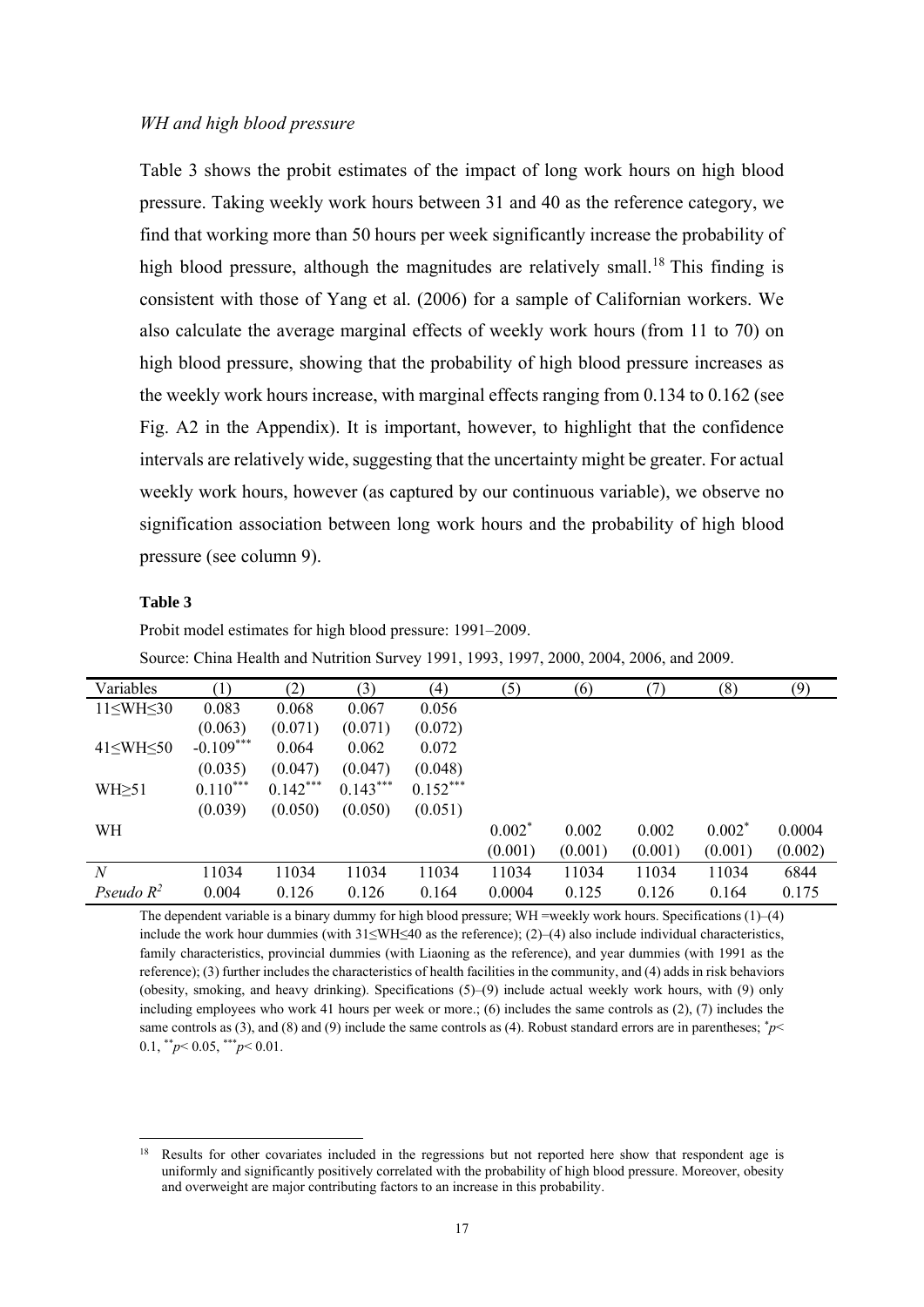In all the specifications for the fixed-effects logit estimates (which rely on a much smaller sample size), the odds ratios indicate no significant association between long work hours and high blood pressure (see Table 4). Individual heterogeneity could thus be driving the significant results in Table 3, although the small (and different) samples make drawing such a conclusion difficult.

#### **Table 4**

-

| SOUICG. CHINA FICARII AND INDURINGII SULVEY 1991, 1999, 1997, 2000, 2004, 2000, AND 2009. |            |           |                   |  |  |  |  |
|-------------------------------------------------------------------------------------------|------------|-----------|-------------------|--|--|--|--|
|                                                                                           | (1)        | (2)       | (3)               |  |  |  |  |
| Variables                                                                                 | WH dummies | Actual WH | Actual WH $(≥41)$ |  |  |  |  |
| $11\leq WH\leq 30$                                                                        | 0.842      |           |                   |  |  |  |  |
|                                                                                           | (0.219)    |           |                   |  |  |  |  |
| $41\leq WH \leq 50$                                                                       | 0.919      |           |                   |  |  |  |  |
|                                                                                           | (0.140)    |           |                   |  |  |  |  |
| $WH \geq 51$                                                                              | 1.272      |           |                   |  |  |  |  |
|                                                                                           | (0.225)    |           |                   |  |  |  |  |
| WH                                                                                        |            | 1.005     | 1.013             |  |  |  |  |
|                                                                                           |            | (0.005)   | (0.010)           |  |  |  |  |
| <b>Observations</b>                                                                       | 1965       | 1965      | 887               |  |  |  |  |

Source: China Health and Nutrition Survey 1991, 1993, 1997, 2000, 2004, 2006, and 2009.

Fixed effects logit estimates of high blood pressure: 1991–2009.

The dependent variable is a high blood pressure dummy; WH = weekly work hours. Specification (1) includes work hour dummies (with 31≤WH≤40 as the reference); (2) and (3) include actual weekly work hours, with (3) only including employees who work 41 hours per week or more. Controls include translog wage, age, translog household income, and household size. Standard errors are in parentheses;  $p \le 0.1$ ,  $\frac{1}{2}$ ,  $\frac{1}{2}$ ,  $\frac{1}{2}$ ,  $\frac{1}{2}$ ,  $\frac{1}{2}$ ,  $\frac{1}{2}$ ,  $\frac{1}{2}$ ,  $\frac{1}{2}$ ,  $\frac{1}{2}$ ,  $\frac{1}{2}$ ,  $\frac{1}{2}$ ,  $\frac{1}{2}$ ,  $\frac{1}{2}$ ,  $\frac$ 

As a robustness check, we also separately explore the influence of long work hours on systolic blood pressure (SBP) and diastolic blood pressure (DBP). As Table A3 in the Appendix shows, relative to the reference category of 31–40 hours, working over 50 hours per week has a significant and positive impact on both SBP and DBP (see columns 1 and 4). These results not only conform to those in Table 3 but are in line with Iwasaki, Sasaki, Oka, and Hisanaga (1998, p. 364) finding that the SBP of 50- to 60-year-old Japanese salesmen working long hours is significantly higher than that of colleagues working shorter hours.19

<sup>19</sup> To shed light on the association between long work hours and cardiometabolic risks in general (diabetes, dyslipidaemia, hypertension, and inflammation), we analyze biomarker data from the CHNS, which, however, are only available for 2009 and for quite a small sample. Specifically, we create binary variables for prediabetes, diabetes, dyslipidaemia, and inflammation, and then, following Yan et al. (2012) and Ning and Bloomgarden (2013), define the prediabetes dummy as a dichotomous variable equal to 1 if total glucose is ≥100 mg/dL and  $\leq$ 126 mg/dL, and 0 otherwise. Likewise, the diabetes dummy equals 1 if total glucose is ≥126 mg/dL, dyslipidaemia equals 1 if total cholesterol is  $\geq$ 200 mg/dL, and the inflammation dummy equals 1 if the high sensitivity C-reactive protein exceeds 2 mg/dL. The results from the probit estimates indicate that long work hours are not associated with prediabetes, dyslipidaemia, or inflammation. However, relative to working 31–40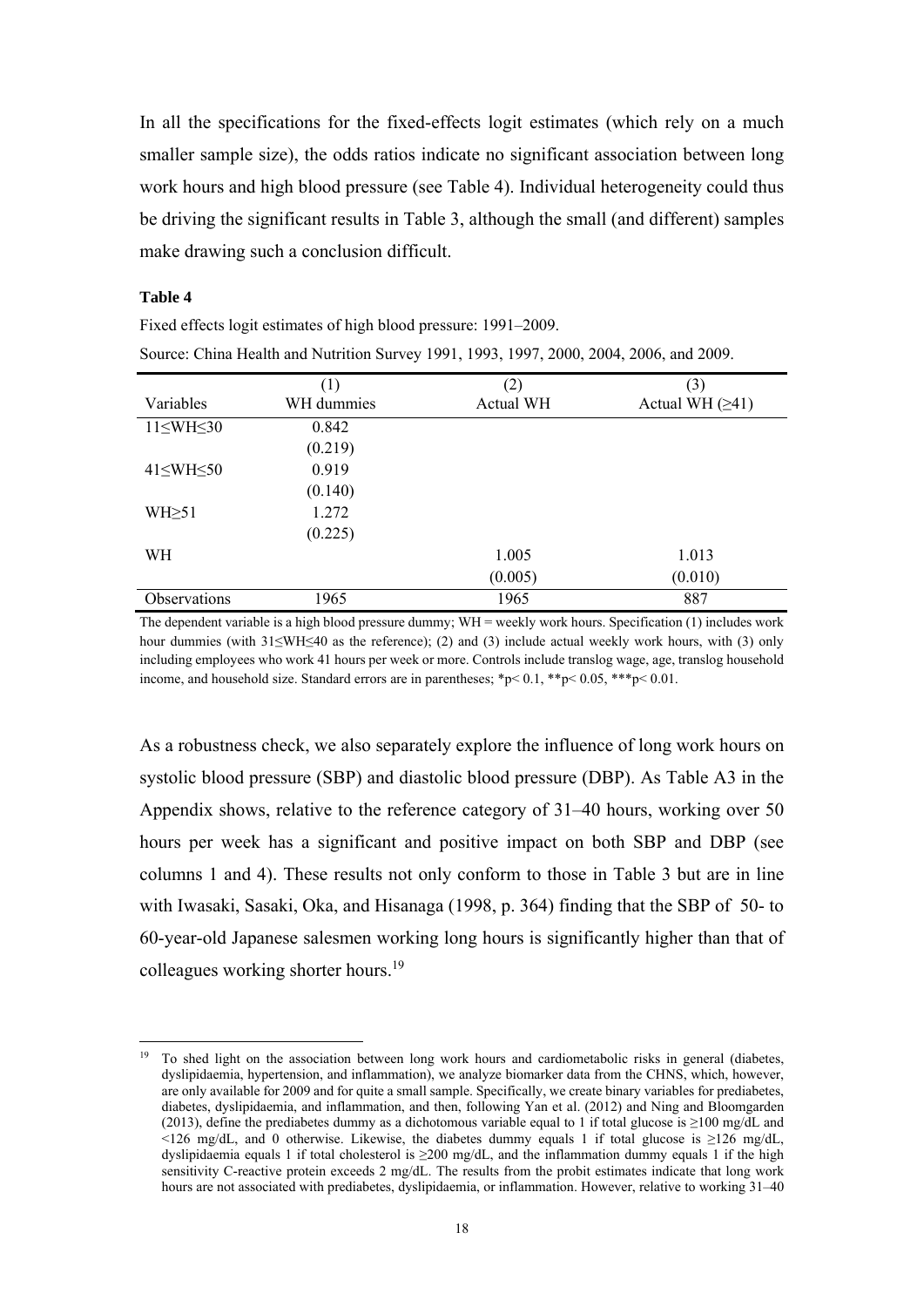#### *WH and obesity*

The association between long work hours and general (BMI-based) or central (WCbased) obesity is depicted in Tables 5 and 6, respectively.<sup>20</sup> In Table 5, which reports ordered probit estimates for BMI-based obesity, although long work hours are significantly and negatively correlated with obesity when no controls are included, significance vanishes once other covariates are introduced (see columns 1 and 2). Likewise, the results for actual weekly work hours (columns 3 and 4) provide no evidence that work hours are associated with obesity. Even when the sample is restricted to individuals working more than 40 hours (column 5), we observe no significant relation.

#### **Table 5**

-

Ordered probit estimates for long work hours on BMI-based obesity: 1991–2009. Source: China Health and Nutrition Survey 1991, 1993, 1997, 2000, 2004, 2006, and 2009.

| (1)          | (2)       | (3)       | $\left( 4\right)$ | (5)     |
|--------------|-----------|-----------|-------------------|---------|
| $-0.0931$ *  | 0.0387    |           |                   |         |
| (0.049)      | (0.053)   |           |                   |         |
| $-0.2532***$ | $-0.0166$ |           |                   |         |
| (0.026)      | (0.034)   |           |                   |         |
| $-0.1003***$ | $-0.0126$ |           |                   |         |
| (0.029)      | (0.036)   |           |                   |         |
|              |           | $-0.0015$ | $-0.0003$         | 0.0019  |
|              |           | (0.001)   | (0.001)           | (0.002) |
| 11034        | 11034     | 11034     | 11034             | 6844    |
| 0.005        | 0.061     | 0.0001    | 0.060             | 0.067   |
|              |           |           |                   |         |

The dependent variable is a BMI-based variable (measured on a 4-point scale ranging from 0 to 3); WH =weekly working hours. Specifications (1) and (2) include dummies for working hours (with 31≤WH≤40 as the reference); (2) also includes individual characteristics, family characteristics, provincial dummies (with Liaoning as the reference), and year dummies (with 1991 as the reference); (3)–(5) include actual weekly working hours, with (5) only including employees who work 41 hours per week or more. Specifications (4) and (5) include the same controls as (2). Robust standard errors are in parentheses;  $p < 0.1$ ,  $* p < 0.05$ ,  $* * p < 0.01$ .

To control for individual time-invariant or omitted factors, we also estimate fixedeffects and fixed-effect ordered logit models. As Table 6 shows, obesity is significantly and negatively affected by working either 41–50 hours per week, according to the fixedeffects estimation (column 1), or over 50 hours per week, according to the fixed-effects

hours per week, working 41–50 hours weekly has a significant negative impact on the probability of diabetes.<br>These results are available from the authors upon request.

In most models we note that obesity tends to increase with household income. This is particularly pronounced when using WC. Furthermore, those individuals who have a higher education level are less likely to have a higher BMI level.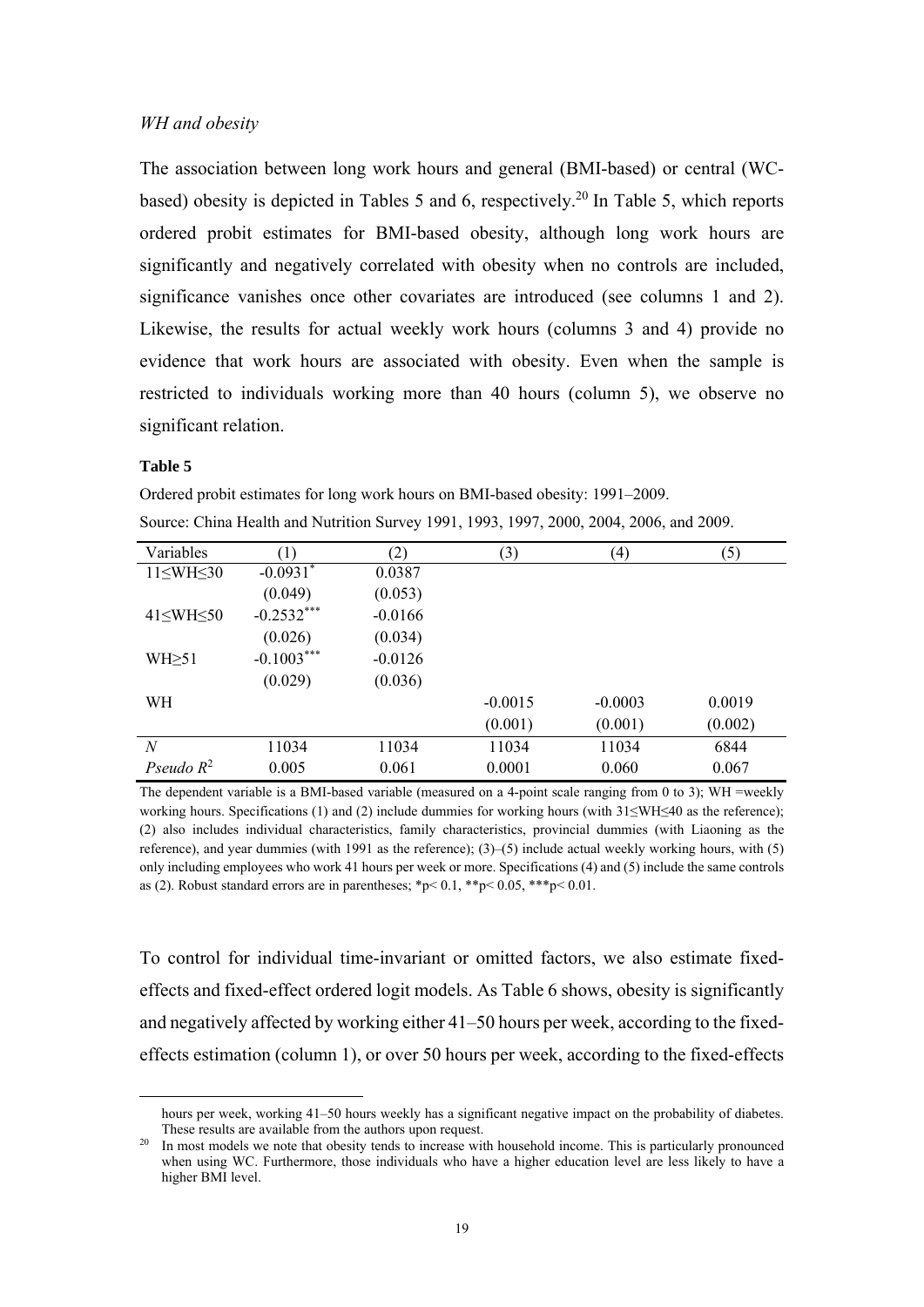ordered logit estimation (column 2). When we use our continuous variable for actual work hours, however, the coefficients are negative (see columns 4 and 5).

#### **Table 6**

Fixed effects estimates for long work hours on BMI-based obesity: 1991–2009. Source: China Health and Nutrition Survey 1991, 1993, 1997, 2000, 2004, 2006, and 2009.

|                      |               | WH dummies    |               | <b>Actual WH</b> |               |
|----------------------|---------------|---------------|---------------|------------------|---------------|
|                      | (1)           | (2)           | (3)           | (4)              | (5)           |
| Variables            | Fixed-effects | Fixed-effects | Fixed-effects | Fixed-effects    | Fixed-effects |
|                      |               | ordered logit |               | ordered logit    | ordered logit |
| $11\leq WH\leq 30$   | $-0.011$      | 0.002         |               |                  |               |
|                      | (0.026)       | (0.127)       |               |                  |               |
| $41 \leq WH \leq 50$ | $-0.056***$   | $-0.113$      |               |                  |               |
|                      | (0.018)       | (0.073)       |               |                  |               |
| $WH \geq 51$         | $-0.002$      | $-0.303***$   |               |                  |               |
|                      | (0.019)       | (0.106)       |               |                  |               |
| <b>WH</b>            |               |               | $-0.0003$     | $-0.008***$      | $-0.008*$     |
|                      |               |               | (0.001)       | (0.003)          | (0.004)       |
| <b>Observations</b>  | 7576          | 19269         | 7576          | 19269            | 10757         |
| $R^2$                | 0.019         | -             | 0.015         |                  |               |

The dependent variable is a BMI-based variable (measured on a 4-point scale ranging from 0 to 3); WH = weekly work hours. Specifications (1) and (2) include work hour dummies (with  $31\le WH \le 40$  as the reference); (3)–(5) include weekly work hours, with (5) only including employees who work 41 hours per week or more. In (1)–(5), the controls are translog wage, age, translog household income, and household size. For (1) and (3), community-level clustered standard errors are in parentheses; \*p< 0.1, \*\*p< 0.05, \*\*\*p< 0.01.

Table 7 reports the probit estimates for the link between long work hours and obesity as measured by WC. Although the results in columns 1 and 2 are similar to those for the BMI measure (Table 5), there is no association between long work hours and central obesity once other factors are controlled for. With regard to actual work hours, the impacts on central obesity are consistently negative, albeit with different significance levels, and no correlation emerges with working over 40 hours per week (see column 5). These findings are consistent with those of Burkhauser and Cawley (2008), who show that different measures of obesity correlate differently with certain outcomes. However, our results do not support a positive association between work time and obesity.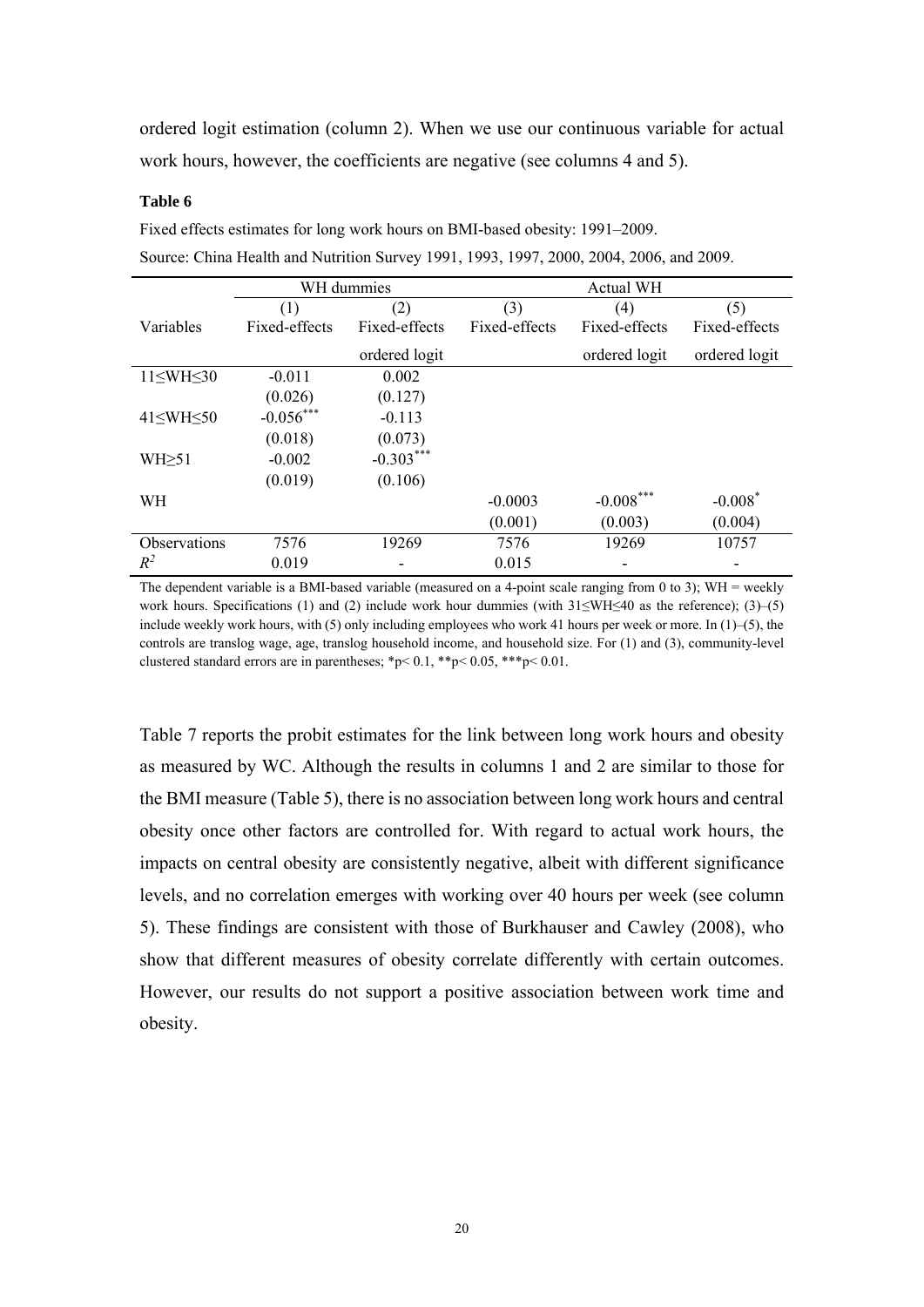#### **Table 7**

| Variables           |             | (2)      | (3)         | (4)       | (5)      |
|---------------------|-------------|----------|-------------|-----------|----------|
| $11\leq WH\leq 30$  | $-0.163***$ | 0.016    |             |           |          |
|                     | (0.062)     | (0.082)  |             |           |          |
| $41\leq WH \leq 50$ | $-0.297***$ | $-0.014$ |             |           |          |
|                     | (0.036)     | (0.054)  |             |           |          |
| $WH \geq 51$        | $-0.148***$ | $-0.066$ |             |           |          |
|                     | (0.037)     | (0.056)  |             |           |          |
| WH                  |             |          | $-0.003***$ | $-0.003*$ | $-0.004$ |
|                     |             |          | (0.001)     | (0.002)   | (0.003)  |
| N                   | 8793        | 5201     | 8793        | 5201      | 2842     |
| Pseudo $R^2$        | 0.007       | 0.115    | 0.001       | 0.116     | 0.131    |

Source: China Health and Nutrition Survey 1993, 1997, 2000, 2004, 2006, and 2009.

Probit estimates for long work hours on WC-based obesity: 1993–2009.

The dependent variable is a binary WC-based obesity variable; WH = weekly working hours. Specifications (1) and (2) include work hour dummies (with 31≤WH≤40 as the reference); (2) also includes individual characteristics, family characteristics, provincial dummies (with Liaoning as the reference), and year dummies (with 1993 as the reference); (3)–(5) include actual weekly work hours, with (5) only including employees who work 41 hours per week or more. Specifications (4) and (5) include the same controls as (2). Robust standard errors are in parentheses;  $*_{p}$  < 0.1,  $*_{p}$  < 0.05,  $*_{p}$  < 0.01.

Corresponding results for the fixed effects logit model are presented in Table 8. The odds ratios indicate no significant association between long work hours and central obesity when using dummies for weekly work hours (see column 1 of Table 8). Nevertheless, as for actual work hours, we find that working longer hours per week might decrease the odds of central obesity, although the magnitudes are relatively small (see column 3).

#### **Table 8**

Fixed effects logit estimates of WC-based obesity: 1993–2009. Source: China Health and Nutrition Survey 1993, 1997, 2000, 2004, 2006, and 2009.

| Variables           | (1)<br>WH dummies | (2)<br>Actual WH | (3)<br>Actual WH $(≥41)$ |
|---------------------|-------------------|------------------|--------------------------|
| $11\leq WH\leq 30$  | 1.187             |                  |                          |
|                     | (0.383)           |                  |                          |
| $41\leq WH \leq 50$ | 0.926             |                  |                          |
|                     | (0.172)           |                  |                          |
| $WH \geq 51$        | 0.923             |                  |                          |
|                     | (0.194)           |                  |                          |
| WH                  |                   | 0.993            | $0.978*$                 |
|                     |                   | (0.007)          | (0.013)                  |
| $\boldsymbol{N}$    | 1381              | 1381             | 453                      |

The dependent variable is a binary WC-based obesity dummy; WH = weekly work hours. Specification (1) includes work hour dummies (with 31≤WH≤40 as the reference); (2) and (3) include actual weekly work hours, with (3) only including employees who work 41 hours per week or more. Controls include translog wage, age, translog household income, and household size. Standard errors are in parentheses;  $*p < 0.1$ ,  $**p < 0.05$ ,  $**p < 0.01$ .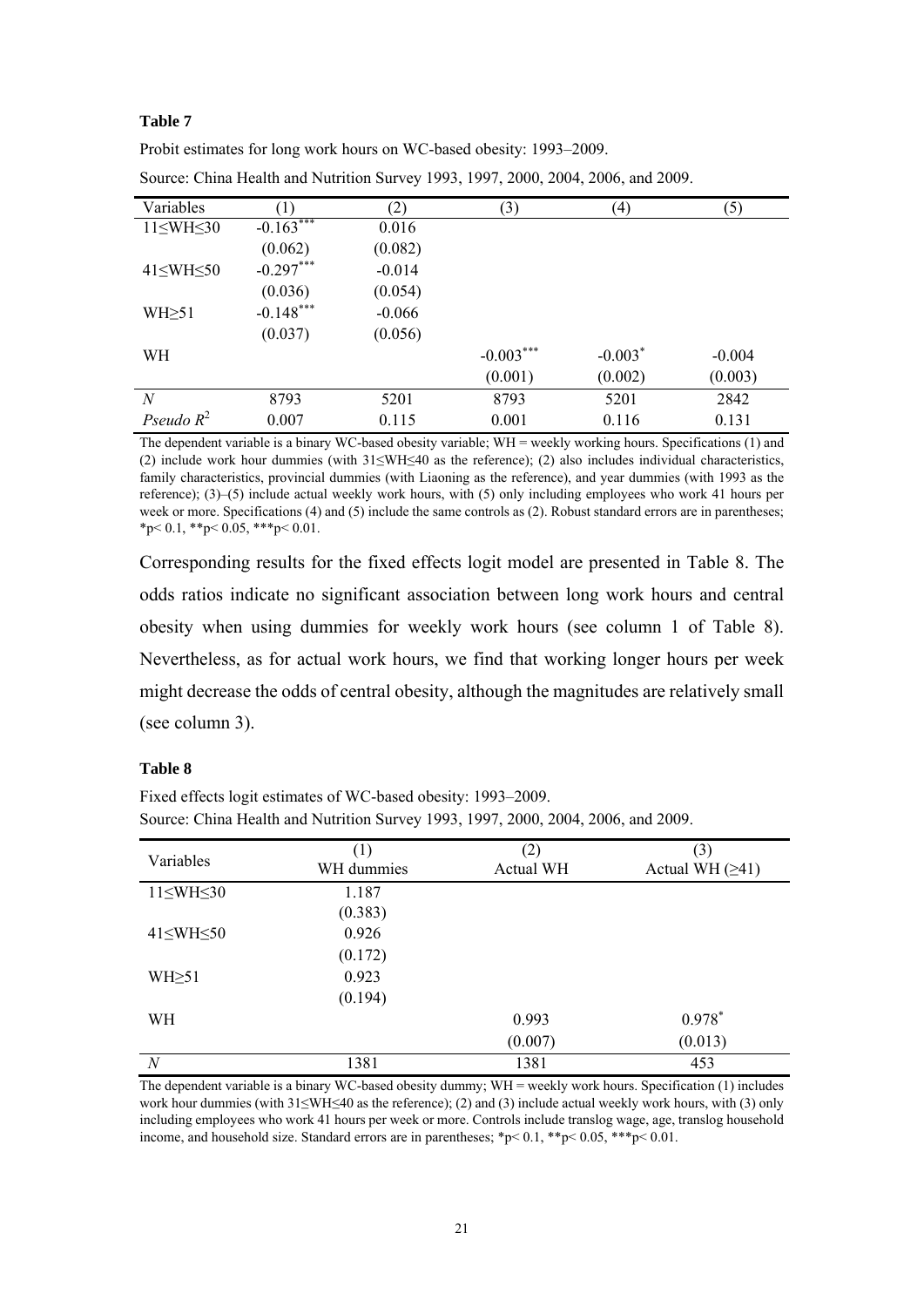Overall, our results provide no strong evidence that long work hours have a major impact on either subjective or objective measures of health. Even when a significant association exists, the size of the effect is small, and in the case of obesity, long work hours actually have a negative effect.

#### *WH and sleep*

According to van der Hulst (2003), long work hours may decrease sleep time, which could in turn have negative health consequences. In fact, as Table 9 shows, relative to the 31–40 hour work week, working 41–50 and over 50 hours per week is likely to decrease daily sleep time (column 2).<sup>21</sup> This observation is supported by the results for actual weekly work hours, which also indicate a significant negative association between work week length and daily sleep time (columns 3–5). Nonetheless, the magnitudes are small: working over 50 hours reduces sleep time by about 10 more minutes than working 31 to 40 hours per week. These results are in line with those of Park, Kim, Chung, and Hisanaga (2001) for South Korea and Maruyama and Morimoto (1996) for Japan.<sup>22</sup>

#### *WH and diet*

-

Because long work hours might increase unhealthy dietary patterns, we also examine their possible impact on calorie and fat intake. As Table 10 shows, however, little evidence emerges for any such association: only in our subsample of those working over 40 hours per week is there a small *negative* correlation between work time and fat intake (see column  $6$ ).<sup>23</sup>

<sup>&</sup>lt;sup>21</sup> Results also indicate that age is consistently and negatively related to daily sleep time. Furthermore, urban

respondents are more likely to sleep less in comparison to rural ones.<br><sup>22</sup> In order to keep the presentation tractable, we only report results of the pooled cross-sectional regressions when analyzing the lifestyle variables. We however also conducted fixed-effects analyses for all the lifestyle variables and these results are available from the authors upon request. The general conclusions of this paper are not affected by the use of panel techniques, because all the estimated coefficients are either insignificant or

<sup>&</sup>lt;sup>23</sup> Results also show that males tend to exhibit higher levels of calorie and fat intakes. Moreover, those with a higher household income level or living in an urban area are more likely to have a higher level of fat intake. A larger household size is related to a decline in individual calorie and fat intake.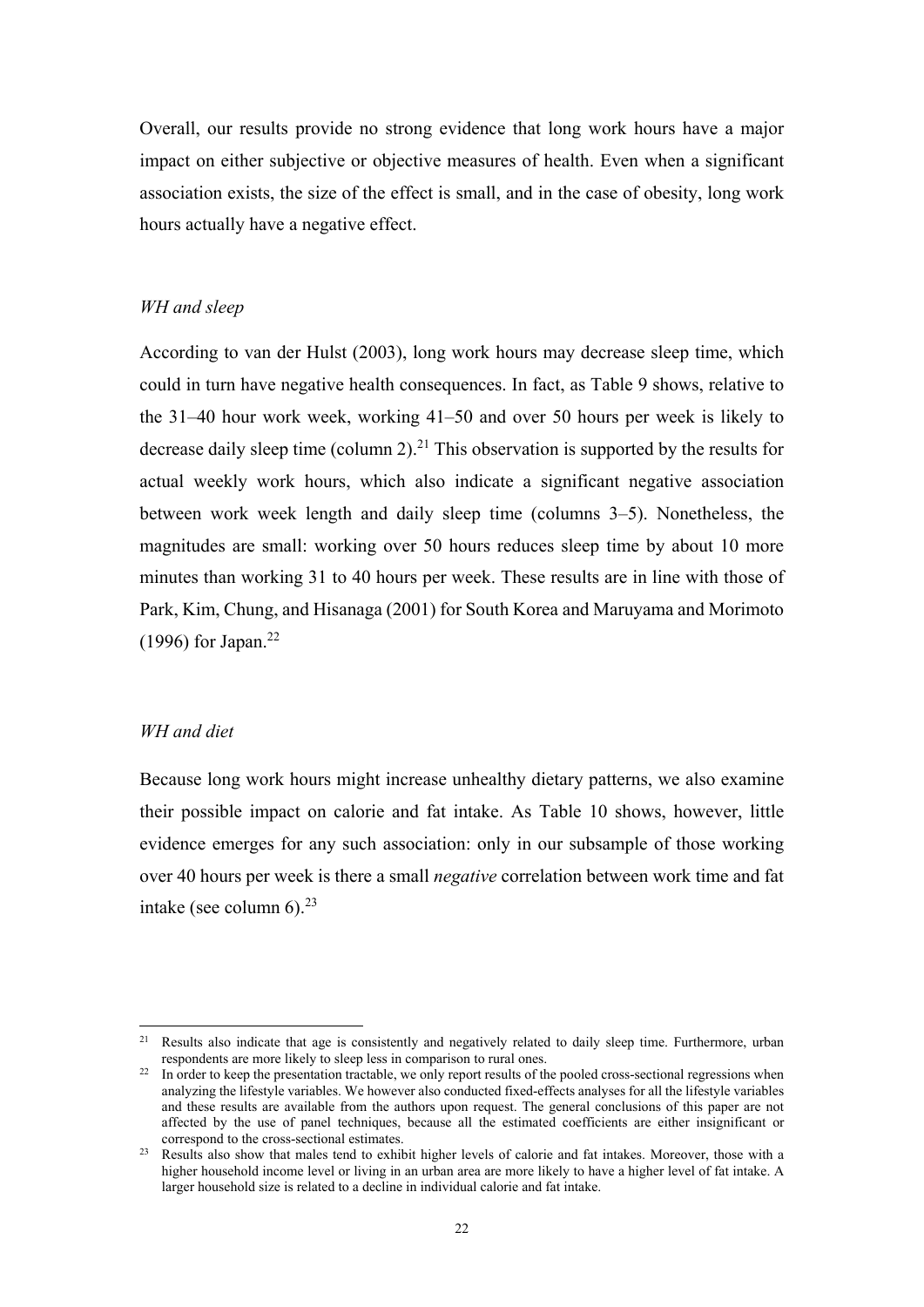#### **Table 9**

| Variables           | (1)         | (2)         | (3)         | (4)         | (5)         |
|---------------------|-------------|-------------|-------------|-------------|-------------|
| $11\leq WH\leq 30$  | 0.087       | 0.041       |             |             |             |
|                     | (0.068)     | (0.070)     |             |             |             |
| $41\leq WH \leq 50$ | $-0.049$    | $-0.099**$  |             |             |             |
|                     | (0.042)     | (0.044)     |             |             |             |
| $WH \geq 51$        | $-0.111***$ | $-0.209***$ |             |             |             |
|                     | (0.040)     | (0.048)     |             |             |             |
| <b>WH</b>           |             |             | $-0.005***$ | $-0.007***$ | $-0.007***$ |
|                     |             |             | (0.001)     | (0.001)     | (0.002)     |
| $\boldsymbol{N}$    | 4215        | 4215        | 4215        | 4215        | 2045        |
| Adj. $R^2$          | 0.002       | 0.034       | 0.005       | 0.036       | 0.033       |

OLS estimates for individual sleep time: 2004–2009. Source: China Health and Nutrition Survey 2004, 2006, and 2009.

The sample is restricted to three waves: 2004, 2006, and 2009. The dependent variable is individual sleep time per day; WH = weekly work hours. Specifications (1) and (2) include work hour dummies (with  $31\le WH \le 40$  as the reference); (2) also includes individual characteristics, family characteristics, provincial dummies (with Liaoning as the reference), and year dummies (with 2004 as the reference);  $(3)-(5)$  include actual weekly work hours, with (5) only including employees who work 41 hours per week or more. Specifications (4) and (5) include the same controls as (2). Robust standard errors are in parentheses; \*p< 0.1, \*\*p< 0.05, \*\*\*p< 0.01.

#### **Table 10**

OLS estimates for long work hours on calorie/fat intake (log-log model): 1991–2009. Source: China Health and Nutrition Survey 1991, 1993, 1997, 2000, 2004, 2006, and 2009.

| Variables           |              | Calorie intake |          |         | Fat intake |            |
|---------------------|--------------|----------------|----------|---------|------------|------------|
|                     | (1)          | (2)            | (3)      | (4)     | (5)        | (6)        |
| $11\leq WH\leq 30$  | $0.031^{**}$ |                |          | 0.028   |            |            |
|                     | (0.013)      |                |          | (0.024) |            |            |
| $41\leq WH \leq 50$ | $-0.003$     |                |          | 0.023   |            |            |
|                     | (0.009)      |                |          | (0.015) |            |            |
| $WH \geq 51$        | 0.009        |                |          | 0.012   |            |            |
|                     | (0.009)      |                |          | (0.016) |            |            |
| WH                  |              | $-0.014$       | $-0.005$ |         | $-0.016$   | $-0.093**$ |
|                     |              | (0.011)        | (0.024)  |         | (0.021)    | (0.043)    |
| $\overline{N}$      | 10933        | 10933          | 6780     | 10933   | 10933      | 6780       |
| $Adj R^2$           | 0.149        | 0.149          | 0.154    | 0.086   | 0.086      | 0.078      |

The dependent variable is translog individual 3-day averaged calorie intake (in kcal) or fat intake (in grams); WH = weekly work hours. Specifications (1) and (4) include work hour dummies (with 31≤WH≤40 as the reference), as well as individual characteristics, family characteristics, provincial dummies (with Liaoning as the reference), and year dummies (with 1991 as the reference); (2), (3), (5) and (6) include weekly work hours, with (3) and (6) only including employees who work 41 hours per week or more. Specifications (2), (3), (5) and (6) include the same controls as (1). Robust standard errors are in parentheses; \*p < 0.1, \*\*p < 0.05, \*\*\*p < 0.01.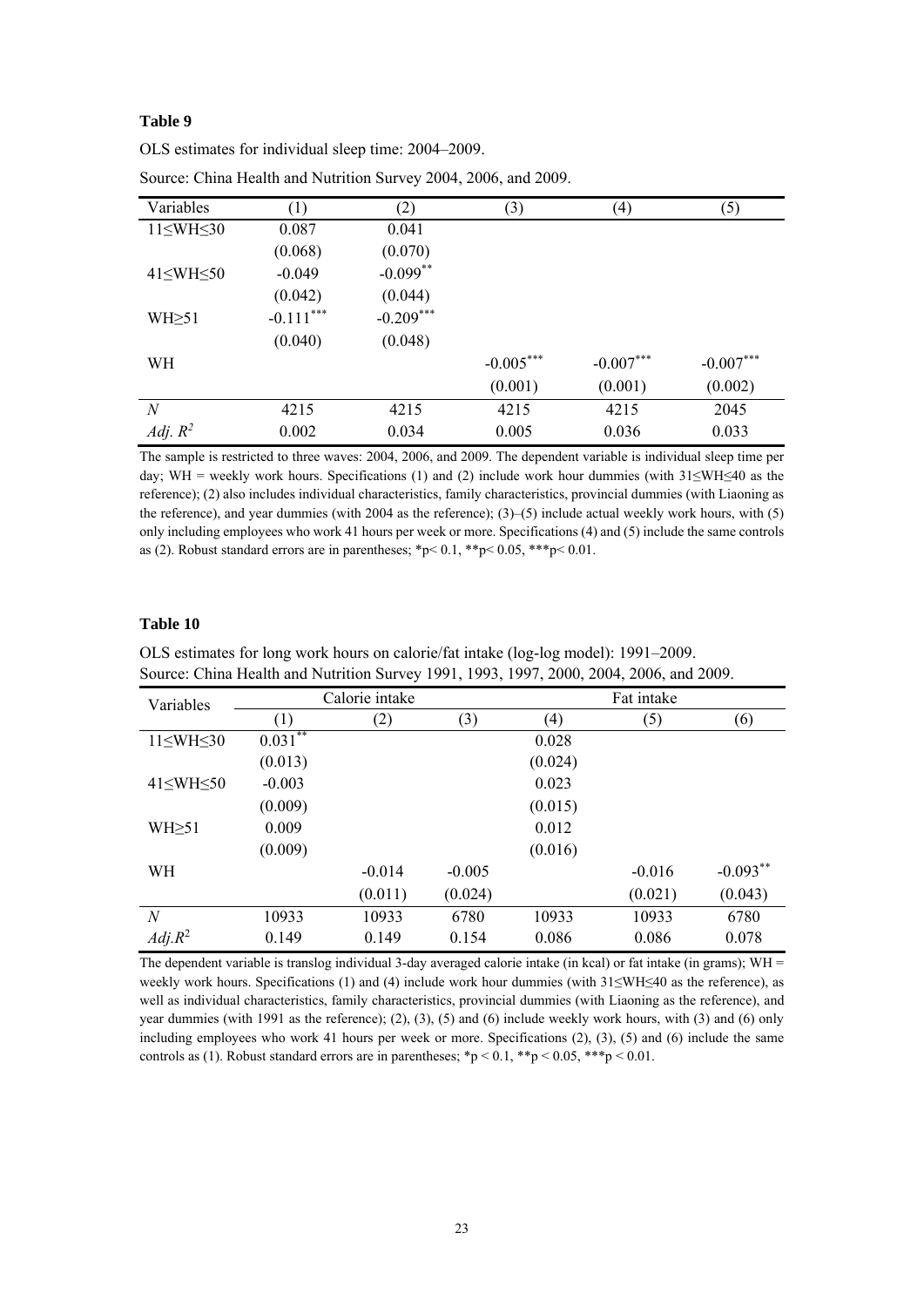Likewise, once other covariates are controlled for, no significant association emerges between long work hours and time spent on food preparation and cooking (see Table 11).<sup>24</sup> Moreover, the results for actual work hours (even those restricted to  $\geq 41$ hours) are similar to those using dummy variables.

#### **Table 11**

OLS estimates for long work hours on food preparation and cooking time: 1991–2009. Source: China Health and Nutrition Survey 1991, 1993, 1997, 2000, 2004, 2006, and 2009.

| Variables           | (1)           | (2)       | (3)     | (4)       | (5)       |
|---------------------|---------------|-----------|---------|-----------|-----------|
| $11\leq WH\leq 30$  | $-0.0028$     | 0.0111    |         |           |           |
|                     | (0.035)       | (0.021)   |         |           |           |
| $41\leq WH \leq 50$ | $-0.1341$ *** | $-0.0001$ |         |           |           |
|                     | (0.017)       | (0.015)   |         |           |           |
| $WH \geq 51$        | $0.0694***$   | 0.0006    |         |           |           |
|                     | (0.026)       | (0.019)   |         |           |           |
| WH                  |               |           | 0.0008  | $-0.0005$ | $-0.0007$ |
|                     |               |           | (0.001) | (0.000)   | (0.001)   |
| $\it N$             | 4082          | 4082      | 4082    | 4082      | 2603      |
| Adj. $R^2$          | 0.031         | 0.624     | 0.0001  | 0.624     | 0.640     |

The dependent variable is time (hours/day) spent on preparing and cooking for the family; WH = weekly work hours. Specifications (1) and (2) include work hour dummies (with 31≤WH≤40 as the reference); (2) also includes individual characteristics, family characteristics, provincial dummies (with Liaoning as the reference), and year dummies (with 1991 as the reference); (3)–(5) include actual weekly work hours, with (5) only including employees who work 41 hours per week or more. Specifications (4) and (5) include the same controls as (2). Robust standard errors are in parentheses; \*p< 0.1, \*\*p< 0.05, \*\*\*p< 0.01.

#### *WH and physical activity*

-

As emphasized by Berniell (2012), the influence of work hours on the probability of physical activity could affect health, and we do in fact observe a significant negative effect of long work hours on the likelihood of sports participation (see Table 12).<sup>25</sup> This result echoes Xu's (2013) findings for the U.S.

 $24$  We also show that females spend more time on food preparation and cooking, which is the case in most Chinese families.<br><sup>25</sup> Males are more likely to perform sports activities than females. In addition, a higher household income level is

associated with an increased probability of physical activity.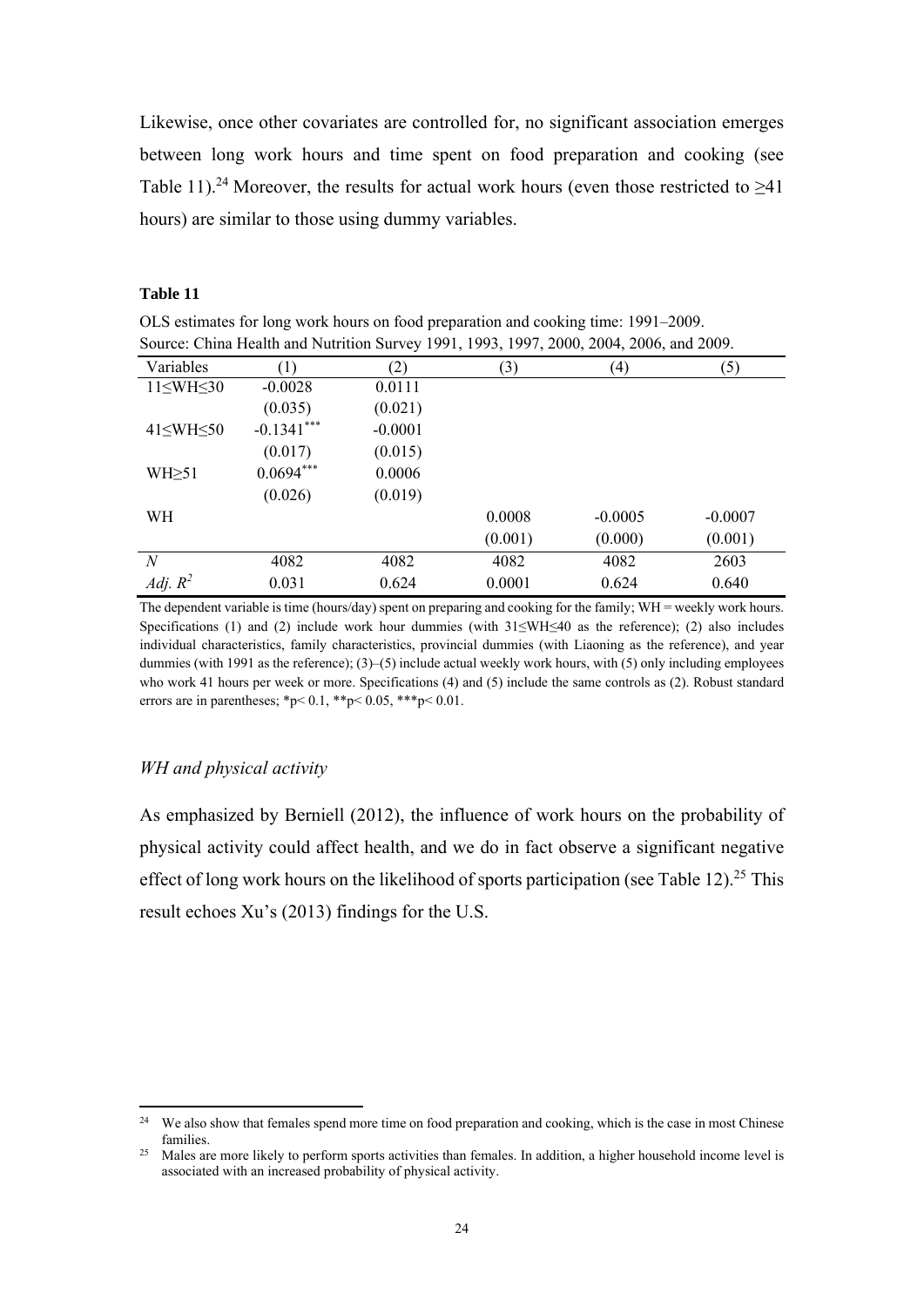#### **Table 12**

-

| Variables           |              | (2)         | (3)         | (4)         | (5)         |
|---------------------|--------------|-------------|-------------|-------------|-------------|
| $11\leq WH\leq 30$  | $-0.336$ *** | $-0.081$    |             |             |             |
|                     | (0.077)      | (0.083)     |             |             |             |
| $41\leq WH \leq 50$ | $-0.229***$  | $-0.026$    |             |             |             |
|                     | (0.047)      | (0.053)     |             |             |             |
| $WH \geq 51$        | $-0.578***$  | $-0.216***$ |             |             |             |
|                     | (0.048)      | (0.059)     |             |             |             |
| <b>WH</b>           |              |             | $-0.014***$ | $-0.006***$ | $-0.008***$ |
|                     |              |             | (0.002)     | (0.002)     | (0.003)     |
| N                   | 6822         | 6822        | 6822        | 6822        | 3086        |
| Pseudo $R^2$        | 0.025        | 0.101       | 0.014       | 0.101       | 0.108       |

Source: China Health and Nutrition Survey 1997, 2000, 2004, 2006, and 2009.

Probit estimates for long work hours on leisure time/sports: 1997–2009.

The dependent variable is a dummy for sports participation; WH =weekly work hours. Specifications (1) and (2) include work hour dummies (with 31≤WH≤40 as the reference), but (2) also includes individual characteristics, family characteristics, provincial dummies (with Liaoning as the reference), and year dummies (with 1997 as the reference); (3)–(5) include actual weekly work hours, with (5) only including employees who work 41 hours per week or more. Specifications (4) and (5) include the same controls as (2). Robust standard errors are in parentheses;  $*_p$  < 0.1,  $*_p$  < 0.05,  $**_p$  < 0.01.

The results related to sedentary activities (e.g., watching TV, reading, writing, or drawing) show that working longer hours (41–50 and over 50 hours per week) significantly reduces the time spent watching TV (see Table 13). When regressed only on individuals working over 40 hours per week, however, this significance diminishes although it still remains negative (column 3). In contrast, we find no association between long work hours and time spent reading, writing, or drawing (columns 4–6).

In sum, the results for the impact of long work hours on lifestyles suggest that a long work week negatively affects sleep time, fat intake, the probability of sports participation, and watching TV, although the magnitudes are small. We find no evidence that work hours are associated with calorie intake or with time spent preparing food, cooking, reading, writing, or drawing.26

<sup>&</sup>lt;sup>26</sup> We conducted a number of robustness tests, including partitioning the sample into different employment sectors (state-owned, collective, and private enterprises), different firm sizes, and rural versus urban individuals. Additionally, as in Frijters, Johnston, and Meng (2009), we looked specifically at extremely long work hours (60 hours and more per week). The results were qualitatively similar although some are worth reporting: (i) employees working longer hours in private (rather than state-owned or collective) enterprises are more likely to report ill health; (ii) long work hours also appear to have a stronger association with SRH in urban than in rural areas; and (iii) we find no significant results for extremely long work hours and health. These results are available from the authors upon request.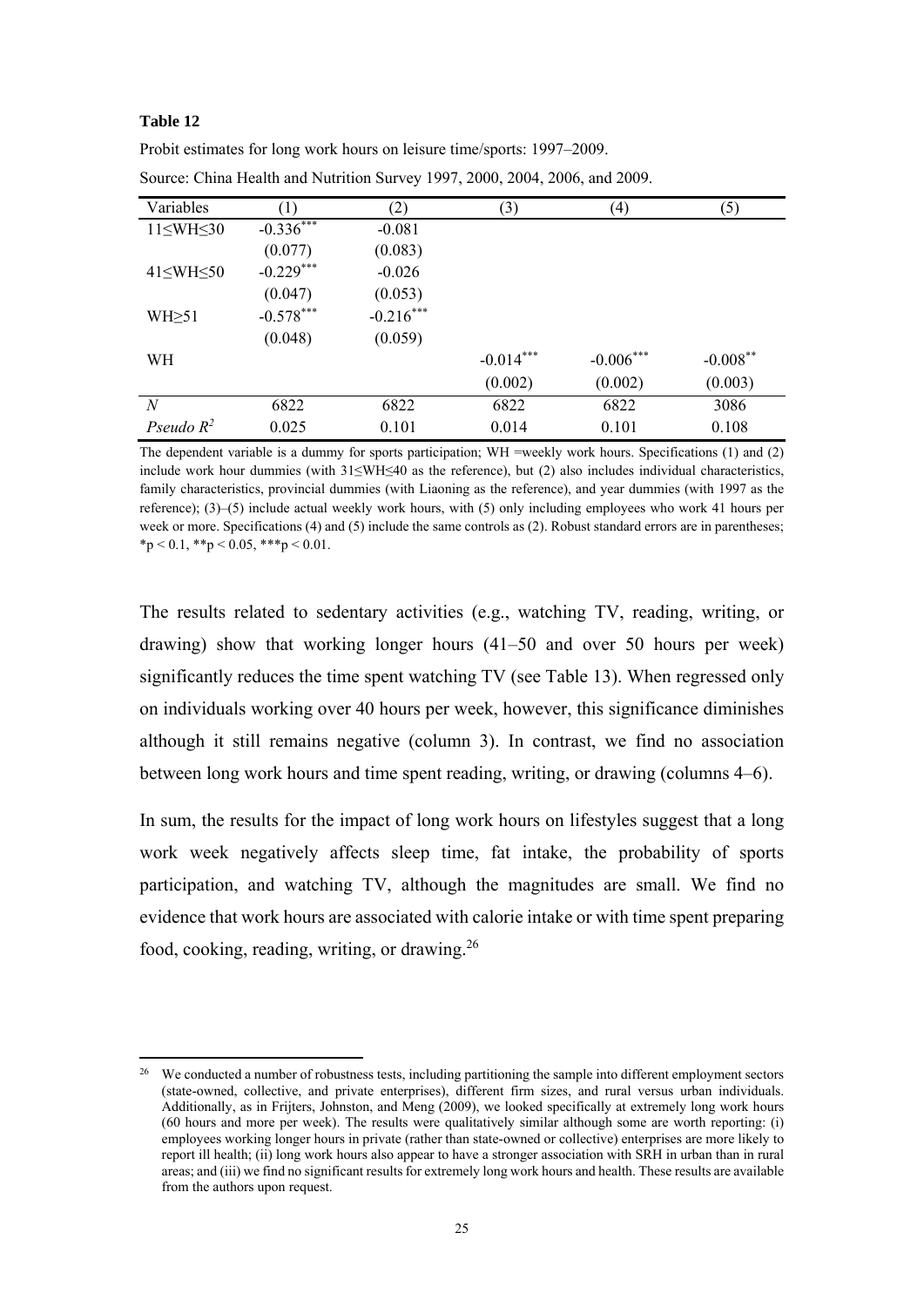#### **Table 13**

| Variables            |             | Watching TV |          | Reading, writing, and drawing |          |          |  |
|----------------------|-------------|-------------|----------|-------------------------------|----------|----------|--|
|                      | (1)         | (2)         | (3)      | (4)                           | (5)      | (6)      |  |
| $11\leq WH\leq 30$   | 0.208       |             |          | 0.176                         |          |          |  |
|                      | (0.178)     |             |          | (0.139)                       |          |          |  |
| $41 \leq WH \leq 50$ | $-0.263**$  |             |          | 0.035                         |          |          |  |
|                      | (0.125)     |             |          | (0.106)                       |          |          |  |
| $WH \geq 51$         | $-0.474***$ |             |          | $-0.083$                      |          |          |  |
|                      | (0.122)     |             |          | (0.109)                       |          |          |  |
| WH                   |             | $-0.014***$ | $-0.007$ |                               | $-0.004$ | $-0.005$ |  |
|                      |             | (0.004)     | (0.006)  |                               | (0.003)  | (0.005)  |  |
| $\overline{N}$       | 4055        | 4055        | 1953     | 2096                          | 2096     | 839      |  |
| Adj. $R^2$           | 0.062       | 0.061       | 0.042    | 0.050                         | 0.051    | 0.066    |  |

OLS estimates for long work hours on sedentary activities: 2004–2009. Source: China Health and Nutrition Survey 2004, 2006, and 2009.

The dependent variable is time (hours/week) spent watching TV/reading, writing, or drawing; WH =weekly work hours. Specifications (1) and (4) include work hour dummies (with 31≤WH≤40 as the reference), as well as individual characteristics, family characteristics, provincial dummies (with Liaoning as the reference), and year dummies (with 2004 as the reference); (2), (3), (5) and (6) include weekly work hours, with (3) and (6) only including employees who work 41 hours per week or more. Specifications (2), (3), (5) and (6) include the same controls as (1). Robust standard errors are in parentheses;  $\frac{1}{2}p < 0.1$ ,  $\frac{1}{2}p < 0.05$ ,  $\frac{1}{2} \frac{1}{2}p < 0.01$ .

#### **5. Conclusions**

This analysis of data from the China Health and Nutrition Survey (CHNS) assesses whether any association exists between long work hours and health among 18- to 65 year-old Chinese working more than 11 hours per week. Our study extends the existing literature by using a rich set of health measures, including objective and subjective measures of health, plus a wealth of multilevel confounding factors. We also overcome the potential biases associated with individual time-invariant unobservables by adopting both fixed-effects and fixed-effects ordered logit approaches. Finally, we identify certain pathways through which long work hours might affect individual lifestyles.

The study yields the following main findings. First, working more than 50 hours per week (as opposed to 31–40 hours per week) increases the probability of high blood pressure, although the effect is not very strong: systolic blood pressure about 1 mm Hg higher and diastolic blood pressure around 0.5 mm Hg higher. Second, long work hours do not seem to lead to either general or central obesity. Third, self-reported health is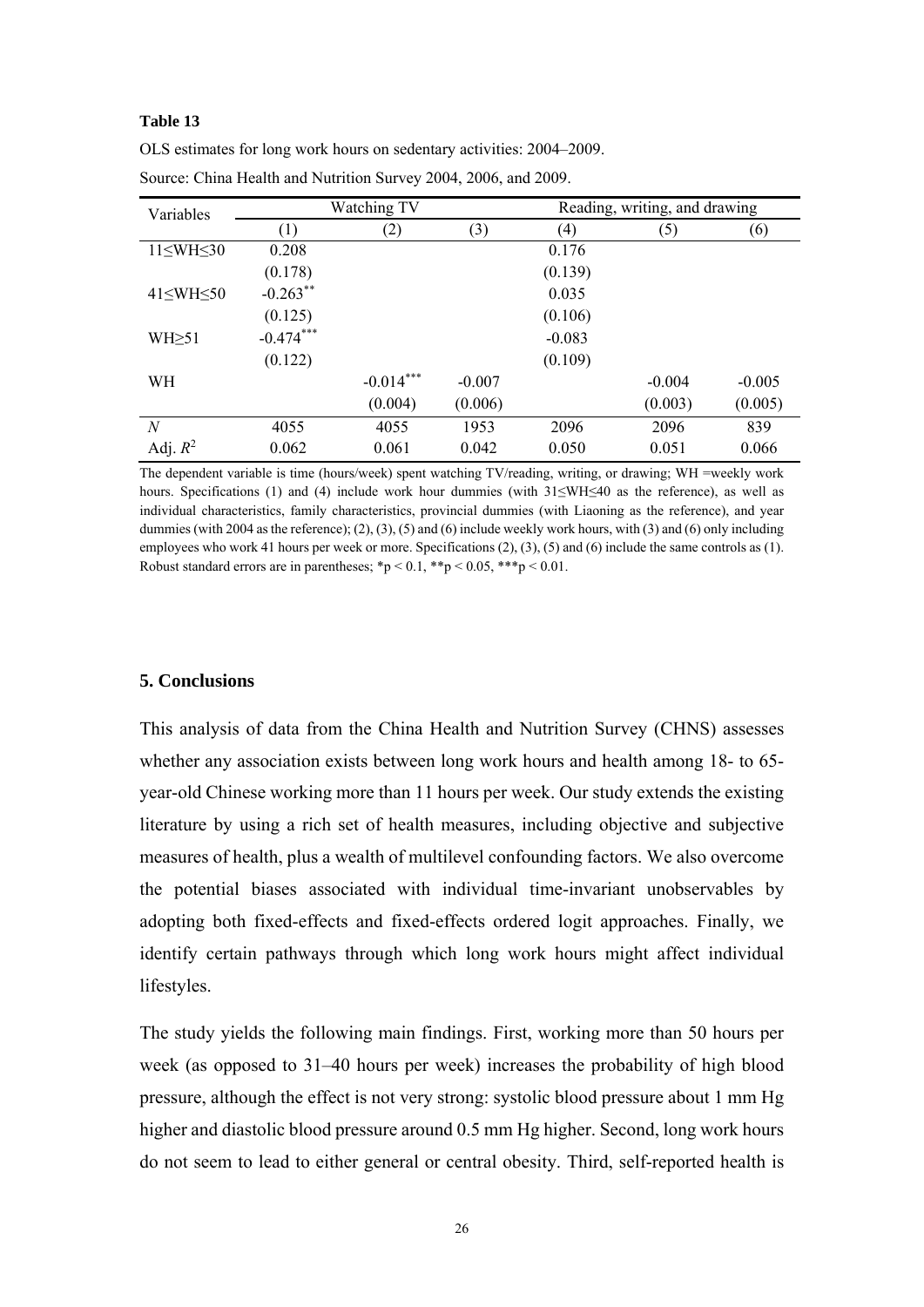indeed poorer for individuals working long hours than for those working 31–40 hours per week, although here again, the effect is not strong: an approximately -0.12 effect on a 4-scale measure of self-reported health. Finally, long work hours have diverse impacts on different aspects of individual lifestyles. Specifically, they slightly decrease daily sleep time and the probability of sports participation or watching TV. Nonetheless, they do not seem to be associated with diet – not even calorie intake or time spent on food preparation and cooking – or with the sedentary activities of reading, writing, or drawing.

Our analysis is, of course, subject to certain limitations: first, we are unable to take shift work into consideration, which, as Bannai and Tamakoshi (2014) point out, may eliminate the significant negative effects of long work hours noted in other studies. Second, although we restrict our analysis to those working more than 11 hours per week, we cannot completely rule out the endogeneity of long work hours. Third, the potential impact of consistently working long hours on health is still unclear. Further studies thus are needed to clarify this aspect.

Despite these methodological shortcomings, our results do enable tentative conclusions on how long work hours might influence health by affecting individual lifestyles. For example, our findings indicate that long work weeks, especially those over 50 hours long, may shorten the time available for recovery and reduce daily sleep time, leading to insufficient rest that could increase the odds of high blood pressure (Cappuccio et al., 2007; Gangwisch et al., 2006). Likewise, irregular lifestyles associated with long work hours may reduce the probability of physical activity, which can lead to physiological changes (van der Hulst, 2003) like hypertension (high blood pressure in our analysis). Contrary to findings in other studies, however, we find no positive association between long work hours and obesity. On the one hand, there is a slight indication that long work hours could be associated with a lower fat intake and less time spent on sedentary activity like watching TV. On the other hand, long work hours appear to decrease the probability of sports participation. These effects could thus counterbalance each other, resulting in no pronounced association between long work hours and obesity – or perhaps even a negative impact of the former on the latter.

Overall, however, our results provide limited evidence that long work hours in China are seriously affecting health or lifestyles, at least in terms of the health measures used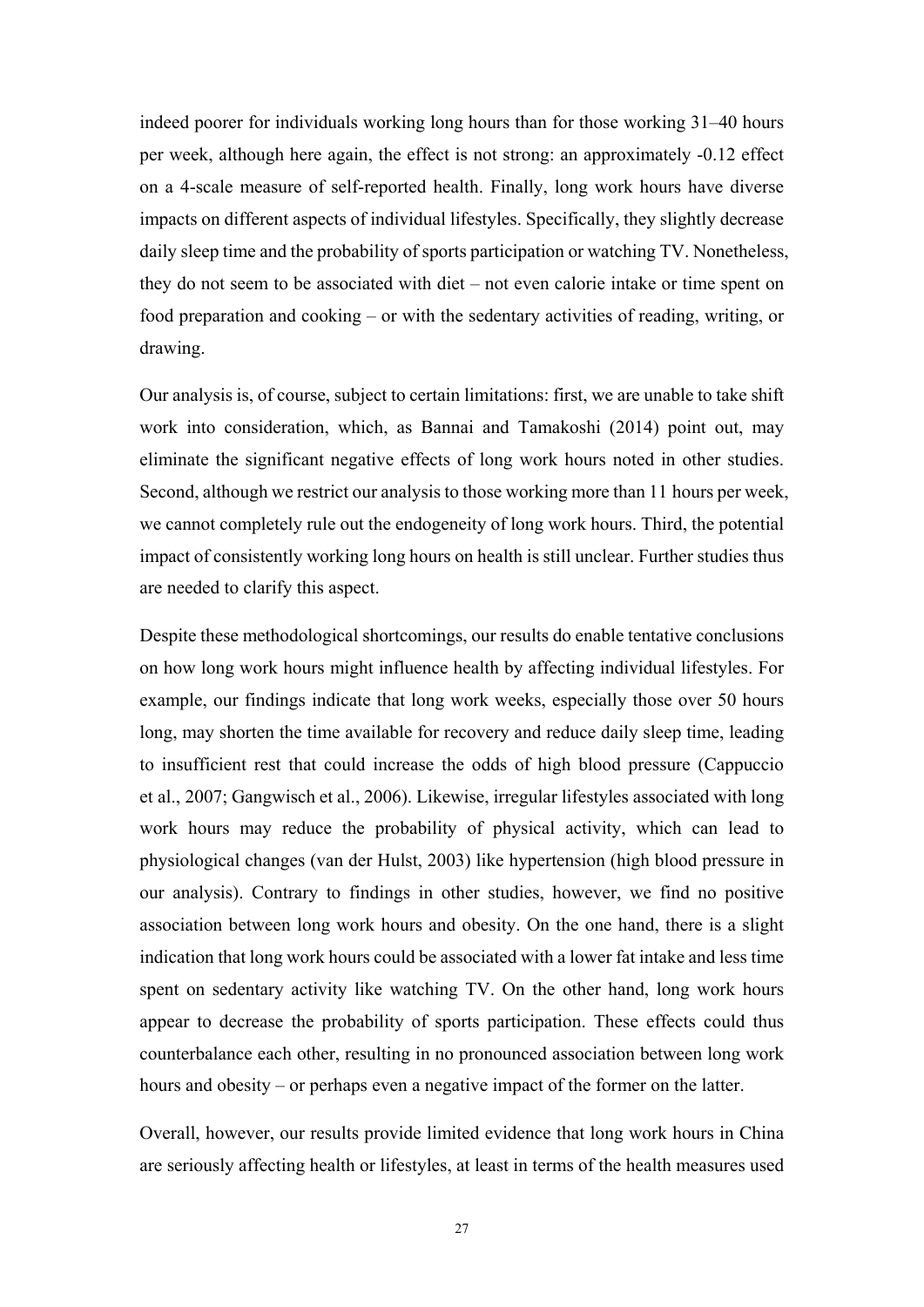in this study. Three possible explanations for this observation come to mind: First, there is a deeply rooted long work hours culture in China (Sartor, 2011), thereby making Chinese workers perhaps more resilient to the adverse effects of long work hours – at least in comparison to Western workers. Second, and related to this long work hours culture, is the fact that, contrary to Western settings, a Chinese worker's job is not the primary source of stress. As pointed out by Xie (2006), the dramatic and rapid change in the social environment has overshadowed the workplace as a major source of stress. A further source of stress in many Western countries is the difficulty to balance work and family life (Spector et al., 2004). Due to the active involvement of the extended family in caring for children, as well as the small family sizes, balancing work and family may be less of a source of stress in China than in Western countries. Third, there is growing evidence that the detrimental effects of working hours are not primarily associated with the length of the work week per se, but, instead, with the extent to which actual work hours deviate from desired work hours (Bassanini & Caroli, 2014; Bell, Otterbach, & Sousa-Poza, 2012). Especially in emerging countries, desired work hours may be substantially longer than in more developed countries, and there is ample empirical evidence that the extent of underemployment is more pronounced in emerging economies despite long actual work hours (e.g. Otterbach, 2010). Although we do not have the data to analyze such hours constraints, desired working time in China may be considerably longer than in other countries, which would dampen the negative effects of long work hours in China. As emphasized by Verité (2004), Chinese workers' desire for overtime is quite pronounced. Moreover, according to recent media reports, Chinese employees have been striking for longer work hours in order to increase their wage earnings (Luk & Wong, 2014; Slaten, 2014).

However, further research is needed to assess whether the long work weeks in China are influencing other health and lifestyle measures, or whether – as our study appears to indicate – the prominent media attention to "*Guolaosi*" is unfounded.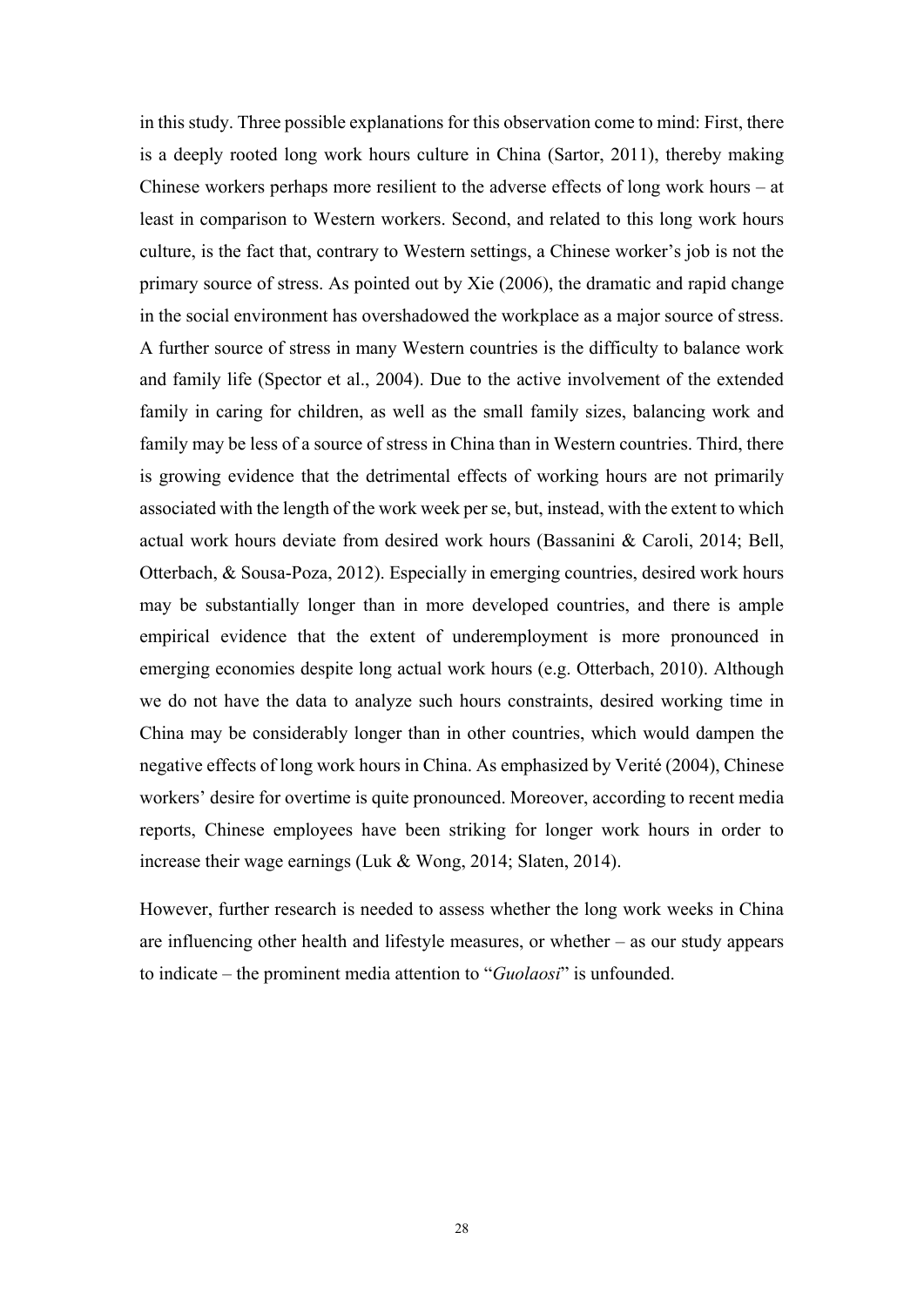#### **Acknowledgments**

This research uses data from the China Health and Nutrition Survey (CHNS). We thank the National Institute of Nutrition and Food Safety, China Center for Disease Control and Prevention; the Carolina Population Center, University of North Carolina at Chapel Hill; the National Institutes of Health (NIH; R01-HD30880, DK056350, and R01- HD38700); and the Fogarty International Center, NIH, for financial support for the CHNS data collection and analysis files since 1989. We thank those parties, as well as the China-Japan Friendship Hospital and the Ministry of Health, for support for the CHNS 2009 survey. This present analysis is an output of a scholarship from the Food Security Center at the University of Hohenheim, which is part of the DAAD (German Academic Exchange Service) program "Exceed" and is supported by DAAD and the German Federal Ministry for Economic Cooperation and Development (BMZ). This paper was presented at the 7th GradAB Ph.D Workshop on 'Perspectives on (Un-)Employment' in Nuremberg. We would like to thank the participants, as well as Wencke Gwozdz and an anonymous referee for valuable comments. The usual disclaimer applies.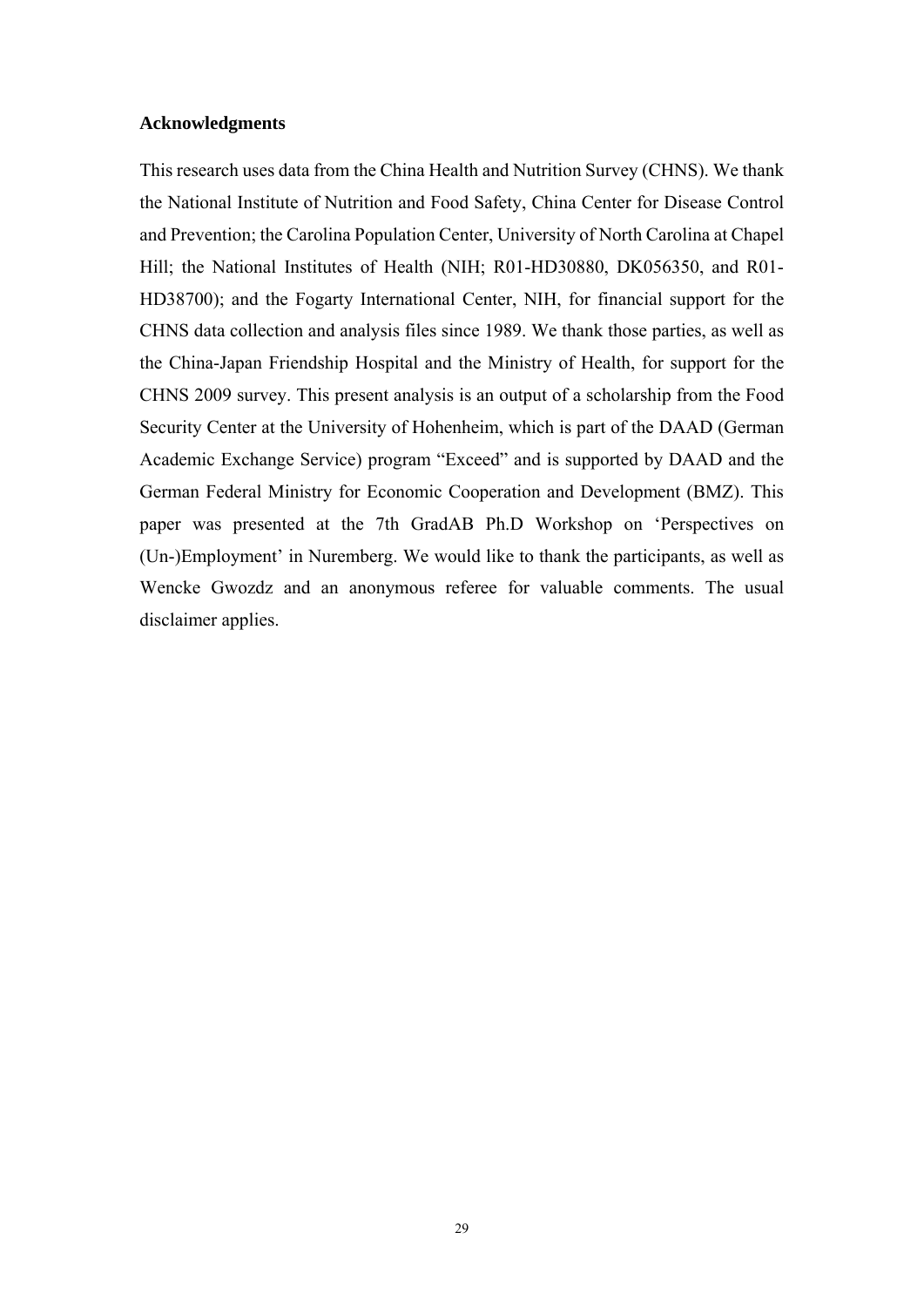#### **References**

- Artazcoz, L., Cortes, I., Escriba-Aguir, V., Cascant, L. & Villegas, R. (2009). Understanding the relationship of long working hours with health status and healthrelated behaviours. *Journal of Epidemiology and Community Health*, 63, 521-527.
- Baetschmann, G., Staub, K.E. & Winkelmann, R. (2011). Consistent estimation of the fixed effects ordered logit model. IZA Discussion Paper No. 5443.
- Bannai, A. & Tamakoshi, A. (2014). The association between long working hours and health: A systematic review of epidemiological evidence. *Scandinavian Journal of Work, Environment and Health*, 40, 5-18.
- Bassanini, A. & Caroli, E. (2014). Is work bad for health? The role of constraint vs Choice. IZA Discussion Paper No.7891.
- Batis, C., Sotres-Alvarez, D., Gordon-Larsen, P., Mendez, M.A., Adair, L. & Popkin, B. (2014). Longitudinal analysis of dietary patterns in Chinese adults from 1991 to 2009. *British Journal of Nutrition*, 111, 1441-1451.
- Bell, D., Otterbach, S. & Sousa-Poza, A. (2012). Work hours constraints and health. *Annals of Economics and Statistics*, 105/106, 135-154.
- Berniell, M.I. (2012). The effects of working hours on health status and health behaviors. CEMFI-UIMP Discussion Paper.
- Burkhauser, R.V. & Cawley, J. (2008). Beyond BMI: The value of more accurate measures of fatness and obesity in social science research. *Journal of Health Economics*, 27, 519-529.
- Cappuccio, F.P., Stranges, S., Kandala, N.B., Miller, M.A., Taggart, F.M., Kumari, M., Ferrie, J.E., Shipley, M.J., Brunner, E.J. & Marmot, M.G. (2007). Gender-specific associations of short sleep duration with prevalent and incident hypertension: The Whitehall II Study. *Hypertension*, 50, 693-700.
- Casale, G. & Zhu, C. (2013). *Labour administration reforms in China*. Geneva: International Labour Office.
- Chamberlain, G. (1980). Analysis of covariance with qualitative data. *Review of Economic Studies*, 47, 225-238.
- Chen, G. & Hamori, S. (2013). Formal and Informal Employment and Income Differentials in Urban China. *Journal of International Development*, 25, 987-1004.
- Cheng, Y., Du, C.L., Hwang, J.J., Chen, I.S., Chen, M.F. & Su, T.C. (2014). Working hours, sleep duration and the risk of acute coronary heart disease: A case-control study of middle-aged men in Taiwan. *International Journal of Cardiology*, 171, 419-422.
- Das, M. & van Soest, A. (1999). A panel data model for subjective information on household income growth. *Journal of Economic Behavior & Organization*, 40, 409- 426.
- Ferrer-i-Carbonell, A. & Frijters, P. (2004). How important is methodology for the estimates of the determinants of life satisfaction? *The Economic Journal*, 114, 641- 659.
- Frijters, P., Johnston, D.W. & Meng, X. (2009). The mental health cost of long working hours: The case of rural Chinese migrants. Mimeo.
- Gangwisch, J.E., Heymsfield, S.B., Boden-Albala, B., Buijs, R.M., Kreier, F., Pickering, T.G., Rundle, A.G., Zammit, G.K. & Malaspina, D. (2006). Short sleep duration as a risk factor for hypertension: Analyses of the first National Health and Nutrition Examination Survey. *Hypertension*, 47, 833-839.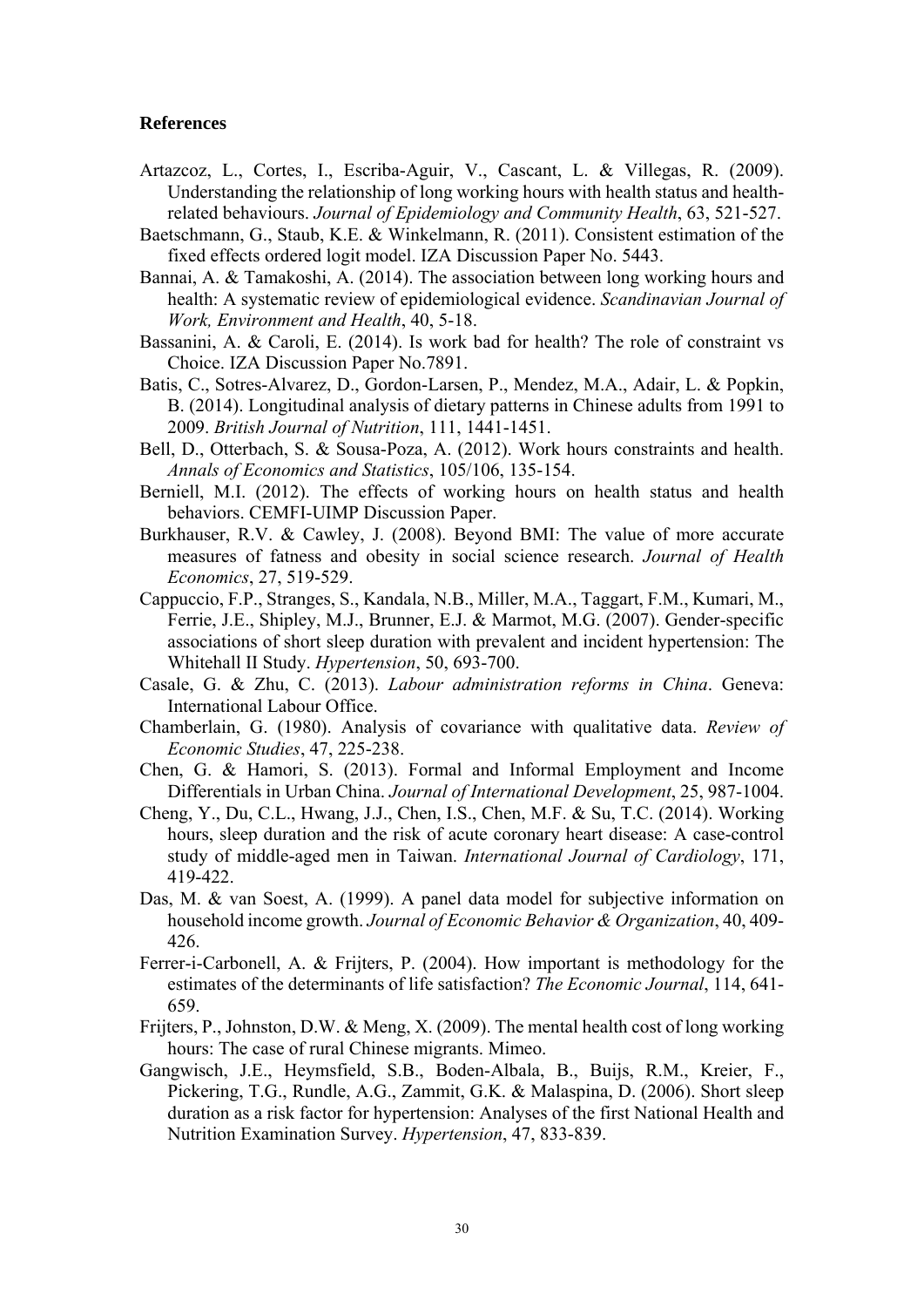- Hayashi, T., Kobayashi, Y., Yamaoka, K. & Yano, E. (1996). Effect of overtime work on 24-hour ambulatory blood pressure. *Journal of Occupational and Environmental Medicine*, 38, 1007-1011.
- Houdmont, J., Zhou, J. & Hassard, J. (2011). Overtime and psychological well-being among Chinese office workers. *Occupational Medicine (Oxford, England)*, 61, 270- 273.
- Iwasaki, K., Sasaki, T., Oka, T. & Hisanaga, N. (1998). Effect of working hours on biological functions related to cardiovascular system among salesmen in a machinery manufacturing company. *Industrial Health*, 36, 361-367.
- Iwasaki, K., Takahashi, M. & Nakata, A. (2006). Health problems due to long working hours in Japan: Working hours, workers' compensation (Karoshi), and preventive measures. *Industrial Health*, 44, 537-540.
- Lei, X., Yin, N. & Zhao, Y. (2012). Socioeconomic status and chronic diseases: The case of hypertension in China. *China Economic Review*, 23, 105-121.
- Liu, Y. & Tanaka, H. (2002). Overtime work, insufficient sleep, and risk of non-fatal acute myocardial infarction of Japanese men. *Occupational and Environmental Medicine*, 59, 447-451.
- Luk, L. & Wong, C.H. (2014). Foxconn workers walk off job at Chinese plant. http://www.wsj.com/articles/foxconn-workers-walk-off-job-at-chinese-plant-1412854102 (Accessed on 12/10/2014).
- Maruyama, S. & Morimoto, K. (1996). Effects of long workhours on life-style, stress and quality of life among intermediate Japanese managers. *Scandinavian Journal of Work, Environment and Health*, 22, 353-359.
- Ministries of Health and Science and Technology & the National Bureau of Statistics of the People´s Republic of China, (2004). *The nutrition and health status of the Chinese people*. Beijing: State Information Office.
- Mishra, V. & Smyth, R. (2013). Work hours in Chinese enterprises: Evidence from matched employer-employee data. *Industrial Relations Journal*, 44, 57-77.
- Monet, C. (2014). Working to death in China: A look at the nation with the highest instance of death from overwork in the world. http://thediplomat.com/2014/03/working-to-death-in-china/ (Accessed on 07/09/2014).
- Nagashima, S., Suwazono, Y., Okubo, Y., Uetani, M., Kobayashi, E., Kido, T. & Nogawa, K., (2007). Working hours and mental and physical fatigue in Japanese workers. *Occupational Medicine (Oxford, England)*, 57, 449-452.
- Nakanishi, N., Yoshida, H., Nagano, K., Kawashimo, H., Nakamura, K. & Tatara, K. (2001). Long working hours and risk for hypertension in Japanese male white collar workers. *Journal of Epidemiology and Community Health*, 55, 316-322.
- Ning, G. & Bloomgarden, Z. (2013). Diabetes in China: Prevalence, diagnosis, and control. *Journal of Diabetes*, 5, 372.
- Nishikitani, M., Nakao, M., Karita, K., Nomura, K. & Yano, E. (2005). Influence of overtime work, sleep duration, and perceived job characteristics on the physical and mental status of software engineers. *Industrial Health*, 43, 623-629.
- Oster, S. (2014). They're dying at their desks in China as epidemic of stress proves fatal. http://www.bloomberg.com/news/2014-06-29/is-work-killing-you-in-chinaworkers-die-at-their-desks.html (Accessed on 07/09/2014).
- Otterbach, S. (2010). Mismatches between actual and preferred work time: Empirical evidence of hours constraints in 21 countries. *Journal of Consumer Policy*, 33, 143- 161.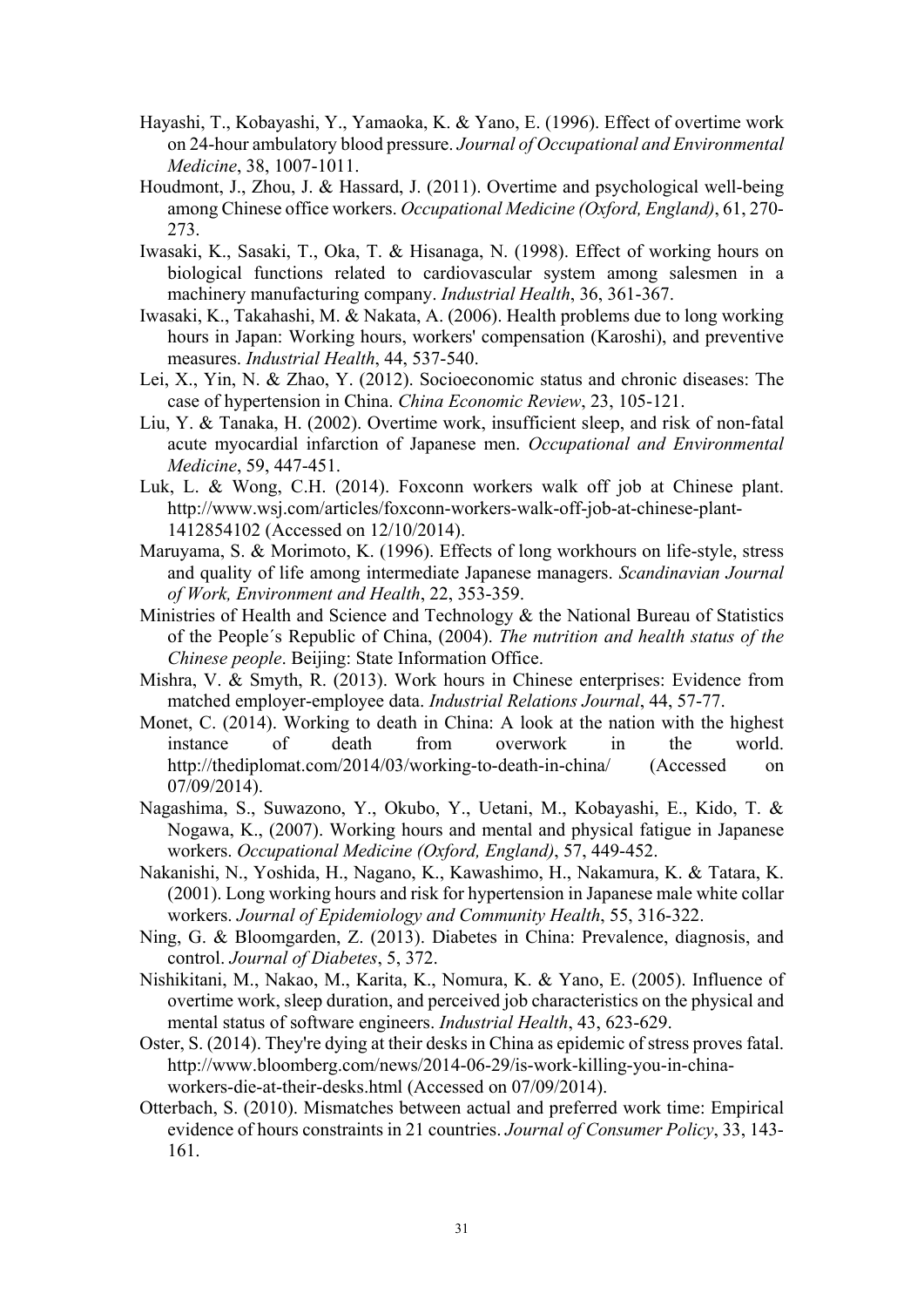- Park, J., Kim, Y., Cho, Y., Woo, K.-H., Chung, H.K., Iwasaki, K., Oka, T., Sasaki, T. & Hisanaga, N. (2001). Regular overtime and cardiovascular functions. *Industrial Health*, 39, 244-249.
- Park, J., Kim, Y., Chung, H.K. & Hisanaga, N. (2001). Long working hours and subjective fatigue symptoms. *Industrial Health*, 39, 250-254.
- Park, J., Yi, Y. & Kim, Y. (2010). Weekly work hours and stress complaints of workers in Korea. *American Journal of Industrial Medicine*, 53, 1135-1141.
- Sartor, V. (2011). Why all the hard work? http://www.bjreview.com.cn/eye/txt/2011- 12/26/content\_416231.htm# (Accessed on 12/10/2014).
- Shields, M. (1999). Long working hours and health. *Health Reports*, 11, 33-48.
- Slaten, K. (2014). Thousands of Foxconn workers strike again in Chongqing for better wages, benefits. http://www.chinalaborwatch.org/newscast/395 (Accessed on 12/10/2014).
- Smyth, R., Qian, X., Nielsen, I. & Kaempfer, I. (2013). Working hours in supply chain Chinese and Thai Factories: Evidence from the Fair Labor Association's 'Soccer Project'. *British Journal of Industrial Relations*, 51, 382-408.
- Sparks, K., Cooper, C., Fried, Y. & Shirom, A. (1997). The effects of hours of work on health: A meta-analytic review. *Journal of Occupational and Organizational Psychology*, 70, 391-408.
- Spector, P., Cooper, C., Poelmans, S., Allen, T., O'Driscoll, M., Sanchez, I., Siu, O., Dewe, P., Hart, P. & Lu, L. (2004). A cross-national comparative study of workfamily stressors, working hours and well-being: China and Latin America versus the Anglo world. *Personnel Psychology*, 57, 119-142.
- Tang, D. (2013). Young, middle-aged Chinese worry about health: Survey. http://www.globaltimes.cn/content/772712.shtml (Accessed on 07/09/2014).
- Uehata, T. (1978). A study on death from overwork. (I) Considerations about 17 cases. *Sangyo Igaku (Japanese Journal of Industrial Health)*, 20, 479.
- Uehata, T. (1991). Long working hours and occupational stress-related cardiovascular attacks among middle-aged workers in Japan. *Journal of Human Ergology*, 20, 147- 153.
- Van der Hulst, M. (2003). Long workhours and health. *Scandinavian Journal of Work, Environment and Health*, 29, 171-188.
- Verité, (2004). Excessive overtime in Chinese supplier factories: Causes, impacts and recommendations for action. Verité Research Paper, Massachusetts: Amherst.
- Wada, K., Katoh, N., Aratake, Y., Furukawa, Y., Hayashi, T., Satoh, E., Tanaka, K., Satoh, T. & Aizawa, Y. (2006). Effects of overtime work on blood pressure and body mass index in Japanese male workers. *Occupational Medicine (Oxford, England)*, 56, 578-580.
- Xie, J.L. (2006). Cross-cultural differences in stress and coping mechanisms the case of China. Global Workforce Roundtable Member Teleconference. Boston College Center for Work and Family.
- Xie, S. & Mo, T. (2014). The impact of education on health in China. *China Economic Review*, 29, 1-18.
- Xu, X. (2013). The business cycle and health behaviors. *Social Science and Medicine*, 77, 126-136.
- Xi, B., Liang, Y., He, T., Reilly, K.H., Hu, Y., Wang, Q., Yan, Y. & Mi, J. (2012). Secular trends in the prevalence of general and abdominal obesity among Chinese adults, 1993-2009. *Obesity Reviews*, 13, 287-296.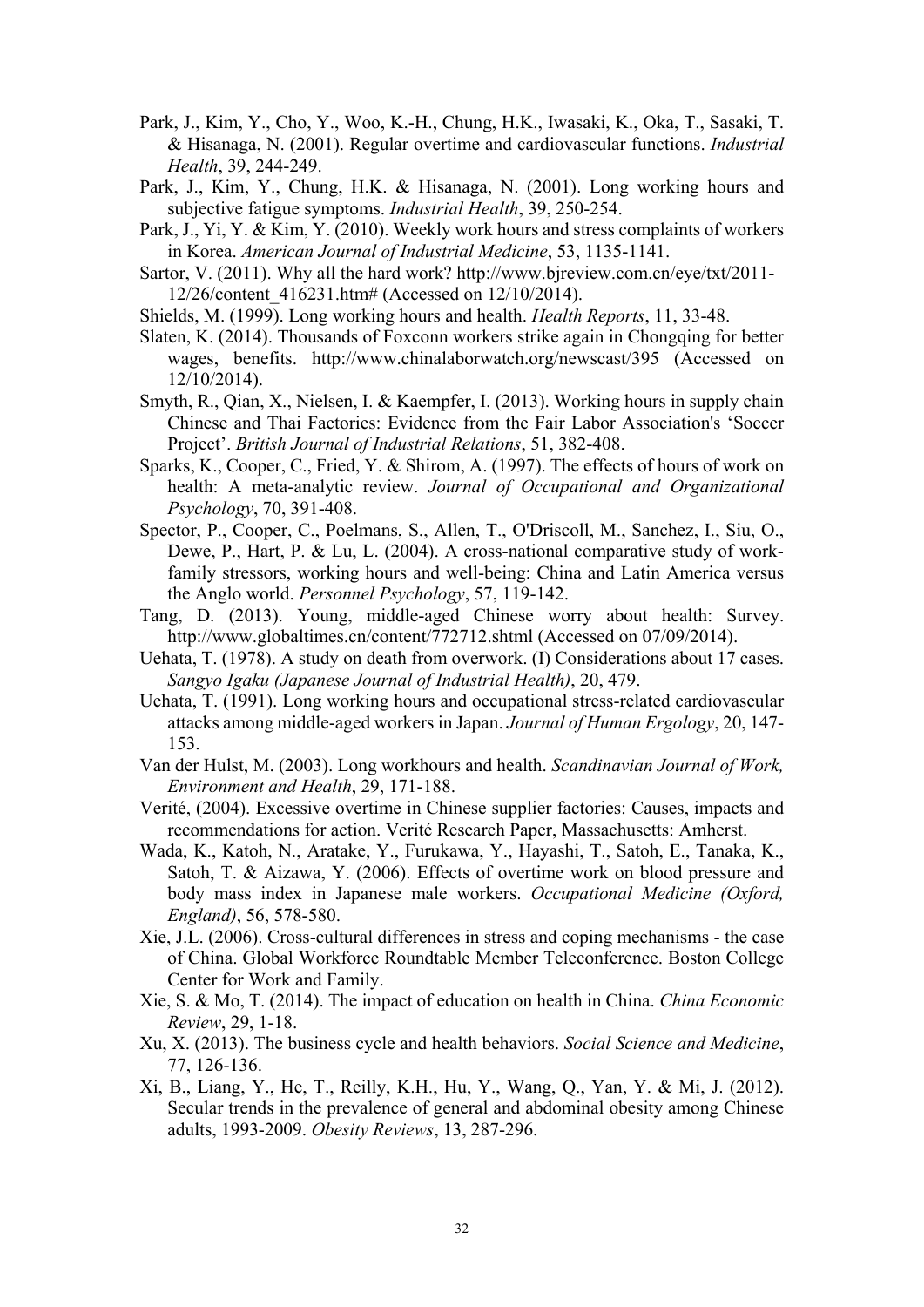- Yan, S., Li, J., Li, S., Zhang, B., Du, S., Gordon-Larsen, P., Adair, L. & Popkin, B. (2012). The expanding burden of cardiometabolic risk in China: The China Health and Nutrition Survey. *Obesity Reviews*, 13, 810-821.
- Yang, H., Schnall, P.L., Jauregui, M., Su, T.C. & Baker, D. (2006). Work hours and self-reported hypertension among working people in California. *Hypertension*, 48, 744-750.
- Zhang, B., Zhai, F.Y., Du, S.F. & Popkin, B.M. (2014). The China Health and Nutrition Survey, 1989-2011. *Obesity Reviews*, 15, 2-7.
- Zhao, Z. (2008). Health demand and health determinants in China. *Journal of Chinese Economic and Business Studies*, 6, 77-98.
- Zhou, B. & Cooperative Meta-Analysis Group of the Working Group on Obesity in China, (2002). Predictive values of body mass index and waist circumference for risk factors of certain related diseases in Chinese adults - study on optimal cut-off points of body mass index and waist circumference in Chinese adults. *Biomedical and Environmental Sciences*, 15, 83-96.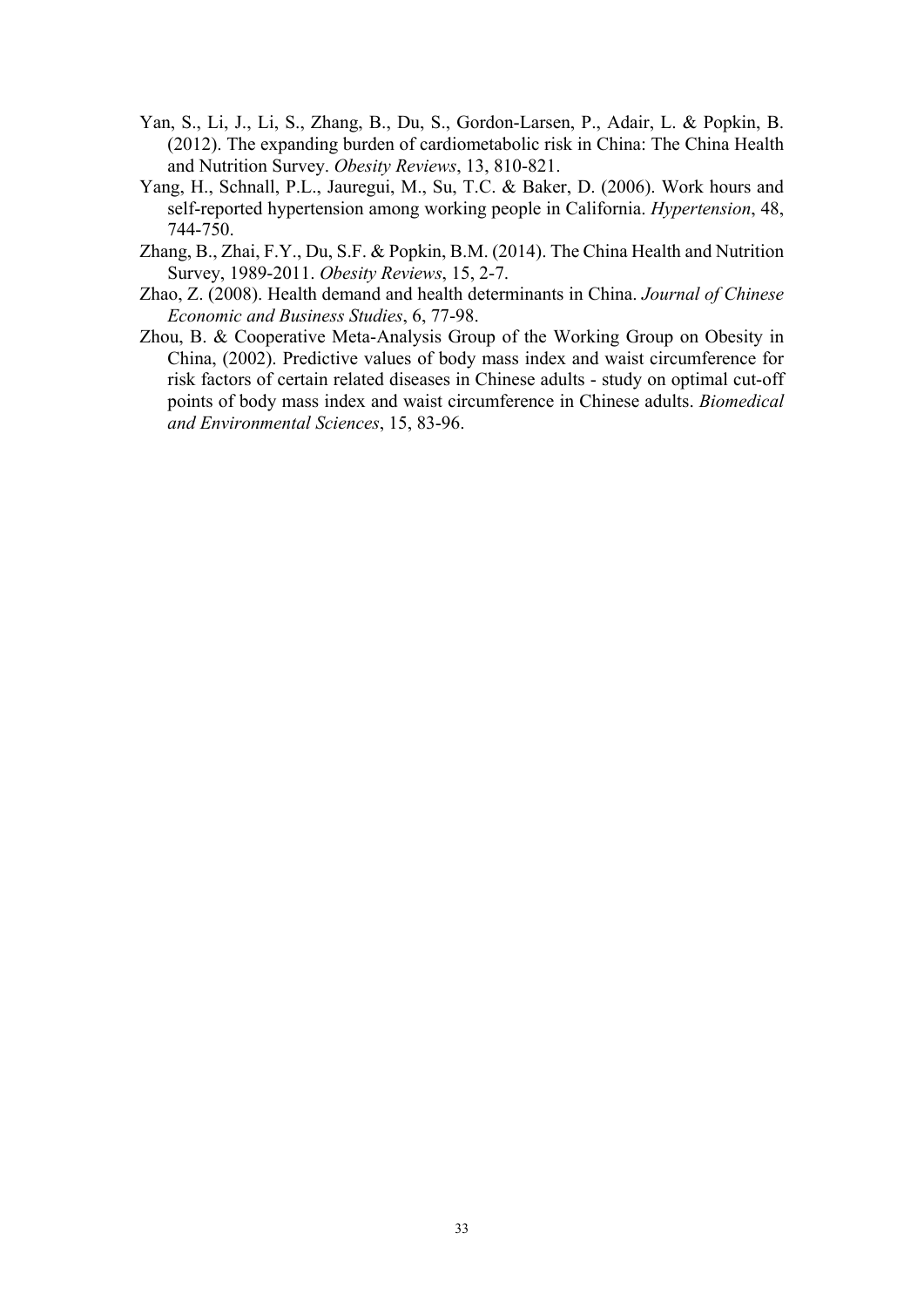### **Appendix:**

### **Table A1**

Descriptive statistics.

Source: China Health and Nutrition Survey 1991, 1993, 1997, 2000, 2004, 2006, and 2009.

| Dependent variables<br>High blood pressure <sup>a</sup><br>0.36<br>11034<br>0.15<br>Self-reported health status<br>5300<br>0.70<br>2.92<br>Daily sleep time (hours/day)<br>4215<br>7.89<br>1.06<br>883.19<br>Caloric intake (kcal)<br>10933<br>2393.05<br>Fat intake $(g)$<br>10933<br>81.45<br>70.75<br>Time spent on food preparation and cooking (hours/day)<br>4082<br>0.22<br>0.46<br>Physical activity <sup>a</sup><br>6822<br>0.18<br>0.38<br>Watching TV (hours/week)<br>4055<br>4.36<br>2.75<br>Reading, writing and drawing (hours/week)<br>2096<br>1.95<br>1.84<br>Individual controls<br>Weekly work hours (hours/week)<br>11034<br>11.74<br>46.79<br>11034<br>38.71<br>10.43<br>Age<br>Gender <sup>a</sup><br>11034<br>0.59<br>0.49<br>Marital status <sup>a</sup><br>0.36<br>11034<br>0.84<br><b>Education categories</b><br>Illiterate <sup>a</sup><br>11034<br>0.02<br>0.15<br>Primary school <sup>a</sup><br>11034<br>0.15<br>0.36<br>Middle school <sup>a</sup><br>11034<br>0.36<br>0.48<br>High school <sup>a</sup><br>11034<br>0.22<br>0.41<br>Technical school <sup>a</sup><br>11034<br>0.13<br>0.33<br>University or higher <sup>a</sup><br>11034<br>0.12<br>0.32<br><b>Activity levels</b><br>Very light <sup>a</sup><br>11034<br>0.26<br>0.44<br>Light <sup>a</sup><br>0.46<br>11034<br>0.30<br>Moderate <sup>a</sup><br>0.46<br>11034<br>0.30<br>Heavy <sup>a</sup><br>11034<br>0.34<br>0.13<br>Very heavy <sup>a</sup><br>11034<br>0.01<br>0.12<br>Medical insurance <sup>a</sup><br>11034<br>0.66<br>0.47<br>Urban <sup>a</sup><br>11034<br>0.51<br>0.50<br>Risk factors<br>1.34<br>General obesity: BMI<br>11034<br>0.68<br>8793<br>0.43<br>Central obesity: waist circumference <sup>a</sup><br>0.24<br>Smoking<br>11034<br>0.62<br>0.90<br>Heavy drinking <sup>a</sup><br>11034<br>0.19<br>0.39<br>Working conditions<br>11034<br>1.09<br>Log (wage)<br>5.92<br>Formal employment <sup>a</sup><br>11034<br>0.72<br>0.45<br>Type of work unit<br>Three-capital enterprise <sup>a</sup><br>11034<br>0.01<br>0.10<br>Government <sup>a</sup><br>11034<br>0.35<br>0.48<br>State service or institute <sup>a</sup><br>11034<br>0.20<br>0.40<br>State-owned enterprise <sup>a</sup><br>11034<br>0.14<br>0.35 | Variable | Observation | Mean | Std. Dev. |
|--------------------------------------------------------------------------------------------------------------------------------------------------------------------------------------------------------------------------------------------------------------------------------------------------------------------------------------------------------------------------------------------------------------------------------------------------------------------------------------------------------------------------------------------------------------------------------------------------------------------------------------------------------------------------------------------------------------------------------------------------------------------------------------------------------------------------------------------------------------------------------------------------------------------------------------------------------------------------------------------------------------------------------------------------------------------------------------------------------------------------------------------------------------------------------------------------------------------------------------------------------------------------------------------------------------------------------------------------------------------------------------------------------------------------------------------------------------------------------------------------------------------------------------------------------------------------------------------------------------------------------------------------------------------------------------------------------------------------------------------------------------------------------------------------------------------------------------------------------------------------------------------------------------------------------------------------------------------------------------------------------------------------------------------------------------------------------------------------------------------------------------------------------------------------------------------------------------------------------------|----------|-------------|------|-----------|
|                                                                                                                                                                                                                                                                                                                                                                                                                                                                                                                                                                                                                                                                                                                                                                                                                                                                                                                                                                                                                                                                                                                                                                                                                                                                                                                                                                                                                                                                                                                                                                                                                                                                                                                                                                                                                                                                                                                                                                                                                                                                                                                                                                                                                                      |          |             |      |           |
|                                                                                                                                                                                                                                                                                                                                                                                                                                                                                                                                                                                                                                                                                                                                                                                                                                                                                                                                                                                                                                                                                                                                                                                                                                                                                                                                                                                                                                                                                                                                                                                                                                                                                                                                                                                                                                                                                                                                                                                                                                                                                                                                                                                                                                      |          |             |      |           |
|                                                                                                                                                                                                                                                                                                                                                                                                                                                                                                                                                                                                                                                                                                                                                                                                                                                                                                                                                                                                                                                                                                                                                                                                                                                                                                                                                                                                                                                                                                                                                                                                                                                                                                                                                                                                                                                                                                                                                                                                                                                                                                                                                                                                                                      |          |             |      |           |
|                                                                                                                                                                                                                                                                                                                                                                                                                                                                                                                                                                                                                                                                                                                                                                                                                                                                                                                                                                                                                                                                                                                                                                                                                                                                                                                                                                                                                                                                                                                                                                                                                                                                                                                                                                                                                                                                                                                                                                                                                                                                                                                                                                                                                                      |          |             |      |           |
|                                                                                                                                                                                                                                                                                                                                                                                                                                                                                                                                                                                                                                                                                                                                                                                                                                                                                                                                                                                                                                                                                                                                                                                                                                                                                                                                                                                                                                                                                                                                                                                                                                                                                                                                                                                                                                                                                                                                                                                                                                                                                                                                                                                                                                      |          |             |      |           |
|                                                                                                                                                                                                                                                                                                                                                                                                                                                                                                                                                                                                                                                                                                                                                                                                                                                                                                                                                                                                                                                                                                                                                                                                                                                                                                                                                                                                                                                                                                                                                                                                                                                                                                                                                                                                                                                                                                                                                                                                                                                                                                                                                                                                                                      |          |             |      |           |
|                                                                                                                                                                                                                                                                                                                                                                                                                                                                                                                                                                                                                                                                                                                                                                                                                                                                                                                                                                                                                                                                                                                                                                                                                                                                                                                                                                                                                                                                                                                                                                                                                                                                                                                                                                                                                                                                                                                                                                                                                                                                                                                                                                                                                                      |          |             |      |           |
|                                                                                                                                                                                                                                                                                                                                                                                                                                                                                                                                                                                                                                                                                                                                                                                                                                                                                                                                                                                                                                                                                                                                                                                                                                                                                                                                                                                                                                                                                                                                                                                                                                                                                                                                                                                                                                                                                                                                                                                                                                                                                                                                                                                                                                      |          |             |      |           |
|                                                                                                                                                                                                                                                                                                                                                                                                                                                                                                                                                                                                                                                                                                                                                                                                                                                                                                                                                                                                                                                                                                                                                                                                                                                                                                                                                                                                                                                                                                                                                                                                                                                                                                                                                                                                                                                                                                                                                                                                                                                                                                                                                                                                                                      |          |             |      |           |
|                                                                                                                                                                                                                                                                                                                                                                                                                                                                                                                                                                                                                                                                                                                                                                                                                                                                                                                                                                                                                                                                                                                                                                                                                                                                                                                                                                                                                                                                                                                                                                                                                                                                                                                                                                                                                                                                                                                                                                                                                                                                                                                                                                                                                                      |          |             |      |           |
|                                                                                                                                                                                                                                                                                                                                                                                                                                                                                                                                                                                                                                                                                                                                                                                                                                                                                                                                                                                                                                                                                                                                                                                                                                                                                                                                                                                                                                                                                                                                                                                                                                                                                                                                                                                                                                                                                                                                                                                                                                                                                                                                                                                                                                      |          |             |      |           |
|                                                                                                                                                                                                                                                                                                                                                                                                                                                                                                                                                                                                                                                                                                                                                                                                                                                                                                                                                                                                                                                                                                                                                                                                                                                                                                                                                                                                                                                                                                                                                                                                                                                                                                                                                                                                                                                                                                                                                                                                                                                                                                                                                                                                                                      |          |             |      |           |
|                                                                                                                                                                                                                                                                                                                                                                                                                                                                                                                                                                                                                                                                                                                                                                                                                                                                                                                                                                                                                                                                                                                                                                                                                                                                                                                                                                                                                                                                                                                                                                                                                                                                                                                                                                                                                                                                                                                                                                                                                                                                                                                                                                                                                                      |          |             |      |           |
|                                                                                                                                                                                                                                                                                                                                                                                                                                                                                                                                                                                                                                                                                                                                                                                                                                                                                                                                                                                                                                                                                                                                                                                                                                                                                                                                                                                                                                                                                                                                                                                                                                                                                                                                                                                                                                                                                                                                                                                                                                                                                                                                                                                                                                      |          |             |      |           |
|                                                                                                                                                                                                                                                                                                                                                                                                                                                                                                                                                                                                                                                                                                                                                                                                                                                                                                                                                                                                                                                                                                                                                                                                                                                                                                                                                                                                                                                                                                                                                                                                                                                                                                                                                                                                                                                                                                                                                                                                                                                                                                                                                                                                                                      |          |             |      |           |
|                                                                                                                                                                                                                                                                                                                                                                                                                                                                                                                                                                                                                                                                                                                                                                                                                                                                                                                                                                                                                                                                                                                                                                                                                                                                                                                                                                                                                                                                                                                                                                                                                                                                                                                                                                                                                                                                                                                                                                                                                                                                                                                                                                                                                                      |          |             |      |           |
|                                                                                                                                                                                                                                                                                                                                                                                                                                                                                                                                                                                                                                                                                                                                                                                                                                                                                                                                                                                                                                                                                                                                                                                                                                                                                                                                                                                                                                                                                                                                                                                                                                                                                                                                                                                                                                                                                                                                                                                                                                                                                                                                                                                                                                      |          |             |      |           |
|                                                                                                                                                                                                                                                                                                                                                                                                                                                                                                                                                                                                                                                                                                                                                                                                                                                                                                                                                                                                                                                                                                                                                                                                                                                                                                                                                                                                                                                                                                                                                                                                                                                                                                                                                                                                                                                                                                                                                                                                                                                                                                                                                                                                                                      |          |             |      |           |
|                                                                                                                                                                                                                                                                                                                                                                                                                                                                                                                                                                                                                                                                                                                                                                                                                                                                                                                                                                                                                                                                                                                                                                                                                                                                                                                                                                                                                                                                                                                                                                                                                                                                                                                                                                                                                                                                                                                                                                                                                                                                                                                                                                                                                                      |          |             |      |           |
|                                                                                                                                                                                                                                                                                                                                                                                                                                                                                                                                                                                                                                                                                                                                                                                                                                                                                                                                                                                                                                                                                                                                                                                                                                                                                                                                                                                                                                                                                                                                                                                                                                                                                                                                                                                                                                                                                                                                                                                                                                                                                                                                                                                                                                      |          |             |      |           |
|                                                                                                                                                                                                                                                                                                                                                                                                                                                                                                                                                                                                                                                                                                                                                                                                                                                                                                                                                                                                                                                                                                                                                                                                                                                                                                                                                                                                                                                                                                                                                                                                                                                                                                                                                                                                                                                                                                                                                                                                                                                                                                                                                                                                                                      |          |             |      |           |
|                                                                                                                                                                                                                                                                                                                                                                                                                                                                                                                                                                                                                                                                                                                                                                                                                                                                                                                                                                                                                                                                                                                                                                                                                                                                                                                                                                                                                                                                                                                                                                                                                                                                                                                                                                                                                                                                                                                                                                                                                                                                                                                                                                                                                                      |          |             |      |           |
|                                                                                                                                                                                                                                                                                                                                                                                                                                                                                                                                                                                                                                                                                                                                                                                                                                                                                                                                                                                                                                                                                                                                                                                                                                                                                                                                                                                                                                                                                                                                                                                                                                                                                                                                                                                                                                                                                                                                                                                                                                                                                                                                                                                                                                      |          |             |      |           |
|                                                                                                                                                                                                                                                                                                                                                                                                                                                                                                                                                                                                                                                                                                                                                                                                                                                                                                                                                                                                                                                                                                                                                                                                                                                                                                                                                                                                                                                                                                                                                                                                                                                                                                                                                                                                                                                                                                                                                                                                                                                                                                                                                                                                                                      |          |             |      |           |
|                                                                                                                                                                                                                                                                                                                                                                                                                                                                                                                                                                                                                                                                                                                                                                                                                                                                                                                                                                                                                                                                                                                                                                                                                                                                                                                                                                                                                                                                                                                                                                                                                                                                                                                                                                                                                                                                                                                                                                                                                                                                                                                                                                                                                                      |          |             |      |           |
|                                                                                                                                                                                                                                                                                                                                                                                                                                                                                                                                                                                                                                                                                                                                                                                                                                                                                                                                                                                                                                                                                                                                                                                                                                                                                                                                                                                                                                                                                                                                                                                                                                                                                                                                                                                                                                                                                                                                                                                                                                                                                                                                                                                                                                      |          |             |      |           |
|                                                                                                                                                                                                                                                                                                                                                                                                                                                                                                                                                                                                                                                                                                                                                                                                                                                                                                                                                                                                                                                                                                                                                                                                                                                                                                                                                                                                                                                                                                                                                                                                                                                                                                                                                                                                                                                                                                                                                                                                                                                                                                                                                                                                                                      |          |             |      |           |
|                                                                                                                                                                                                                                                                                                                                                                                                                                                                                                                                                                                                                                                                                                                                                                                                                                                                                                                                                                                                                                                                                                                                                                                                                                                                                                                                                                                                                                                                                                                                                                                                                                                                                                                                                                                                                                                                                                                                                                                                                                                                                                                                                                                                                                      |          |             |      |           |
|                                                                                                                                                                                                                                                                                                                                                                                                                                                                                                                                                                                                                                                                                                                                                                                                                                                                                                                                                                                                                                                                                                                                                                                                                                                                                                                                                                                                                                                                                                                                                                                                                                                                                                                                                                                                                                                                                                                                                                                                                                                                                                                                                                                                                                      |          |             |      |           |
|                                                                                                                                                                                                                                                                                                                                                                                                                                                                                                                                                                                                                                                                                                                                                                                                                                                                                                                                                                                                                                                                                                                                                                                                                                                                                                                                                                                                                                                                                                                                                                                                                                                                                                                                                                                                                                                                                                                                                                                                                                                                                                                                                                                                                                      |          |             |      |           |
|                                                                                                                                                                                                                                                                                                                                                                                                                                                                                                                                                                                                                                                                                                                                                                                                                                                                                                                                                                                                                                                                                                                                                                                                                                                                                                                                                                                                                                                                                                                                                                                                                                                                                                                                                                                                                                                                                                                                                                                                                                                                                                                                                                                                                                      |          |             |      |           |
|                                                                                                                                                                                                                                                                                                                                                                                                                                                                                                                                                                                                                                                                                                                                                                                                                                                                                                                                                                                                                                                                                                                                                                                                                                                                                                                                                                                                                                                                                                                                                                                                                                                                                                                                                                                                                                                                                                                                                                                                                                                                                                                                                                                                                                      |          |             |      |           |
|                                                                                                                                                                                                                                                                                                                                                                                                                                                                                                                                                                                                                                                                                                                                                                                                                                                                                                                                                                                                                                                                                                                                                                                                                                                                                                                                                                                                                                                                                                                                                                                                                                                                                                                                                                                                                                                                                                                                                                                                                                                                                                                                                                                                                                      |          |             |      |           |
|                                                                                                                                                                                                                                                                                                                                                                                                                                                                                                                                                                                                                                                                                                                                                                                                                                                                                                                                                                                                                                                                                                                                                                                                                                                                                                                                                                                                                                                                                                                                                                                                                                                                                                                                                                                                                                                                                                                                                                                                                                                                                                                                                                                                                                      |          |             |      |           |
|                                                                                                                                                                                                                                                                                                                                                                                                                                                                                                                                                                                                                                                                                                                                                                                                                                                                                                                                                                                                                                                                                                                                                                                                                                                                                                                                                                                                                                                                                                                                                                                                                                                                                                                                                                                                                                                                                                                                                                                                                                                                                                                                                                                                                                      |          |             |      |           |
|                                                                                                                                                                                                                                                                                                                                                                                                                                                                                                                                                                                                                                                                                                                                                                                                                                                                                                                                                                                                                                                                                                                                                                                                                                                                                                                                                                                                                                                                                                                                                                                                                                                                                                                                                                                                                                                                                                                                                                                                                                                                                                                                                                                                                                      |          |             |      |           |
|                                                                                                                                                                                                                                                                                                                                                                                                                                                                                                                                                                                                                                                                                                                                                                                                                                                                                                                                                                                                                                                                                                                                                                                                                                                                                                                                                                                                                                                                                                                                                                                                                                                                                                                                                                                                                                                                                                                                                                                                                                                                                                                                                                                                                                      |          |             |      |           |
|                                                                                                                                                                                                                                                                                                                                                                                                                                                                                                                                                                                                                                                                                                                                                                                                                                                                                                                                                                                                                                                                                                                                                                                                                                                                                                                                                                                                                                                                                                                                                                                                                                                                                                                                                                                                                                                                                                                                                                                                                                                                                                                                                                                                                                      |          |             |      |           |
|                                                                                                                                                                                                                                                                                                                                                                                                                                                                                                                                                                                                                                                                                                                                                                                                                                                                                                                                                                                                                                                                                                                                                                                                                                                                                                                                                                                                                                                                                                                                                                                                                                                                                                                                                                                                                                                                                                                                                                                                                                                                                                                                                                                                                                      |          |             |      |           |
|                                                                                                                                                                                                                                                                                                                                                                                                                                                                                                                                                                                                                                                                                                                                                                                                                                                                                                                                                                                                                                                                                                                                                                                                                                                                                                                                                                                                                                                                                                                                                                                                                                                                                                                                                                                                                                                                                                                                                                                                                                                                                                                                                                                                                                      |          |             |      |           |
|                                                                                                                                                                                                                                                                                                                                                                                                                                                                                                                                                                                                                                                                                                                                                                                                                                                                                                                                                                                                                                                                                                                                                                                                                                                                                                                                                                                                                                                                                                                                                                                                                                                                                                                                                                                                                                                                                                                                                                                                                                                                                                                                                                                                                                      |          |             |      |           |
|                                                                                                                                                                                                                                                                                                                                                                                                                                                                                                                                                                                                                                                                                                                                                                                                                                                                                                                                                                                                                                                                                                                                                                                                                                                                                                                                                                                                                                                                                                                                                                                                                                                                                                                                                                                                                                                                                                                                                                                                                                                                                                                                                                                                                                      |          |             |      |           |
|                                                                                                                                                                                                                                                                                                                                                                                                                                                                                                                                                                                                                                                                                                                                                                                                                                                                                                                                                                                                                                                                                                                                                                                                                                                                                                                                                                                                                                                                                                                                                                                                                                                                                                                                                                                                                                                                                                                                                                                                                                                                                                                                                                                                                                      |          |             |      |           |
| Small collective enterprise <sup>a</sup><br>11034<br>0.05<br>0.22                                                                                                                                                                                                                                                                                                                                                                                                                                                                                                                                                                                                                                                                                                                                                                                                                                                                                                                                                                                                                                                                                                                                                                                                                                                                                                                                                                                                                                                                                                                                                                                                                                                                                                                                                                                                                                                                                                                                                                                                                                                                                                                                                                    |          |             |      |           |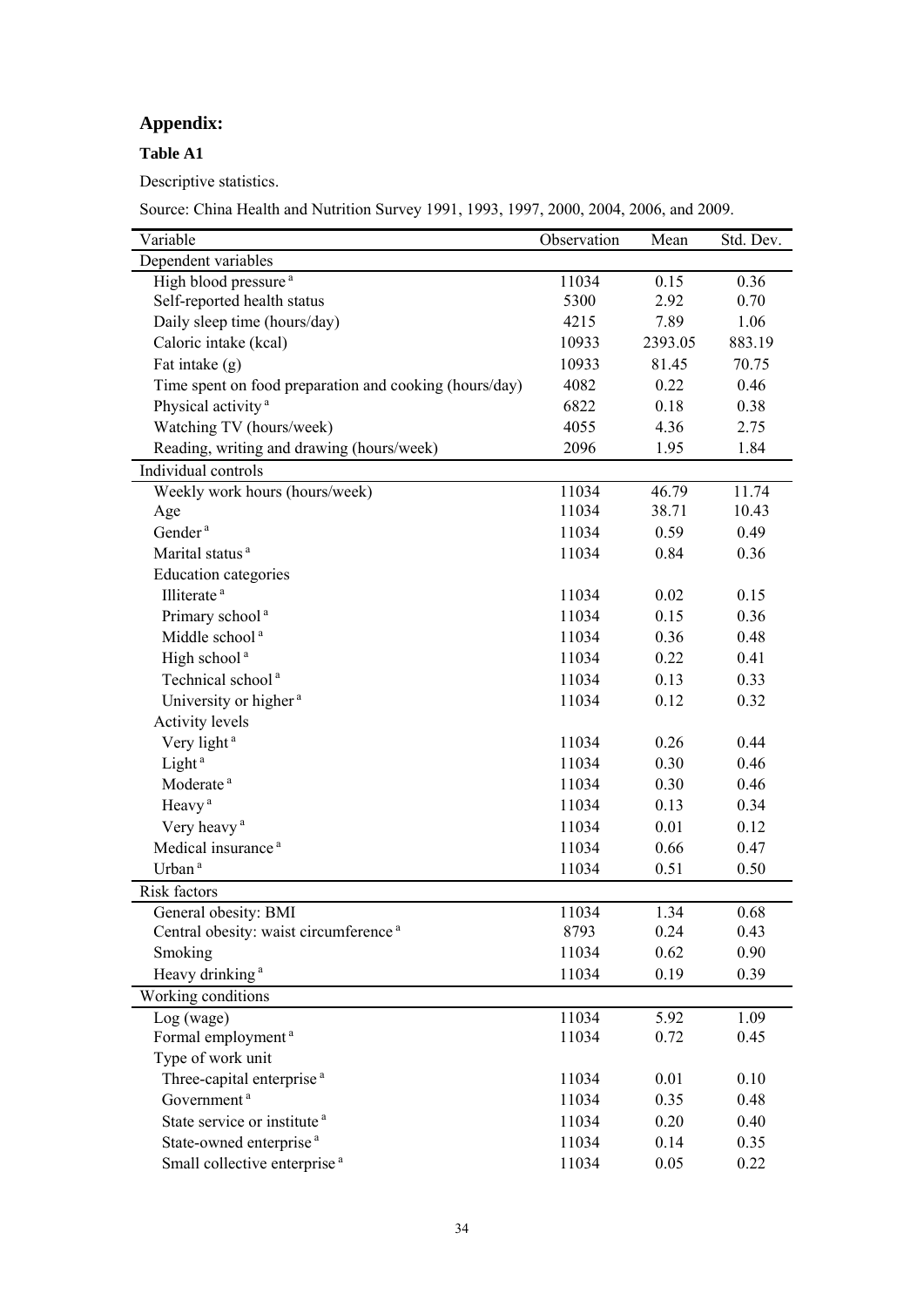| Large collective enterprise <sup>a</sup>   | 11034 | 0.08  | 0.27 |
|--------------------------------------------|-------|-------|------|
| Family contract farming <sup>a</sup>       | 11034 | 0.01  | 0.11 |
| Private/individual enterprise <sup>a</sup> | 11034 | 0.15  | 0.36 |
| Family controls                            |       |       |      |
| Log (household income adjusted to 2011)    | 11034 | 10.07 | 0.75 |
| Household size                             | 11034 | 3.84  | 1 32 |
| Drinking water <sup>a</sup>                | 11034 | 0.94  | 0.24 |
| Sanitation <sup>a</sup>                    | 11034 | 0.58  | 0.49 |
| Electricity <sup>a</sup>                   | 11034 | 0.996 | 0.06 |
| Health facilities (community level)        |       |       |      |
| Location of health facility <sup>a</sup>   | 11034 | 0.62  | 0.49 |
| Distance to this health facility (km)      | 11034 | 0.90  | 3.47 |

The data for self-reported health status are from 1997 to 2006 and for waist circumference are from 1993 to 2009. The dependent variables are high blood pressure (a binary dummy: 1=yes, 0=no), self-reported health status (measured on a 4-point scale: 1=poor, 2=fair, 3=good, 4=excellent), daily sleep time, calorie/fat intake, time spent on food preparation and cooking, physical activity, and sedentary activity (watching TV, reading, writing, or drawing). BMI is measured on a 4-point scale (0=underweight, 1=normal weight, 2=overweight and 3=obese); waist circumference is a dichotomous variable. Smoking behavior is measured on a 4-point scale (based on number of cigarettes smoked, NCS): 0=nonsmoker, 1=1≤NCS≤10, 2=11≤NCS≤20, and 3=NCS>20. The location of health facilities in the community is a dummy variable that equals 1 if a health facility is located in the village/neighborhood and 0 if in another village/town/city or in the respondent's city but in a different neighborhood. a dummy variables.



Source: China Health and Nutrition Survey 1991, 1993, 1997, 2000, 2004, 2006, and 2009. **Fig. A1** The distribution of weekly work hours: 1991–2009.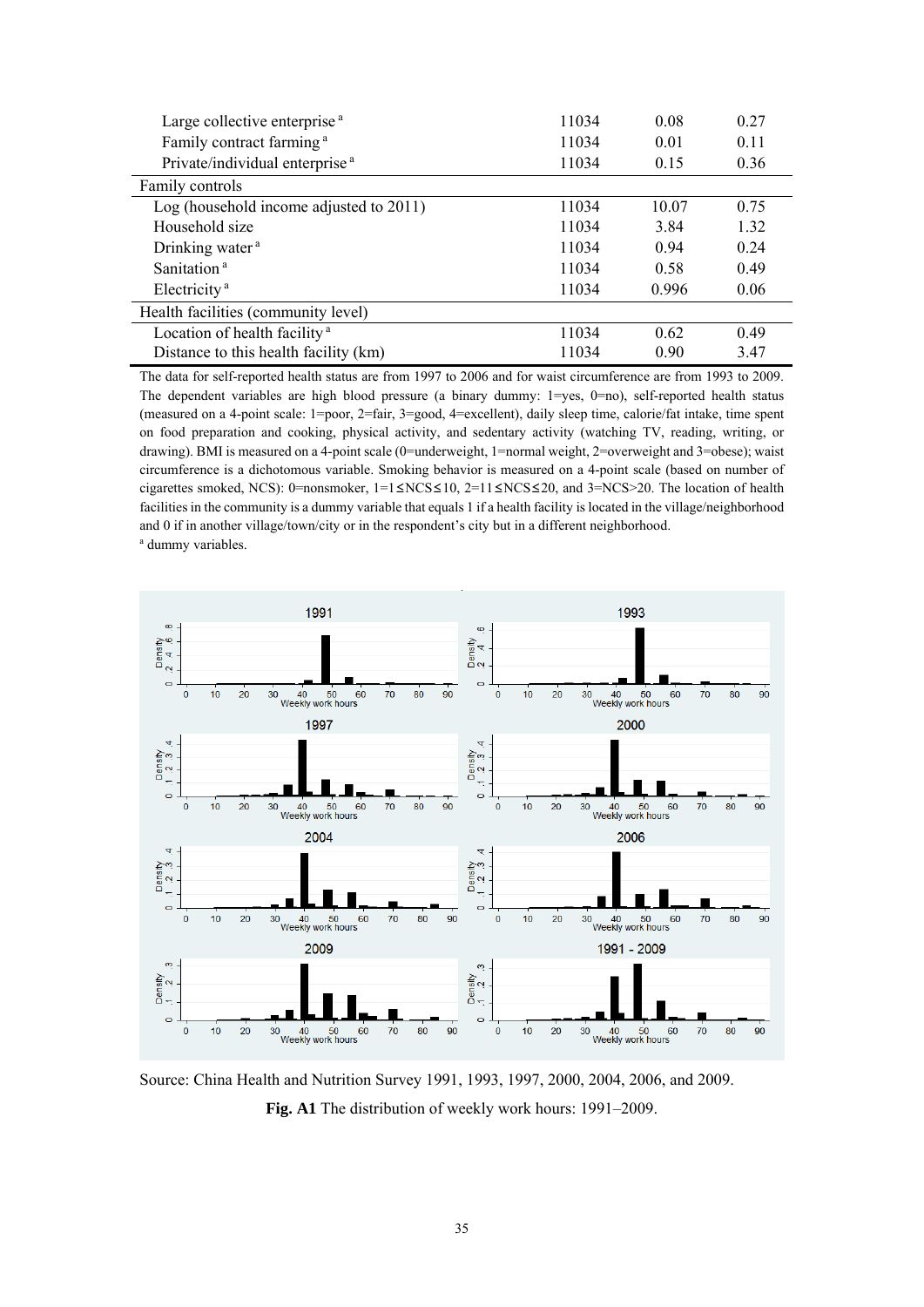

Source: China Health and Nutrition Survey 1991, 1993, 1997, 2000, 2004, 2006, and 2009.

**Fig. A2** Marginal effects of weekly work hours on probability of high blood pressure.

#### **Table A2**

Health measures from 1991 to 2009 (in percentage).

Source: China Health and Nutrition Survey 1991, 1993, 1997, 2000, 2004, 2006, and 2009.

| Health measures                | All  | 1991 | 1993 | 1997 | 2000 | 2004 | 2006 | 2009 |
|--------------------------------|------|------|------|------|------|------|------|------|
| Self-reported health           |      |      |      |      |      |      |      |      |
| $1 = P0$                       | 2.1  | N.A  | N.A  | 2.0  | 1.8  | 1.9  | 2.5  | N.A  |
| $2 = \text{Fair}$              | 22.7 | N.A  | N.A  | 17.5 | 23.6 | 25.6 | 24.5 | N.A  |
| $3 = Good$                     | 56.3 | N.A  | N.A  | 65.1 | 52.6 | 54.1 | 52.2 | N.A  |
| $4 = Excellent$                | 18.9 | N.A  | N.A  | 15.4 | 22.0 | 18.4 | 20.8 | N.A  |
| High blood pressure            | 15.1 | 11.2 | 12.5 | 15.1 | 17.7 | 179  | 14.0 | 19.3 |
| Overweight and general obesity |      |      |      |      |      |      |      |      |
| Overweight                     | 26.5 | 20.3 | 24.4 | 27.0 | 29.4 | 30.9 | 29.1 | 31.6 |
| General obesity                | 6.4  | 3.5  | 3.4  | 5.8  | 7.7  | 8.7  | 8.8  | 9.6  |
| Abdominal obesity              | 24.3 | N.A  | 12.9 | 19.8 | 24.8 | 29.5 | 29.5 | 31.7 |

Self-reported health (1997-2006) is measured on a 4-point scale (1=poor, 2=fair, 3=good and 4=excellent). High blood pressure (1991-2009) is a binary variable (1=yes, 0=no). Based on the criteria of Working Group on Obesity in China (WGOC), overweight and general obesity (1991-2009) based on body mass index (BMI) are defined as 24 ≤BMI<28 and BMI≥28 kg/m2, respectively. Abdominal obesity (1993-2009) is defined as a waist circumference ≥ 85 cm for men and ≥80 cm for women. N.A denotes not available.